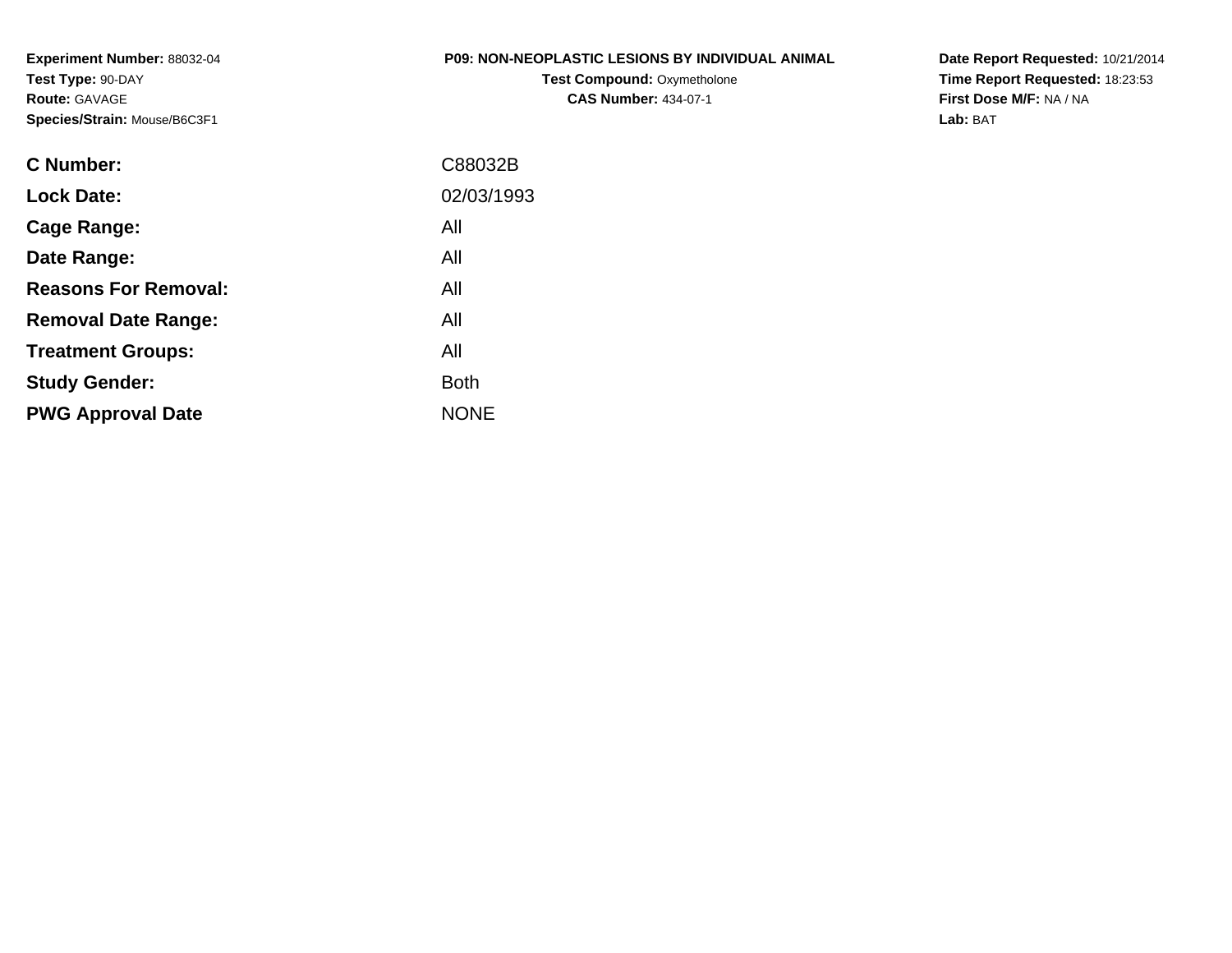**Experiment Number:** 88032-04

**Test Type:** 90-DAY

**Route:** GAVAGE

**Species/Strain:** Mouse/B6C3F1

| 09: NON-NEOPLASTIC LESIONS BY INDIVIDUAL ANIMAL |  |  |  |
|-------------------------------------------------|--|--|--|
|                                                 |  |  |  |

**Test Compound: Oxymetholone** 

**CAS Number:** 434-07-1

**Date Report Requested:** 10/21/2014**Time Report Requested:** 18:23:53**First Dose M/F:** NA / NA**Lab:** BAT

| <b>B6C3F1 Mouse Male</b>     | DAY ON TEST      | 0<br>0<br>9                         | $\boldsymbol{\theta}$<br>$\boldsymbol{\theta}$<br>9  | $\pmb{\theta}$<br>0<br>9            | 0<br>0<br>9                | 0<br>0<br>9                         | 0<br>$\boldsymbol{\theta}$<br>9   | 0<br>0<br>9                         | 0<br>$\boldsymbol{\theta}$<br>9  | $\boldsymbol{\theta}$<br>$\boldsymbol{\theta}$<br>9 | 0<br>0<br>9                              |                       |
|------------------------------|------------------|-------------------------------------|------------------------------------------------------|-------------------------------------|----------------------------|-------------------------------------|-----------------------------------|-------------------------------------|----------------------------------|-----------------------------------------------------|------------------------------------------|-----------------------|
| 0 MG/KG                      |                  | $\boldsymbol{\beta}$<br>$\mathbf 0$ | $\boldsymbol{\beta}$<br>$\mathbf 0$                  | $\boldsymbol{\beta}$<br>$\mathbf 0$ | $\mathfrak{z}$<br>$\Omega$ | $\boldsymbol{\beta}$<br>$\mathbf 0$ | $\mathfrak{z}$<br>$\Omega$        | $\boldsymbol{\beta}$<br>$\mathbf 0$ | $\boldsymbol{\beta}$<br>$\Omega$ | $\boldsymbol{\beta}$<br>$\mathbf 0$                 | $\boldsymbol{\beta}$<br>$\Omega$         |                       |
|                              | <b>ANIMAL ID</b> | $\Omega$<br>0<br>$\mathbf 0$<br>1   | $\Omega$<br>$\mathbf 0$<br>$\,0\,$<br>$\overline{2}$ | $\mathbf 0$<br>0<br>0<br>3          | $\Omega$<br>0<br>0<br>4    | 0<br>0<br>0<br>5                    | $\Omega$<br>$\mathbf 0$<br>0<br>6 | 0<br>0<br>0<br>7                    | $\Omega$<br>0<br>0<br>8          | 0<br>0<br>0<br>9                                    | $\Omega$<br>$\mathbf 0$<br>1<br>$\Omega$ | <i><b>*TOTALS</b></i> |
| <b>Alimentary System</b>     |                  |                                     |                                                      |                                     |                            |                                     |                                   |                                     |                                  |                                                     |                                          |                       |
| Esophagus                    |                  | +                                   | +                                                    | +                                   | +                          | +                                   | +                                 | +                                   | +                                | +                                                   | +                                        | 10                    |
| Gallbladder                  |                  | +                                   | +                                                    | +                                   | +                          | +                                   | +                                 | +                                   | +                                | +                                                   | +                                        | 10                    |
| Intestine Large, Cecum       |                  | $\ddot{}$                           | $\ddot{}$                                            | +                                   | $\ddot{}$                  | +                                   | +                                 | +                                   | +                                | +                                                   | $\ddot{}$                                | 10                    |
| Intestine Large, Colon       |                  | $\ddot{}$                           | +                                                    | +                                   | +                          | +                                   | +                                 | $\ddot{}$                           | +                                | +                                                   | +                                        | 10                    |
| Intestine Large, Rectum      |                  | $\ddot{}$                           | $\ddot{}$                                            | +                                   | $\ddot{}$                  | +                                   | +                                 | +                                   | $\ddot{}$                        | +                                                   | $\ddot{}$                                | 10                    |
| Intestine Small, Duodenum    |                  | $\ddot{}$                           | $\ddot{}$                                            | $\ddot{}$                           | $\ddot{}$                  | $\ddot{}$                           | $\ddot{}$                         | $\ddot{}$                           | $\ddot{}$                        | $\ddot{}$                                           | $\ddot{}$                                | 10                    |
| Intestine Small, Ileum       |                  | +                                   | $\ddot{}$                                            | +                                   | +                          | +                                   | +                                 | +                                   | +                                | +                                                   | $\ddot{}$                                | 10                    |
| Intestine Small, Jejunum     |                  | +                                   | +                                                    | +                                   | +                          | +                                   | +                                 | +                                   | +                                | +                                                   | +                                        | 10                    |
| Liver                        |                  | $\ddot{}$                           | $\ddot{}$                                            | +                                   | $\ddot{}$                  | +                                   | +                                 | +                                   | $\ddot{}$                        | $\ddot{}$                                           | $\ddot{}$                                | 10                    |
| Pancreas                     |                  | $\ddot{}$                           | +                                                    | +                                   | +                          | +                                   | +                                 | +                                   | +                                | +                                                   | +                                        | 10                    |
| Salivary Glands              |                  | $\ddot{}$                           | $\ddot{}$                                            | +                                   | +                          | +                                   | +                                 | +                                   | +                                | +                                                   | $\ddot{}$                                | 10                    |
| Stomach, Forestomach         |                  | $\ddot{}$                           | $\ddot{}$                                            | +                                   | $\ddot{}$                  | +                                   | $\ddot{}$                         | $\ddot{}$                           | $\ddot{}$                        | +                                                   | +                                        | 10                    |
| Stomach, Glandular           |                  | $\ddot{}$                           |                                                      | $\ddot{}$                           | $\ddot{}$                  | $\ddot{}$                           | $\ddot{}$                         | $\ddot{}$                           | $\ddot{}$                        | $\ddot{}$                                           | $\ddot{}$                                | 10                    |
| <b>Cardiovascular System</b> |                  |                                     |                                                      |                                     |                            |                                     |                                   |                                     |                                  |                                                     |                                          |                       |
| <b>Blood Vessel</b>          |                  | +                                   | +                                                    | +                                   | +                          | +                                   | +                                 | +                                   | +                                | +                                                   | +                                        | 10                    |
| Heart                        |                  | $\ddot{}$                           |                                                      | $\ddot{}$                           | $\ddot{}$                  | $\ddot{}$                           | $\ddot{}$                         | $\ddot{}$                           | $\ddot{}$                        | $\ddot{}$                                           | $\ddot{}$                                | 10                    |
| <b>Endocrine System</b>      |                  |                                     |                                                      |                                     |                            |                                     |                                   |                                     |                                  |                                                     |                                          |                       |
| <b>Adrenal Cortex</b>        |                  | +                                   | ٠                                                    | +                                   | +                          | +                                   | +                                 | +                                   | +                                | +                                                   | +                                        | 10                    |
| Adrenal Medulla              |                  | +                                   | +                                                    | +                                   | +                          | +                                   | $\ddot{}$                         | $\ddot{}$                           | $\ddot{}$                        | +                                                   | +                                        | 10                    |
| Islets, Pancreatic           |                  | +                                   | +                                                    | +                                   | +                          | +                                   | $\pmb{+}$                         | +                                   | +                                | +                                                   | $\ddot{}$                                | 10                    |
|                              |                  |                                     |                                                      |                                     |                            |                                     |                                   |                                     |                                  |                                                     |                                          |                       |

\* ..Total animals with tissue examined microscopically; Total animals with lesion and mean severity grade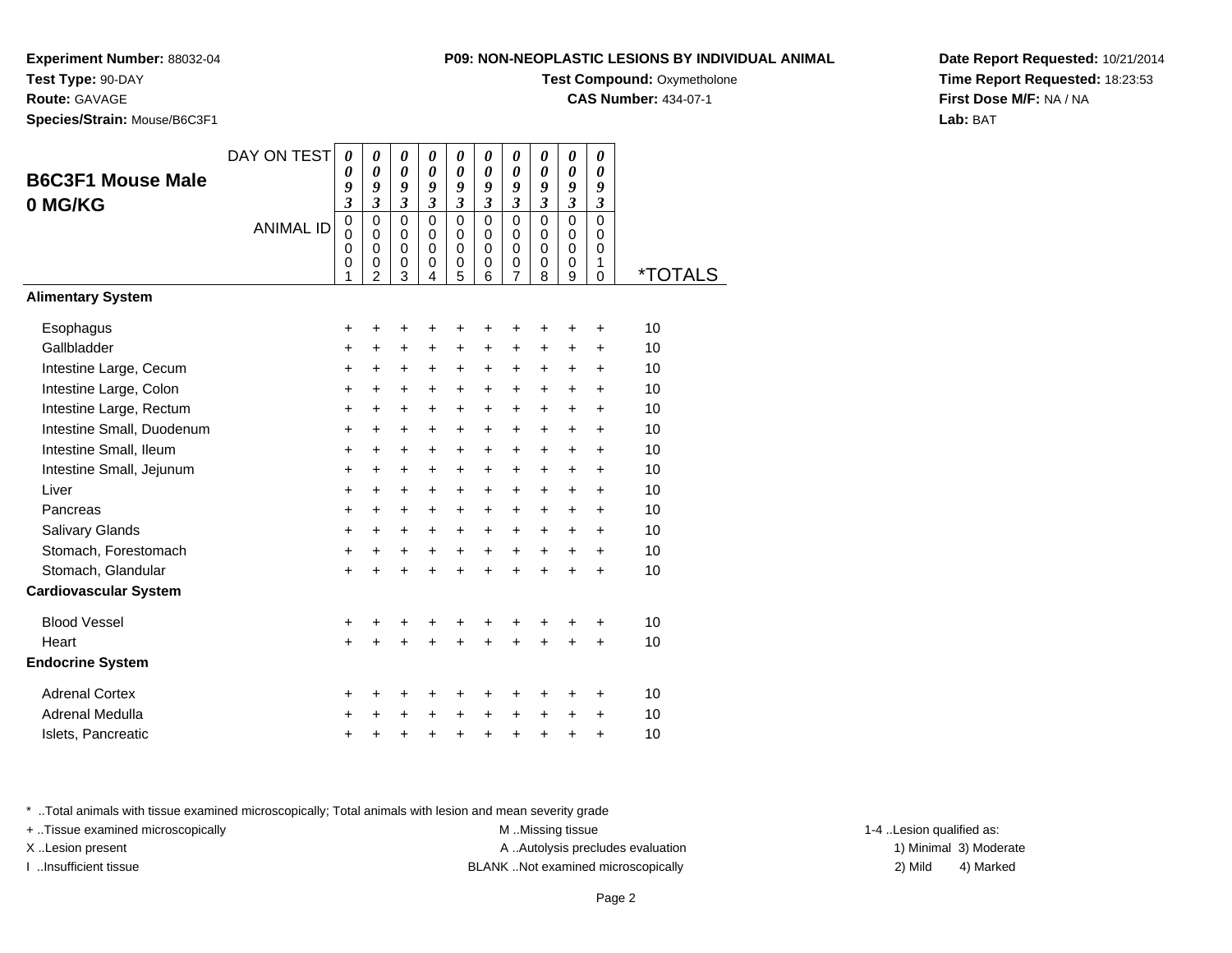**CAS Number:** 434-07-1

**Experiment Number:** 88032-04

**Test Type:** 90-DAY

**Route:** GAVAGE

**Species/Strain:** Mouse/B6C3F1

| <b>B6C3F1 Mouse Male</b><br>0 MG/KG | DAY ON TEST      | 0<br>0<br>9<br>$\overline{\mathbf{3}}$              | $\boldsymbol{\theta}$<br>$\boldsymbol{\theta}$<br>9<br>$\mathfrak{z}$ | $\boldsymbol{\theta}$<br>$\boldsymbol{\theta}$<br>9<br>$\mathfrak{z}$ | 0<br>$\boldsymbol{\theta}$<br>9<br>$\boldsymbol{\mathfrak{z}}$ | 0<br>$\boldsymbol{\theta}$<br>9<br>$\mathfrak{z}$ | 0<br>0<br>9<br>$\overline{\mathbf{3}}$ | 0<br>0<br>9<br>$\overline{\mathbf{3}}$ | 0<br>$\boldsymbol{\theta}$<br>9<br>$\boldsymbol{\mathfrak{z}}$ | 0<br>0<br>9<br>$\mathfrak{z}$   | 0<br>$\boldsymbol{\theta}$<br>9<br>$\boldsymbol{\mathfrak{z}}$ |             |  |
|-------------------------------------|------------------|-----------------------------------------------------|-----------------------------------------------------------------------|-----------------------------------------------------------------------|----------------------------------------------------------------|---------------------------------------------------|----------------------------------------|----------------------------------------|----------------------------------------------------------------|---------------------------------|----------------------------------------------------------------|-------------|--|
|                                     | <b>ANIMAL ID</b> | $\mathbf 0$<br>$\mathbf 0$<br>0<br>$\mathbf 0$<br>1 | $\pmb{0}$<br>0<br>$\mathbf 0$<br>0<br>$\overline{c}$                  | $\mathbf 0$<br>0<br>0<br>$\mathbf 0$<br>3                             | 0<br>0<br>$\mathbf 0$<br>0<br>4                                | 0<br>0<br>0<br>0<br>5                             | 0<br>0<br>0<br>$\mathbf 0$<br>6        | $\mathbf 0$<br>0<br>0<br>0<br>7        | $\mathbf 0$<br>0<br>0<br>0<br>8                                | $\mathbf 0$<br>0<br>0<br>0<br>9 | $\mathbf 0$<br>0<br>0<br>1<br>0                                | *TOTALS     |  |
| Parathyroid Gland                   |                  | +                                                   | $\ddot{}$                                                             | M                                                                     | $\ddot{}$                                                      | +                                                 | +                                      | +                                      | $\ddot{}$                                                      | $\pm$                           | +                                                              | 9           |  |
| <b>Pituitary Gland</b>              |                  | +                                                   | M                                                                     | M                                                                     | $\ddot{}$                                                      | $\ddot{}$                                         | $\ddot{}$                              | $\ddot{}$                              | $\ddot{}$                                                      | $\ddot{}$                       | $\ddot{}$                                                      | 8           |  |
| <b>Thyroid Gland</b>                |                  | ٠                                                   | +                                                                     | $\ddot{}$                                                             | +                                                              | +                                                 | +                                      | +                                      | $\ddot{}$                                                      | +                               | $\ddot{}$                                                      | 10          |  |
| <b>General Body System</b>          |                  |                                                     |                                                                       |                                                                       |                                                                |                                                   |                                        |                                        |                                                                |                                 |                                                                |             |  |
| <b>NONE</b>                         |                  |                                                     |                                                                       |                                                                       |                                                                |                                                   |                                        |                                        |                                                                |                                 |                                                                |             |  |
| <b>Genital System</b>               |                  |                                                     |                                                                       |                                                                       |                                                                |                                                   |                                        |                                        |                                                                |                                 |                                                                |             |  |
| Epididymis                          |                  | ٠                                                   | +                                                                     | ٠                                                                     | +                                                              | +                                                 | +                                      | +                                      | +                                                              | +                               | +                                                              | 10          |  |
| <b>Preputial Gland</b>              |                  | +                                                   | $\ddot{}$                                                             | $\ddot{}$                                                             | $\ddot{}$                                                      | $\ddot{}$                                         | +                                      | $\ddot{}$                              | $\ddot{}$                                                      | $\ddot{}$                       | $\ddot{}$                                                      | 10          |  |
| Prostate                            |                  | +                                                   | +                                                                     | +                                                                     | +                                                              | +                                                 | +                                      | +                                      | +                                                              | +                               | +                                                              | 10          |  |
| <b>Seminal Vesicle</b>              |                  | +                                                   | +                                                                     | $\ddot{}$                                                             | +                                                              | $\ddot{}$                                         | +                                      | $\ddot{}$                              | $\ddot{}$                                                      | $\pm$                           | $\ddot{}$                                                      | 10          |  |
| <b>Testes</b>                       |                  |                                                     |                                                                       |                                                                       | $\ddot{}$                                                      | $\ddot{}$                                         | Ł                                      | $\ddot{}$                              | $\ddot{}$                                                      | $\ddot{}$                       | $\ddot{}$                                                      | 10          |  |
| <b>Hematopoietic System</b>         |                  |                                                     |                                                                       |                                                                       |                                                                |                                                   |                                        |                                        |                                                                |                                 |                                                                |             |  |
| <b>Bone Marrow</b>                  |                  | ٠                                                   | +                                                                     | ÷                                                                     | +                                                              | +                                                 | +                                      | ٠                                      | ٠                                                              | +                               | +                                                              | 10          |  |
| Lymph Node, Mandibular              |                  | +                                                   | $\ddot{}$                                                             | $\ddot{}$                                                             | $\ddot{}$                                                      | $\ddot{}$                                         | +                                      | $\ddot{}$                              | $\ddot{}$                                                      | $\pm$                           | +                                                              | 10          |  |
| Lymph Node, Mesenteric              |                  | +                                                   | $\pm$                                                                 | $\ddot{}$                                                             | $\pm$                                                          | $\ddot{}$                                         | M                                      | $\pm$                                  | $\ddot{}$                                                      | $\pm$                           | $\ddot{}$                                                      | 9           |  |
| Spleen                              |                  | $\ddot{}$                                           | $\ddot{}$                                                             | $\ddot{}$                                                             | $\ddot{}$                                                      | $\ddot{}$                                         | +                                      | $\ddot{}$                              | $\ddot{}$                                                      | $\ddot{}$                       | $\ddot{}$                                                      | 10          |  |
| Thymus                              |                  | +                                                   | $\pm$                                                                 | +                                                                     | +                                                              | $\ddot{}$                                         | $\ddot{}$                              | +                                      | $\ddot{}$                                                      | +                               | +                                                              | 10          |  |
| <b>Integumentary System</b>         |                  |                                                     |                                                                       |                                                                       |                                                                |                                                   |                                        |                                        |                                                                |                                 |                                                                |             |  |
| <b>Mammary Gland</b>                |                  | M                                                   | М                                                                     | М                                                                     | М                                                              | м                                                 | М                                      | м                                      | М                                                              | м                               | М                                                              | $\mathbf 0$ |  |
| Skin                                |                  | +                                                   | +                                                                     | +                                                                     | +                                                              | +                                                 | +                                      | +                                      | +                                                              | +                               | +                                                              | 10          |  |
|                                     |                  |                                                     |                                                                       |                                                                       |                                                                |                                                   |                                        |                                        |                                                                |                                 |                                                                |             |  |

\* ..Total animals with tissue examined microscopically; Total animals with lesion and mean severity grade

+ ..Tissue examined microscopically M ...Missing tissue 1-4 ... M ...Missing tissue

X..Lesion present **A ..Autolysis precludes evaluation** A ..Autolysis precludes evaluation 1) Minimal 3) Moderate I ..Insufficient tissue BLANK ..Not examined microscopically 2) Mild 4) Marked

1-4 ..Lesion qualified as:

**Date Report Requested:** 10/21/2014**Time Report Requested:** 18:23:53**First Dose M/F:** NA / NA**Lab:** BAT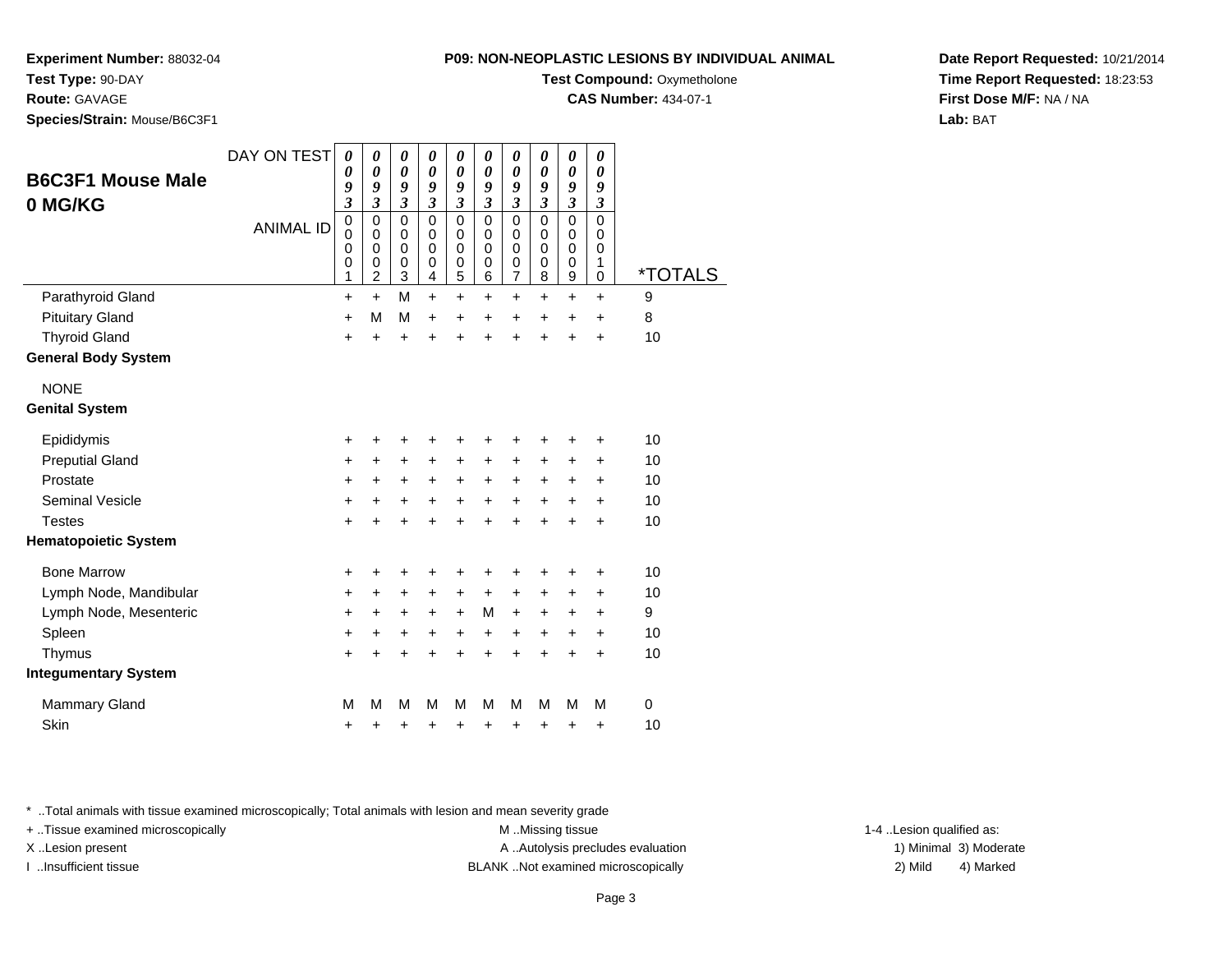**Experiment Number:** 88032-04

**Test Type:** 90-DAY

**Route:** GAVAGE

**Species/Strain:** Mouse/B6C3F1

| PU9: NON-NEOPLASTIC LESIONS BY INDIVIDUAL ANIMAL |
|--------------------------------------------------|
| <b>Test Compound: Oxymetholone</b>               |
| <b>CAS Number: 434-07-1</b>                      |
|                                                  |

**Date Report Requested:** 10/21/2014**Time Report Requested:** 18:23:53**First Dose M/F:** NA / NA**Lab:** BAT

| <b>B6C3F1 Mouse Male</b><br>0 MG/KG     | DAY ON TEST<br><b>ANIMAL ID</b> | 0<br>0<br>9<br>$\overline{\mathbf{3}}$<br>0<br>0<br>0<br>0<br>1 | 0<br>0<br>9<br>3<br>0<br>$\mathbf 0$<br>0<br>0<br>2 | 0<br>$\boldsymbol{\theta}$<br>9<br>$\mathfrak{z}$<br>$\mathbf 0$<br>$\pmb{0}$<br>$\pmb{0}$<br>$\mathbf 0$<br>3 | 0<br>$\boldsymbol{\theta}$<br>9<br>3<br>$\mathbf 0$<br>$\mathbf 0$<br>$\mathbf 0$<br>$\mathbf 0$<br>4 | 0<br>$\boldsymbol{\theta}$<br>9<br>$\mathfrak{z}$<br>$\mathbf 0$<br>$\mathbf 0$<br>$\mathbf 0$<br>$\mathbf 0$<br>5 | 0<br>$\boldsymbol{\theta}$<br>9<br>$\mathfrak{z}$<br>0<br>$\mathbf 0$<br>$\mathbf 0$<br>$\mathbf 0$<br>6 | 0<br>$\boldsymbol{\theta}$<br>9<br>$\mathfrak{z}$<br>$\mathbf 0$<br>$\mathbf 0$<br>$\pmb{0}$<br>$\mathbf 0$<br>7 | 0<br>0<br>9<br>$\mathfrak{z}$<br>$\mathbf 0$<br>$\mathbf 0$<br>$\mathbf 0$<br>$\mathbf 0$<br>8 | 0<br>0<br>9<br>$\boldsymbol{\beta}$<br>$\mathbf 0$<br>$\mathbf 0$<br>$\mathbf 0$<br>$\mathbf 0$<br>9 | 0<br>0<br>9<br>$\boldsymbol{\beta}$<br>$\Omega$<br>$\mathbf 0$<br>$\mathbf 0$<br>1<br>$\mathbf 0$ | <i><b>*TOTALS</b></i> |
|-----------------------------------------|---------------------------------|-----------------------------------------------------------------|-----------------------------------------------------|----------------------------------------------------------------------------------------------------------------|-------------------------------------------------------------------------------------------------------|--------------------------------------------------------------------------------------------------------------------|----------------------------------------------------------------------------------------------------------|------------------------------------------------------------------------------------------------------------------|------------------------------------------------------------------------------------------------|------------------------------------------------------------------------------------------------------|---------------------------------------------------------------------------------------------------|-----------------------|
| <b>Musculoskeletal System</b>           |                                 |                                                                 |                                                     |                                                                                                                |                                                                                                       |                                                                                                                    |                                                                                                          |                                                                                                                  |                                                                                                |                                                                                                      |                                                                                                   |                       |
| Bone                                    |                                 | +                                                               | +                                                   | +                                                                                                              |                                                                                                       | ٠                                                                                                                  | +                                                                                                        | ٠                                                                                                                |                                                                                                | ٠                                                                                                    | $\ddot{}$                                                                                         | 10                    |
| <b>Nervous System</b>                   |                                 |                                                                 |                                                     |                                                                                                                |                                                                                                       |                                                                                                                    |                                                                                                          |                                                                                                                  |                                                                                                |                                                                                                      |                                                                                                   |                       |
| <b>Brain</b>                            |                                 | +                                                               | +                                                   | $\ddot{}$                                                                                                      | +                                                                                                     | +                                                                                                                  |                                                                                                          | +                                                                                                                |                                                                                                | ٠                                                                                                    | $\ddot{}$                                                                                         | 10                    |
| <b>Respiratory System</b>               |                                 |                                                                 |                                                     |                                                                                                                |                                                                                                       |                                                                                                                    |                                                                                                          |                                                                                                                  |                                                                                                |                                                                                                      |                                                                                                   |                       |
| Lung                                    |                                 | +                                                               | +                                                   | +                                                                                                              | +                                                                                                     | +                                                                                                                  | +                                                                                                        | +                                                                                                                | +                                                                                              | +                                                                                                    | +                                                                                                 | 10                    |
| Nose                                    |                                 | +                                                               | $+$                                                 | $+$                                                                                                            | $+$                                                                                                   | $\ddot{}$                                                                                                          | $+$                                                                                                      | $\ddot{}$                                                                                                        | $\ddot{}$                                                                                      | $\ddot{}$                                                                                            | $\ddot{}$                                                                                         | 10                    |
| Trachea<br><b>Special Senses System</b> |                                 | $\ddot{}$                                                       | $\ddot{}$                                           | $\ddot{}$                                                                                                      | $\ddot{+}$                                                                                            | $\ddot{}$                                                                                                          | $\ddot{}$                                                                                                | $\ddot{}$                                                                                                        | $\ddot{}$                                                                                      | +                                                                                                    | $\ddot{}$                                                                                         | 10                    |
| <b>NONE</b>                             |                                 |                                                                 |                                                     |                                                                                                                |                                                                                                       |                                                                                                                    |                                                                                                          |                                                                                                                  |                                                                                                |                                                                                                      |                                                                                                   |                       |
| <b>Urinary System</b>                   |                                 |                                                                 |                                                     |                                                                                                                |                                                                                                       |                                                                                                                    |                                                                                                          |                                                                                                                  |                                                                                                |                                                                                                      |                                                                                                   |                       |
| Kidney                                  |                                 | +                                                               |                                                     | ٠                                                                                                              |                                                                                                       | ٠                                                                                                                  |                                                                                                          | ٠                                                                                                                |                                                                                                |                                                                                                      | ÷                                                                                                 | 10                    |
| <b>Urinary Bladder</b>                  |                                 | +                                                               |                                                     |                                                                                                                | +                                                                                                     | +                                                                                                                  | +                                                                                                        | ٠                                                                                                                |                                                                                                | ٠                                                                                                    | $\ddot{}$                                                                                         | 10                    |

\* ..Total animals with tissue examined microscopically; Total animals with lesion and mean severity grade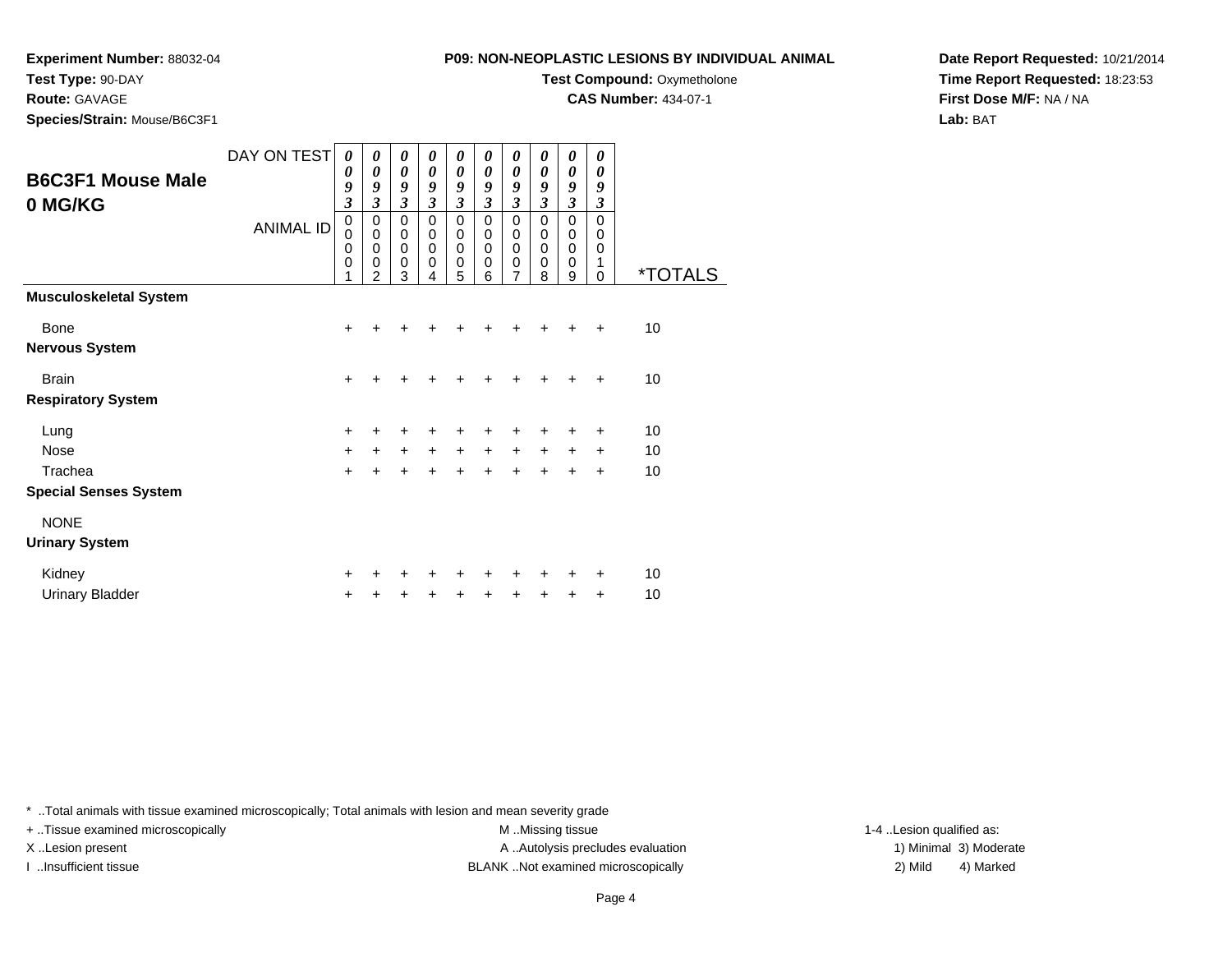|                  | Test Compound: Oxymetholone | Time Report Requested: 18:23:53                                                                                                  |  |  |
|------------------|-----------------------------|----------------------------------------------------------------------------------------------------------------------------------|--|--|
|                  |                             |                                                                                                                                  |  |  |
|                  | <b>CAS Number: 434-07-1</b> | First Dose M/F: NA / NA                                                                                                          |  |  |
|                  |                             | Lab: BAT                                                                                                                         |  |  |
| DAY ON TEST      |                             |                                                                                                                                  |  |  |
|                  |                             |                                                                                                                                  |  |  |
|                  |                             |                                                                                                                                  |  |  |
| <b>ANIMAL ID</b> |                             |                                                                                                                                  |  |  |
|                  |                             |                                                                                                                                  |  |  |
|                  |                             |                                                                                                                                  |  |  |
|                  |                             |                                                                                                                                  |  |  |
|                  |                             |                                                                                                                                  |  |  |
|                  |                             |                                                                                                                                  |  |  |
|                  |                             |                                                                                                                                  |  |  |
|                  |                             |                                                                                                                                  |  |  |
|                  |                             |                                                                                                                                  |  |  |
|                  |                             |                                                                                                                                  |  |  |
|                  |                             |                                                                                                                                  |  |  |
|                  |                             |                                                                                                                                  |  |  |
|                  |                             |                                                                                                                                  |  |  |
|                  |                             |                                                                                                                                  |  |  |
|                  |                             |                                                                                                                                  |  |  |
|                  |                             |                                                                                                                                  |  |  |
|                  |                             |                                                                                                                                  |  |  |
|                  |                             |                                                                                                                                  |  |  |
|                  |                             |                                                                                                                                  |  |  |
|                  |                             |                                                                                                                                  |  |  |
|                  |                             |                                                                                                                                  |  |  |
|                  |                             |                                                                                                                                  |  |  |
|                  |                             |                                                                                                                                  |  |  |
|                  |                             | <i><b>*TOTALS</b></i><br>* Total animals with tissue examined microscopically; Total animals with lesion and mean severity grade |  |  |

M ..Missing tissue + ..Tissue examined microscopically **M** ..Missing tissue M ..Missing tissue 1-4 ..Lesion qualified as: X ..Lesion present A .. Autolysis precludes evaluation A .. Autolysis precludes evaluation I ..Insufficient tissue 2) Mild 3 and SLANK ..Not examined microscopically 1.1nsufficient tissue 2) Mild

1) Minimal 3) Moderate 4) Marked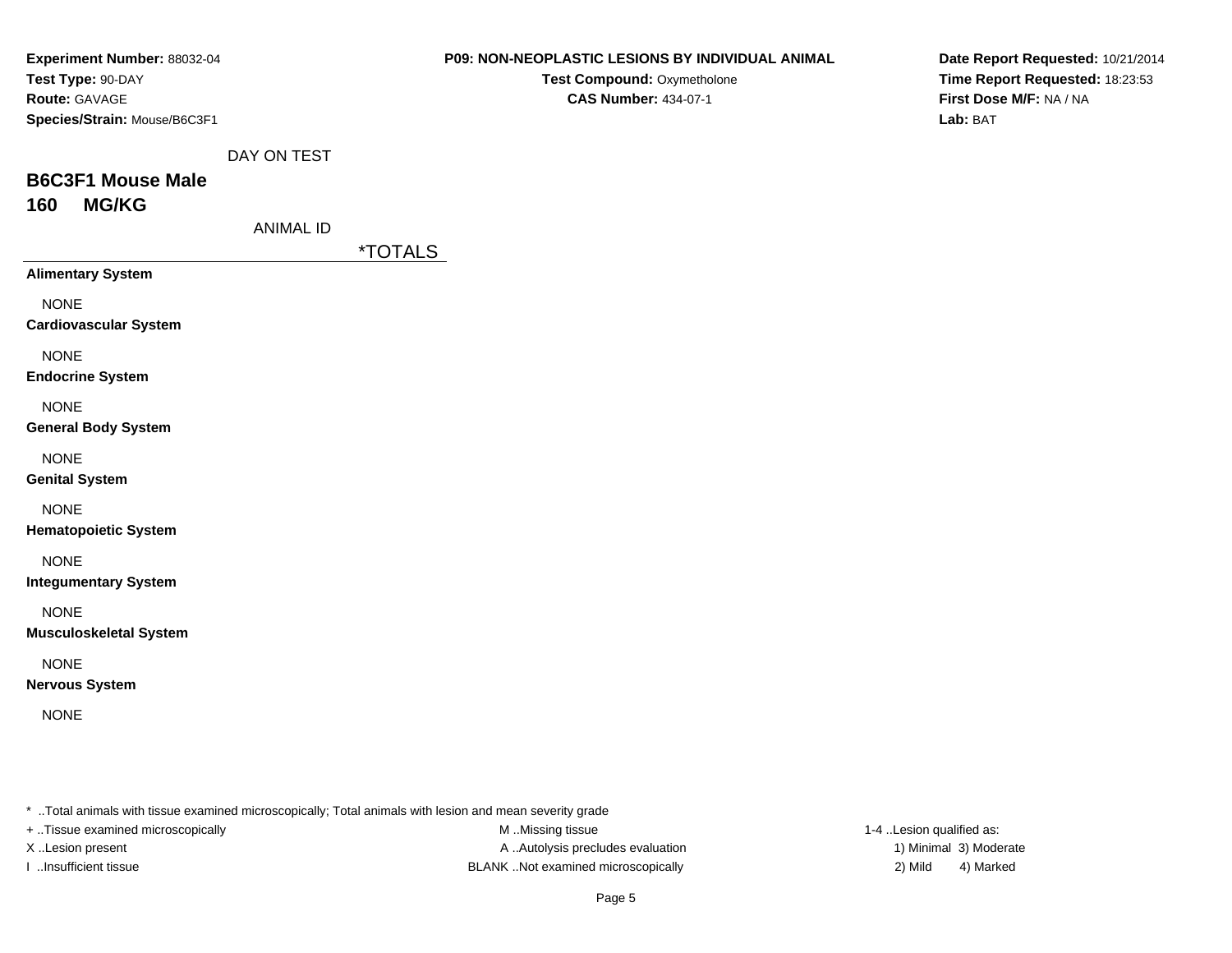| Experiment Number: 88032-04  |
|------------------------------|
| Test Type: 90-DAY            |
| <b>Route: GAVAGE</b>         |
| Species/Strain: Mouse/B6C3F1 |

**Test Compound: Oxymetholone CAS Number:** 434-07-1

**Date Report Requested:** 10/21/2014**Time Report Requested:** 18:23:53**First Dose M/F:** NA / NA**Lab:** BAT

DAY ON TEST

# **B6C3F1 Mouse Male160 MG/KG**

ANIMAL ID

\*TOTALS

**Respiratory System**

NONE

**Special Senses System**

NONE

**Urinary System**

NONE

\* ..Total animals with tissue examined microscopically; Total animals with lesion and mean severity grade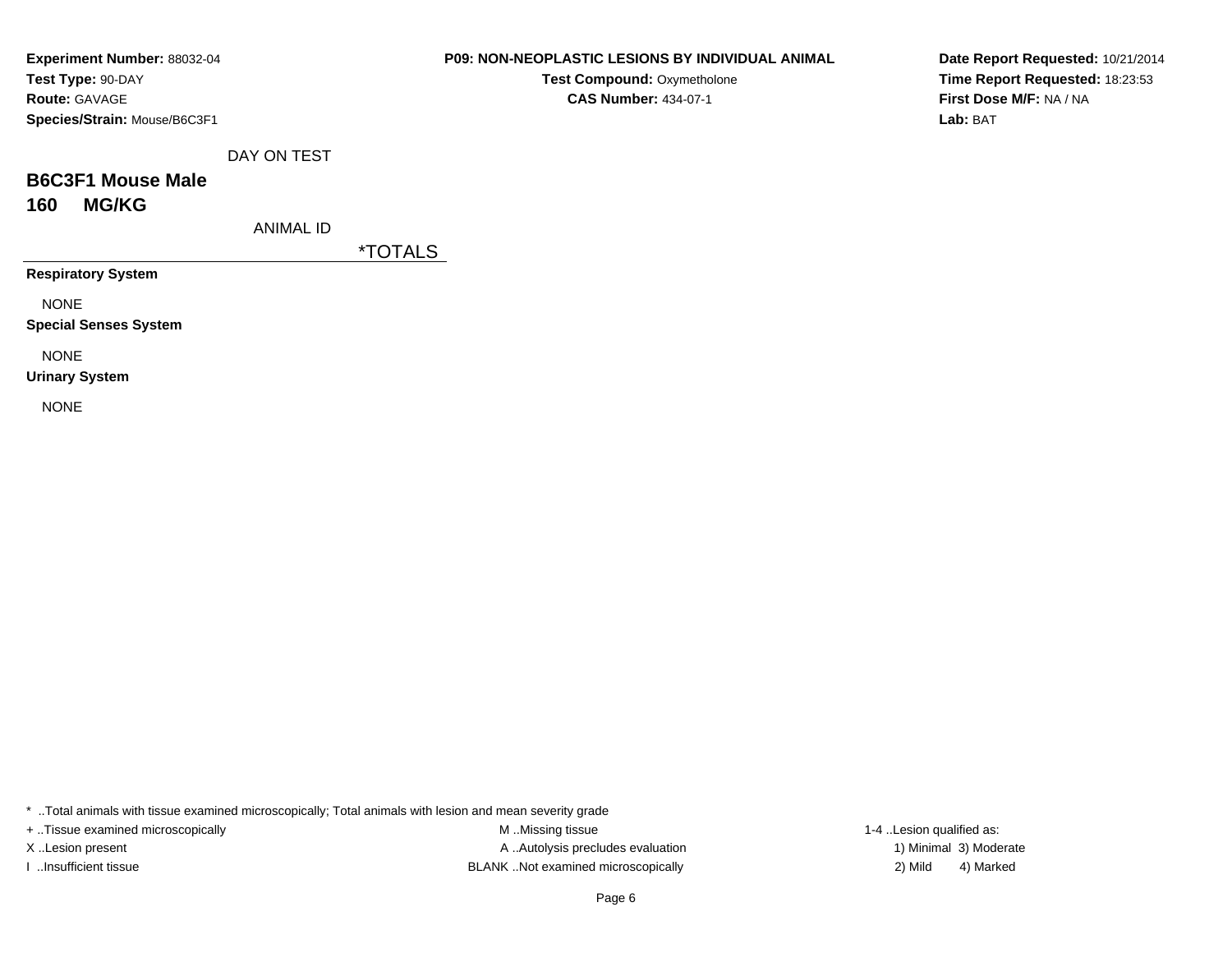| <b>Experiment Number: 88032-04</b><br>Test Type: 90-DAY<br>Route: GAVAGE<br>Species/Strain: Mouse/B6C3F1 |                  | <b>P09: NON-NEOPLASTIC LESIONS BY INDIVIDUAL ANIMAL</b><br>Test Compound: Oxymetholone<br><b>CAS Number: 434-07-1</b> | Date Report Requested: 10/21/2014<br>Time Report Requested: 18:23:53<br>First Dose M/F: NA / NA<br>Lab: BAT |
|----------------------------------------------------------------------------------------------------------|------------------|-----------------------------------------------------------------------------------------------------------------------|-------------------------------------------------------------------------------------------------------------|
|                                                                                                          | DAY ON TEST      |                                                                                                                       |                                                                                                             |
| <b>B6C3F1 Mouse Male</b>                                                                                 |                  |                                                                                                                       |                                                                                                             |
| <b>MG/KG</b><br>320                                                                                      |                  |                                                                                                                       |                                                                                                             |
|                                                                                                          | <b>ANIMAL ID</b> |                                                                                                                       |                                                                                                             |
|                                                                                                          |                  | <i><b>*TOTALS</b></i>                                                                                                 |                                                                                                             |
| <b>Alimentary System</b>                                                                                 |                  |                                                                                                                       |                                                                                                             |
| <b>NONE</b><br><b>Cardiovascular System</b>                                                              |                  |                                                                                                                       |                                                                                                             |
| <b>NONE</b><br><b>Endocrine System</b>                                                                   |                  |                                                                                                                       |                                                                                                             |
| <b>NONE</b><br><b>General Body System</b>                                                                |                  |                                                                                                                       |                                                                                                             |
| <b>NONE</b><br><b>Genital System</b>                                                                     |                  |                                                                                                                       |                                                                                                             |
| <b>NONE</b><br><b>Hematopoietic System</b>                                                               |                  |                                                                                                                       |                                                                                                             |
| <b>NONE</b><br><b>Integumentary System</b>                                                               |                  |                                                                                                                       |                                                                                                             |
| <b>NONE</b><br><b>Musculoskeletal System</b>                                                             |                  |                                                                                                                       |                                                                                                             |
| <b>NONE</b><br><b>Nervous System</b>                                                                     |                  |                                                                                                                       |                                                                                                             |
| <b>NONE</b>                                                                                              |                  |                                                                                                                       |                                                                                                             |
|                                                                                                          |                  |                                                                                                                       |                                                                                                             |
|                                                                                                          |                  | * Total animals with tissue examined microscopically; Total animals with lesion and mean severity grade               |                                                                                                             |
| + Tissue examined microscopically                                                                        |                  | M Missing tissue                                                                                                      | 1-4 Lesion qualified as:                                                                                    |

M ..Missing tissue X ..Lesion present A ... Autolysis precludes evaluation I ..Insufficient tissue 2) Mild 32 Mild

1) Minimal 3) Moderate 4) Marked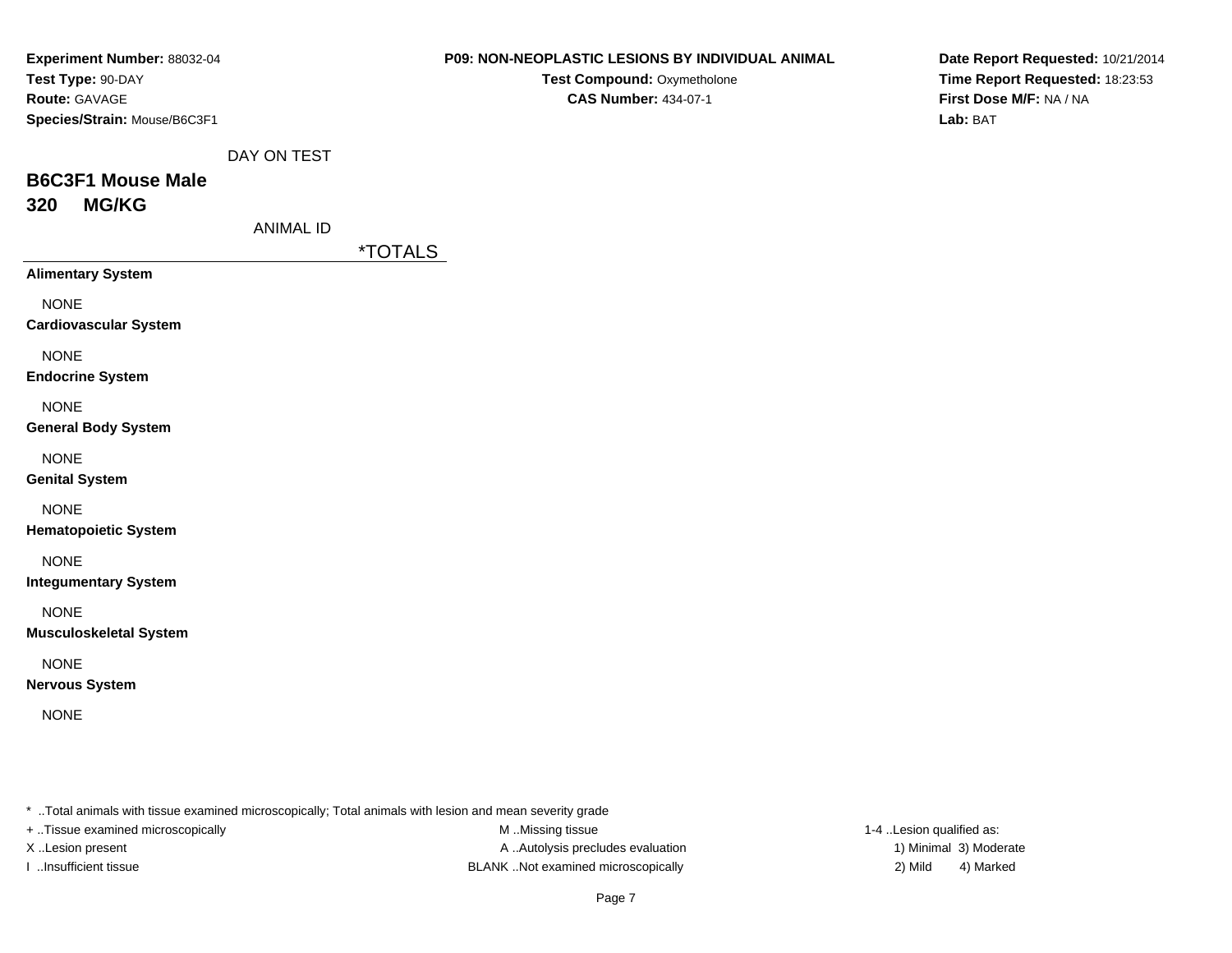| Experiment Number: 88032-04  |
|------------------------------|
| Test Type: 90-DAY            |
| <b>Route: GAVAGE</b>         |
| Species/Strain: Mouse/B6C3F1 |

**Test Compound: Oxymetholone CAS Number:** 434-07-1

**Date Report Requested:** 10/21/2014**Time Report Requested:** 18:23:53**First Dose M/F:** NA / NA**Lab:** BAT

DAY ON TEST

# **B6C3F1 Mouse Male320 MG/KG**

ANIMAL ID

\*TOTALS

**Respiratory System**

NONE

**Special Senses System**

NONE

**Urinary System**

NONE

\* ..Total animals with tissue examined microscopically; Total animals with lesion and mean severity grade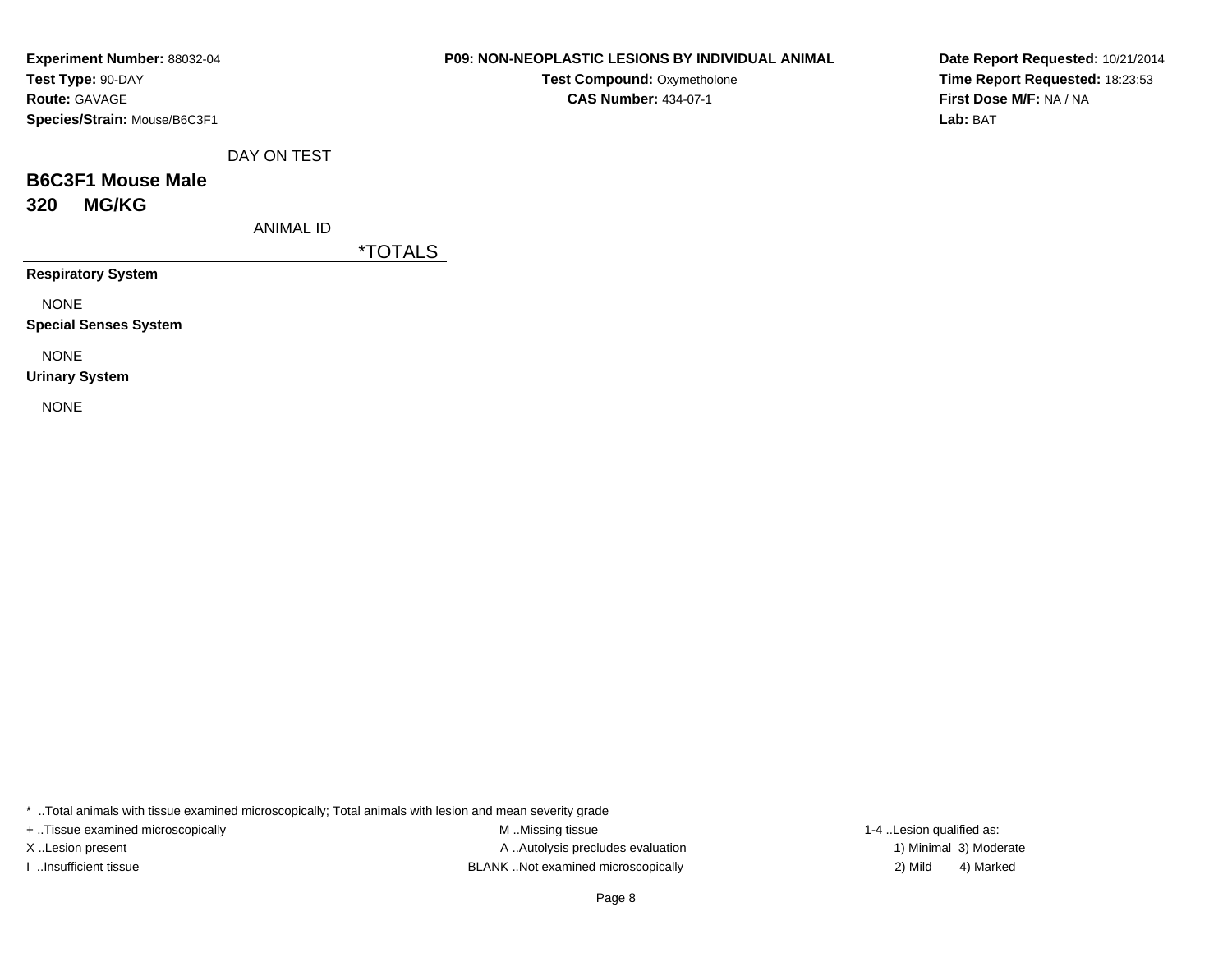| Experiment Number: 88032-04                                                                                                                               |                  |                       | P09: NON-NEOPLASTIC LESIONS BY INDIVIDUAL ANIMAL           | Date Report Requested: 10/21/2014                                                                                     |                                 |
|-----------------------------------------------------------------------------------------------------------------------------------------------------------|------------------|-----------------------|------------------------------------------------------------|-----------------------------------------------------------------------------------------------------------------------|---------------------------------|
| Test Type: 90-DAY<br>Route: GAVAGE<br>Species/Strain: Mouse/B6C3F1                                                                                        |                  |                       | Test Compound: Oxymetholone<br><b>CAS Number: 434-07-1</b> | First Dose M/F: NA / NA<br>Lab: BAT                                                                                   | Time Report Requested: 18:23:53 |
|                                                                                                                                                           | DAY ON TEST      |                       |                                                            |                                                                                                                       |                                 |
| <b>B6C3F1 Mouse Male</b>                                                                                                                                  |                  |                       |                                                            |                                                                                                                       |                                 |
| 630<br><b>MG/KG</b>                                                                                                                                       |                  |                       |                                                            |                                                                                                                       |                                 |
|                                                                                                                                                           | <b>ANIMAL ID</b> |                       |                                                            |                                                                                                                       |                                 |
| <b>Alimentary System</b>                                                                                                                                  |                  | <i><b>*TOTALS</b></i> |                                                            |                                                                                                                       |                                 |
|                                                                                                                                                           |                  |                       |                                                            |                                                                                                                       |                                 |
| <b>NONE</b><br><b>Cardiovascular System</b>                                                                                                               |                  |                       |                                                            |                                                                                                                       |                                 |
| <b>NONE</b>                                                                                                                                               |                  |                       |                                                            |                                                                                                                       |                                 |
| <b>Endocrine System</b>                                                                                                                                   |                  |                       |                                                            |                                                                                                                       |                                 |
| <b>NONE</b>                                                                                                                                               |                  |                       |                                                            |                                                                                                                       |                                 |
| <b>General Body System</b>                                                                                                                                |                  |                       |                                                            |                                                                                                                       |                                 |
| <b>NONE</b>                                                                                                                                               |                  |                       |                                                            |                                                                                                                       |                                 |
| <b>Genital System</b>                                                                                                                                     |                  |                       |                                                            |                                                                                                                       |                                 |
| <b>NONE</b>                                                                                                                                               |                  |                       |                                                            |                                                                                                                       |                                 |
| <b>Hematopoietic System</b>                                                                                                                               |                  |                       |                                                            |                                                                                                                       |                                 |
| <b>NONE</b><br><b>Integumentary System</b>                                                                                                                |                  |                       |                                                            |                                                                                                                       |                                 |
| <b>NONE</b>                                                                                                                                               |                  |                       |                                                            |                                                                                                                       |                                 |
| <b>Musculoskeletal System</b>                                                                                                                             |                  |                       |                                                            |                                                                                                                       |                                 |
| <b>NONE</b>                                                                                                                                               |                  |                       |                                                            |                                                                                                                       |                                 |
| <b>Nervous System</b>                                                                                                                                     |                  |                       |                                                            |                                                                                                                       |                                 |
| <b>NONE</b>                                                                                                                                               |                  |                       |                                                            |                                                                                                                       |                                 |
|                                                                                                                                                           |                  |                       |                                                            |                                                                                                                       |                                 |
|                                                                                                                                                           |                  |                       |                                                            |                                                                                                                       |                                 |
|                                                                                                                                                           |                  |                       |                                                            |                                                                                                                       |                                 |
| * Total animals with tissue examined microscopically; Total animals with lesion and mean severity grade<br>.<br>$\sim$ $\sim$ $\sim$ $\sim$ $\sim$ $\sim$ |                  |                       |                                                            | $\mathbf{a}$ , $\mathbf{a}$ , $\mathbf{a}$ , $\mathbf{a}$ , $\mathbf{a}$ , $\mathbf{a}$ , $\mathbf{a}$ , $\mathbf{a}$ |                                 |

+ ..Tissue examined microscopically

M ..Missing tissue X ..Lesion present **A** ..Autolysis precludes evaluation A ..Autolysis precludes evaluation 1) Minimal 3) Moderate I ..Insufficient tissue 2) Mild 3 and the BLANK .Not examined microscopically and the state of the SLANK ..Not examined microscopically

1-4 ..Lesion qualified as: 4) Marked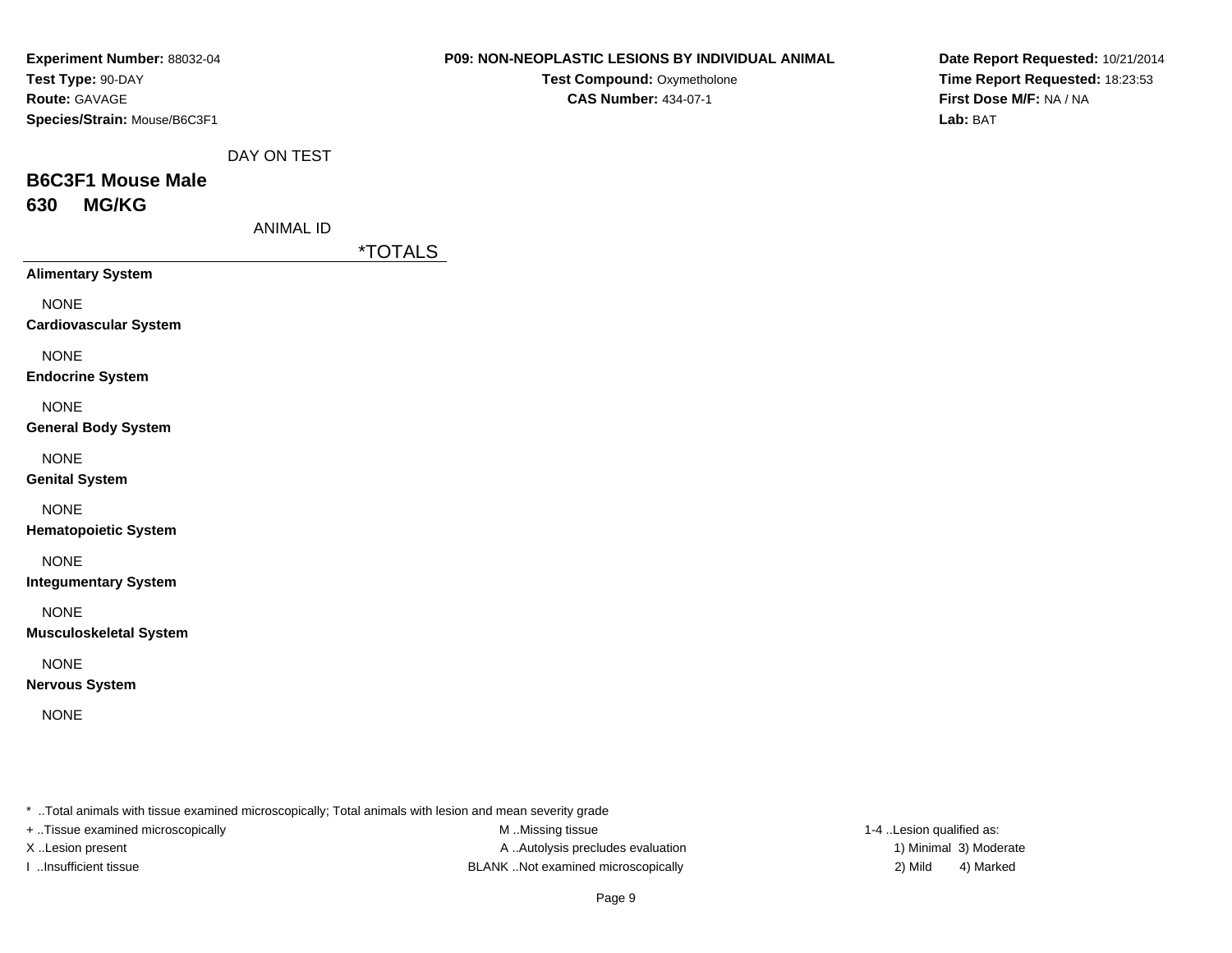| Experiment Number: 88032-04  |
|------------------------------|
| Test Type: 90-DAY            |
| <b>Route: GAVAGE</b>         |
| Species/Strain: Mouse/B6C3F1 |

**Test Compound: Oxymetholone CAS Number:** 434-07-1

**Date Report Requested:** 10/21/2014**Time Report Requested:** 18:23:53**First Dose M/F:** NA / NA**Lab:** BAT

DAY ON TEST

# **B6C3F1 Mouse Male630 MG/KG**

ANIMAL ID

\*TOTALS

**Respiratory System**

NONE

**Special Senses System**

NONE

**Urinary System**

NONE

\* ..Total animals with tissue examined microscopically; Total animals with lesion and mean severity grade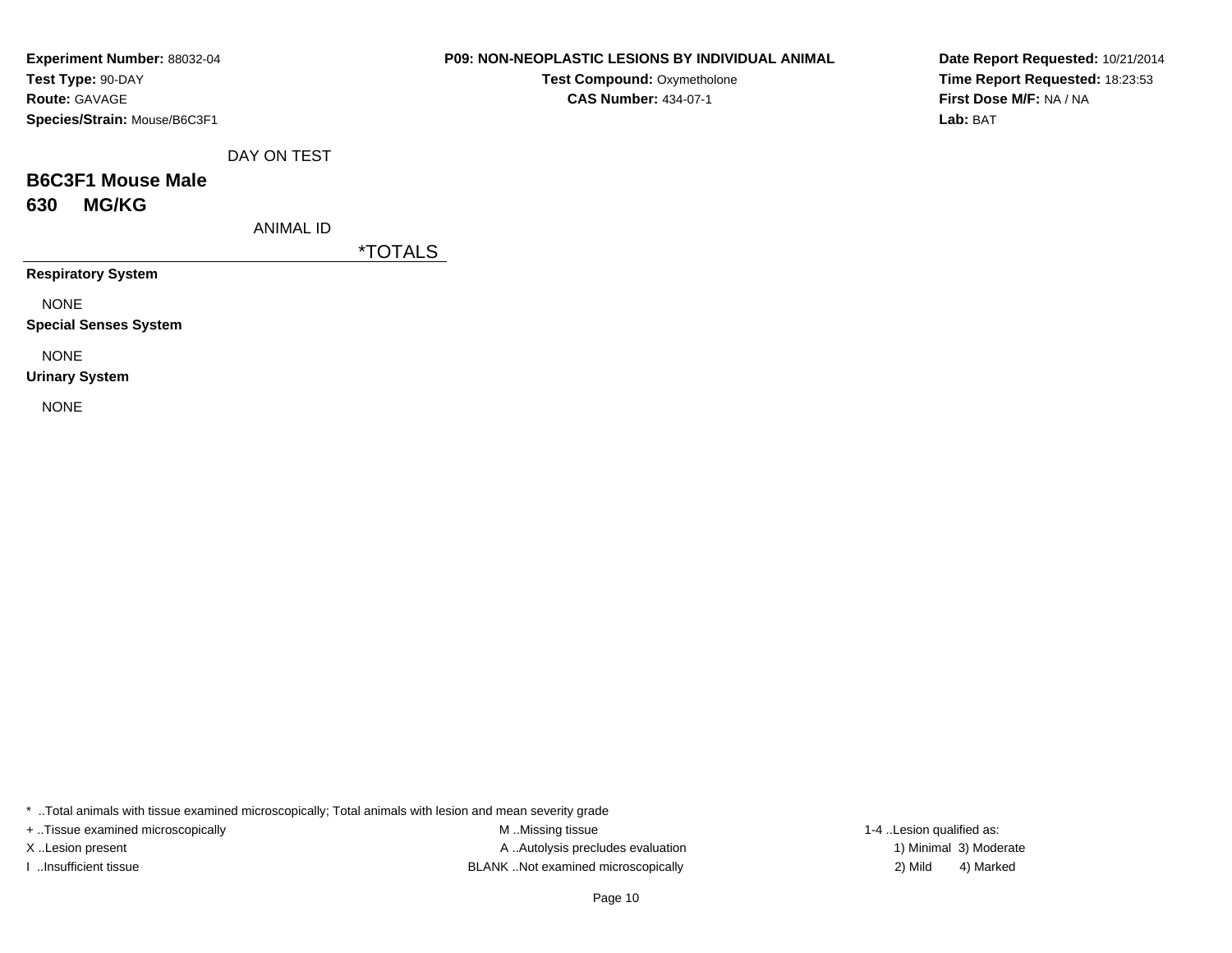| Experiment Number: 88032-04                  |                  | P09: NON-NEOPLASTIC LESIONS BY INDIVIDUAL ANIMAL                                                                            | Date Report Requested: 10/21/2014                          |
|----------------------------------------------|------------------|-----------------------------------------------------------------------------------------------------------------------------|------------------------------------------------------------|
| Test Type: 90-DAY<br>Route: GAVAGE           |                  | Test Compound: Oxymetholone<br><b>CAS Number: 434-07-1</b>                                                                  | Time Report Requested: 18:23:53<br>First Dose M/F: NA / NA |
| Species/Strain: Mouse/B6C3F1                 |                  |                                                                                                                             | Lab: BAT                                                   |
|                                              | DAY ON TEST      |                                                                                                                             |                                                            |
| <b>B6C3F1 Mouse Male</b>                     |                  |                                                                                                                             |                                                            |
| <b>MG/KG</b><br>1250                         | <b>ANIMAL ID</b> |                                                                                                                             |                                                            |
|                                              |                  | <i><b>*TOTALS</b></i>                                                                                                       |                                                            |
| <b>Alimentary System</b>                     |                  |                                                                                                                             |                                                            |
| <b>NONE</b><br><b>Cardiovascular System</b>  |                  |                                                                                                                             |                                                            |
| <b>NONE</b><br><b>Endocrine System</b>       |                  |                                                                                                                             |                                                            |
| <b>NONE</b><br><b>General Body System</b>    |                  |                                                                                                                             |                                                            |
| <b>NONE</b><br><b>Genital System</b>         |                  |                                                                                                                             |                                                            |
| <b>NONE</b><br><b>Hematopoietic System</b>   |                  |                                                                                                                             |                                                            |
| <b>NONE</b><br><b>Integumentary System</b>   |                  |                                                                                                                             |                                                            |
| <b>NONE</b><br><b>Musculoskeletal System</b> |                  |                                                                                                                             |                                                            |
| <b>NONE</b><br><b>Nervous System</b>         |                  |                                                                                                                             |                                                            |
| <b>NONE</b>                                  |                  |                                                                                                                             |                                                            |
|                                              |                  |                                                                                                                             |                                                            |
| + Tissue examined microscopically            |                  | * Total animals with tissue examined microscopically; Total animals with lesion and mean severity grade<br>M Missing tissue | 1-4 Lesion qualified as:                                   |

M ..Missing tissue X ..Lesion present A ...Autolysis precludes evaluation I ..Insufficient tissue 2) Mild ...Insufficient tissue 2) Mild

1) Minimal 3) Moderate 4) Marked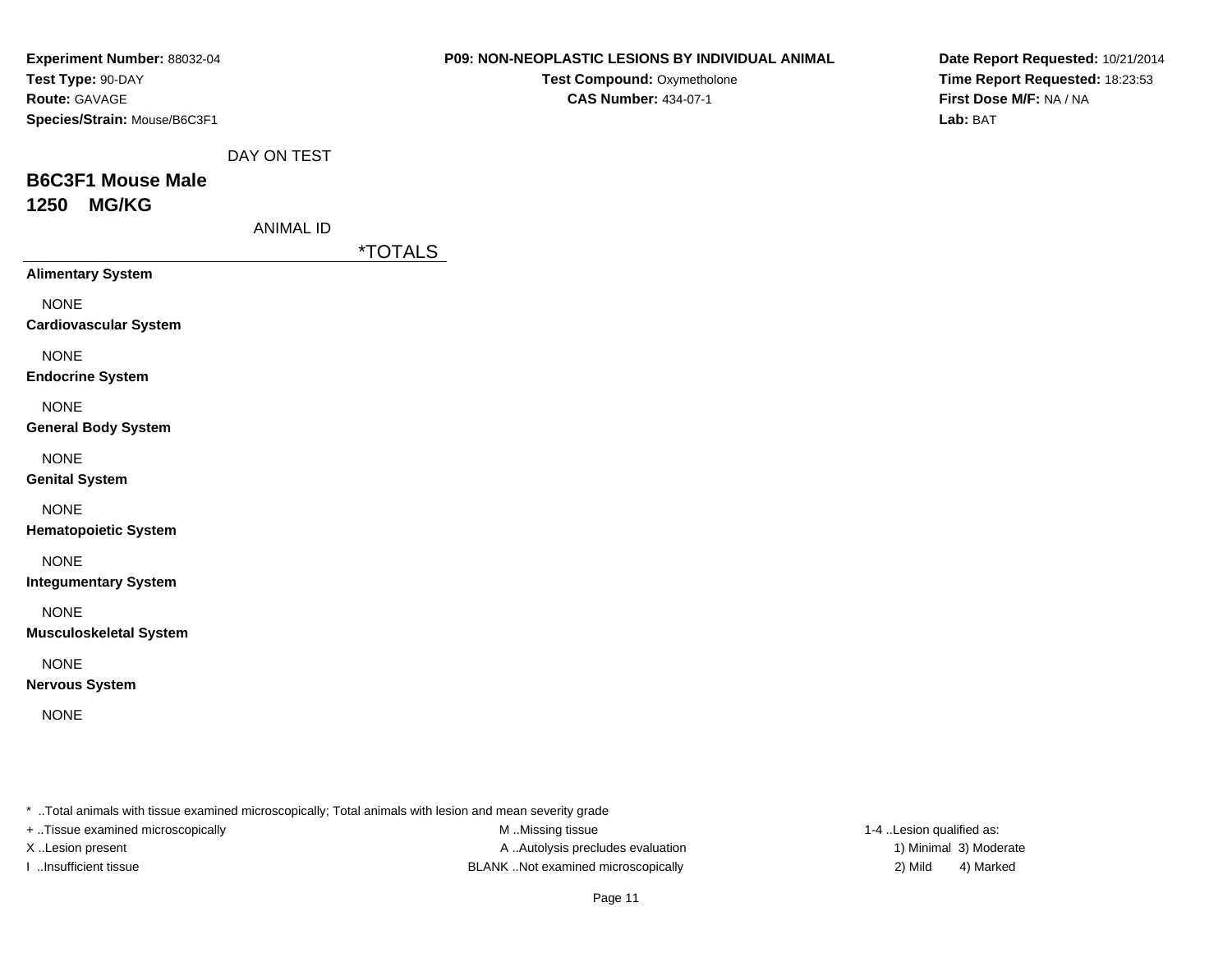| Experiment Number: 88032-04  |
|------------------------------|
| Test Type: 90-DAY            |
| <b>Route: GAVAGE</b>         |
| Species/Strain: Mouse/B6C3F1 |

**Test Compound: Oxymetholone CAS Number:** 434-07-1

**Date Report Requested:** 10/21/2014**Time Report Requested:** 18:23:53**First Dose M/F:** NA / NA**Lab:** BAT

DAY ON TEST

# **B6C3F1 Mouse Male1250 MG/KG**

ANIMAL ID

\*TOTALS

**Respiratory System**

NONE

**Special Senses System**

NONE

**Urinary System**

NONE

\* ..Total animals with tissue examined microscopically; Total animals with lesion and mean severity grade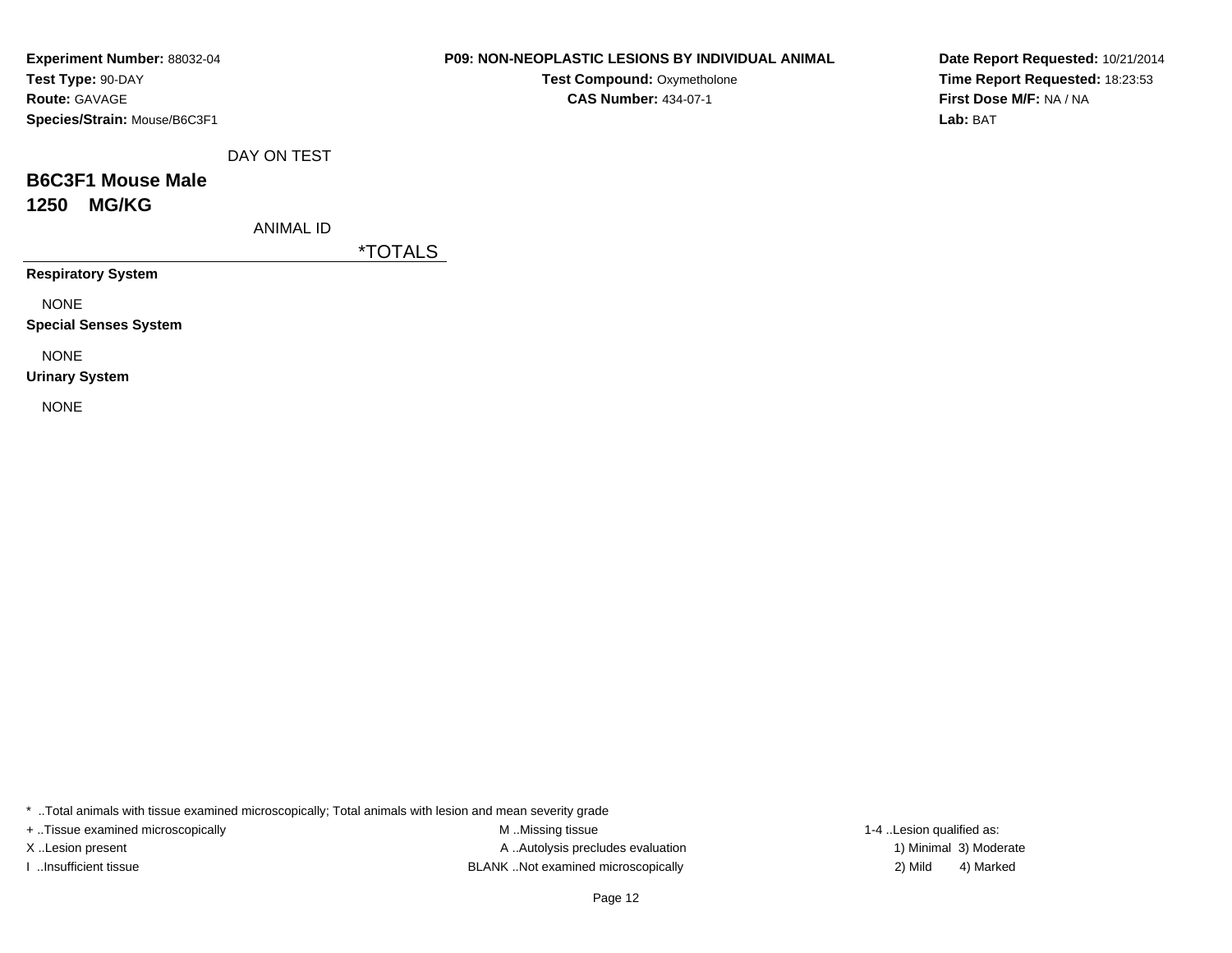**Experiment Number:** 88032-04**Test Type:** 90-DAY

**Route:** GAVAGE

**Species/Strain:** Mouse/B6C3F1

| NON-NEOPLASTIC LESIONS BY INDIVIDUAL ANIM |                     |  |  |  |
|-------------------------------------------|---------------------|--|--|--|
|                                           | $T = 100$ $T = 100$ |  |  |  |

**Test Compound:** Oxymetholone

**CAS Number:** 434-07-1

**Date Report Requested:** 10/21/2014**Time Report Requested:** 18:23:53**First Dose M/F:** NA / NA**Lab:** BAT

|                                | DAY ON TEST      | 0                        | 0                               | 0           | 0                  | 0                               | 0                            | 0                               | 0                            | $\boldsymbol{\theta}$           | 0                                  |                       |                |     |
|--------------------------------|------------------|--------------------------|---------------------------------|-------------|--------------------|---------------------------------|------------------------------|---------------------------------|------------------------------|---------------------------------|------------------------------------|-----------------------|----------------|-----|
| <b>B6C3F1 Mouse Male</b>       |                  | 0<br>9                   | 0<br>9                          | 0<br>9      | 0<br>9             | 0<br>9                          | 0<br>9                       | 0<br>9                          | $\boldsymbol{\theta}$<br>9   | $\boldsymbol{\theta}$<br>9      | 0<br>9                             |                       |                |     |
| <b>MG/KG</b><br>2500           |                  | 3                        | 3                               | 3           | $\mathfrak{z}$     | 3                               | $\boldsymbol{\beta}$         | 3                               | $\boldsymbol{\beta}$         | $\boldsymbol{\beta}$            | 3                                  |                       |                |     |
|                                | <b>ANIMAL ID</b> | $\overline{0}$<br>0<br>0 | $\mathsf 0$<br>0<br>$\mathbf 0$ | 0<br>0<br>0 | 0<br>0<br>$\Omega$ | $\mathbf 0$<br>0<br>$\mathbf 0$ | $\mathbf 0$<br>0<br>$\Omega$ | $\mathbf 0$<br>0<br>$\mathbf 0$ | $\mathbf 0$<br>0<br>$\Omega$ | $\mathbf 0$<br>0<br>$\mathbf 0$ | $\overline{0}$<br>0<br>$\mathbf 0$ |                       |                |     |
|                                |                  | 5<br>1                   | 5<br>$\overline{2}$             | 5<br>3      | 5<br>4             | 5<br>5                          | 5<br>6                       | 5<br>7                          | 5<br>8                       | 5<br>9                          | 6<br>$\mathbf 0$                   | <i><b>*TOTALS</b></i> |                |     |
| <b>Alimentary System</b>       |                  |                          |                                 |             |                    |                                 |                              |                                 |                              |                                 |                                    |                       |                |     |
| Esophagus                      |                  | +                        | +                               | +           | +                  |                                 |                              |                                 | +                            | +                               | +                                  | 10                    |                |     |
| Gallbladder                    |                  | +                        | +                               | +           | +                  | +                               | +                            | +                               | +                            | +                               | +                                  | 10                    |                |     |
| Intestine Large, Cecum         |                  | $\ddot{}$                | $\ddot{}$                       | $\ddot{}$   | $\ddot{}$          | $\ddot{}$                       | $\ddot{}$                    | $\ddot{}$                       | $\ddot{}$                    | $\ddot{}$                       | $\ddot{}$                          | 10                    |                |     |
| Intestine Large, Colon         |                  | $\ddot{}$                | $\ddot{}$                       | +           | $\ddot{}$          | $\ddot{}$                       | $\ddot{}$                    | +                               | $\ddot{}$                    | +                               | +                                  | 10                    |                |     |
| Intestine Large, Rectum        |                  | +                        | +                               | $\pm$       | +                  | +                               | +                            | $\pm$                           | +                            | +                               | $\pm$                              | 10                    |                |     |
| Intestine Small, Duodenum      |                  | $\ddot{}$                | +                               | +           | $\ddot{}$          | $\ddot{}$                       | $\ddot{}$                    | +                               | $\ddot{}$                    | +                               | $\pm$                              | 10                    |                |     |
| Intestine Small, Ileum         |                  | $\ddot{}$                | $\ddot{}$                       | $\ddot{}$   | $\ddot{}$          | $\ddot{}$                       | $\ddot{}$                    | +                               | $\ddot{}$                    | $\ddot{}$                       | $\ddot{}$                          | 10                    |                |     |
| Intestine Small, Jejunum       |                  | $\ddot{}$                | $\ddot{}$                       | $\ddot{}$   | $\ddot{}$          | $\ddot{}$                       | $\ddot{}$                    | +                               | $\ddot{}$                    | $\ddot{}$                       | $\pm$                              | 10                    |                |     |
| Liver                          |                  | $\ddot{}$                | $\ddot{}$                       | +           | +                  | $\ddot{}$                       | $\ddot{}$                    | +                               | $\ddot{}$                    | +                               | $\pm$                              | 10                    |                |     |
| Pancreas                       |                  | $\ddot{}$                | $\ddot{}$                       | +           | $\ddot{}$          | $\ddot{}$                       | $\ddot{}$                    | $\ddot{}$                       | $\ddot{}$                    | +                               | $\ddot{}$                          | 10                    |                |     |
| Salivary Glands                |                  | $\ddot{}$                | $\ddot{}$                       | +           | $\ddot{}$          | $\ddot{}$                       | $\ddot{}$                    | +                               | $\ddot{}$                    | +                               | $\ddot{}$                          | 10                    |                |     |
| Stomach, Forestomach           |                  | $\ddot{}$                | $\ddot{}$                       | $\ddot{}$   | $\ddot{}$          | +                               | $\ddot{}$                    | $\ddot{}$                       | $\ddot{}$                    | $\ddot{}$                       | $\ddot{}$                          | 10                    |                |     |
| Epithelium, Hyperplasia, Focal |                  |                          |                                 |             |                    | 3                               |                              |                                 |                              |                                 |                                    |                       | 1              | 3.0 |
| Stomach, Glandular             |                  | $\ddot{}$                | +                               | +           | +                  | $\ddot{}$                       | +                            | +                               | +                            | +                               | +                                  | 10                    |                |     |
| Epithelium, Mineralization     |                  |                          |                                 | 1           |                    | 1                               |                              |                                 |                              |                                 |                                    |                       | $\overline{2}$ | 1.0 |
| <b>Cardiovascular System</b>   |                  |                          |                                 |             |                    |                                 |                              |                                 |                              |                                 |                                    |                       |                |     |
| <b>Blood Vessel</b>            |                  | +                        |                                 |             |                    |                                 |                              |                                 | +                            | +                               | +                                  | 10                    |                |     |
| Heart                          |                  | $\ddot{}$                |                                 |             |                    |                                 |                              |                                 | +                            | +                               | +                                  | 10                    |                |     |
| <b>Endocrine System</b>        |                  |                          |                                 |             |                    |                                 |                              |                                 |                              |                                 |                                    |                       |                |     |
| <b>Adrenal Cortex</b>          |                  | +                        |                                 |             |                    |                                 |                              |                                 |                              |                                 | +                                  | 10                    |                |     |

\* ..Total animals with tissue examined microscopically; Total animals with lesion and mean severity grade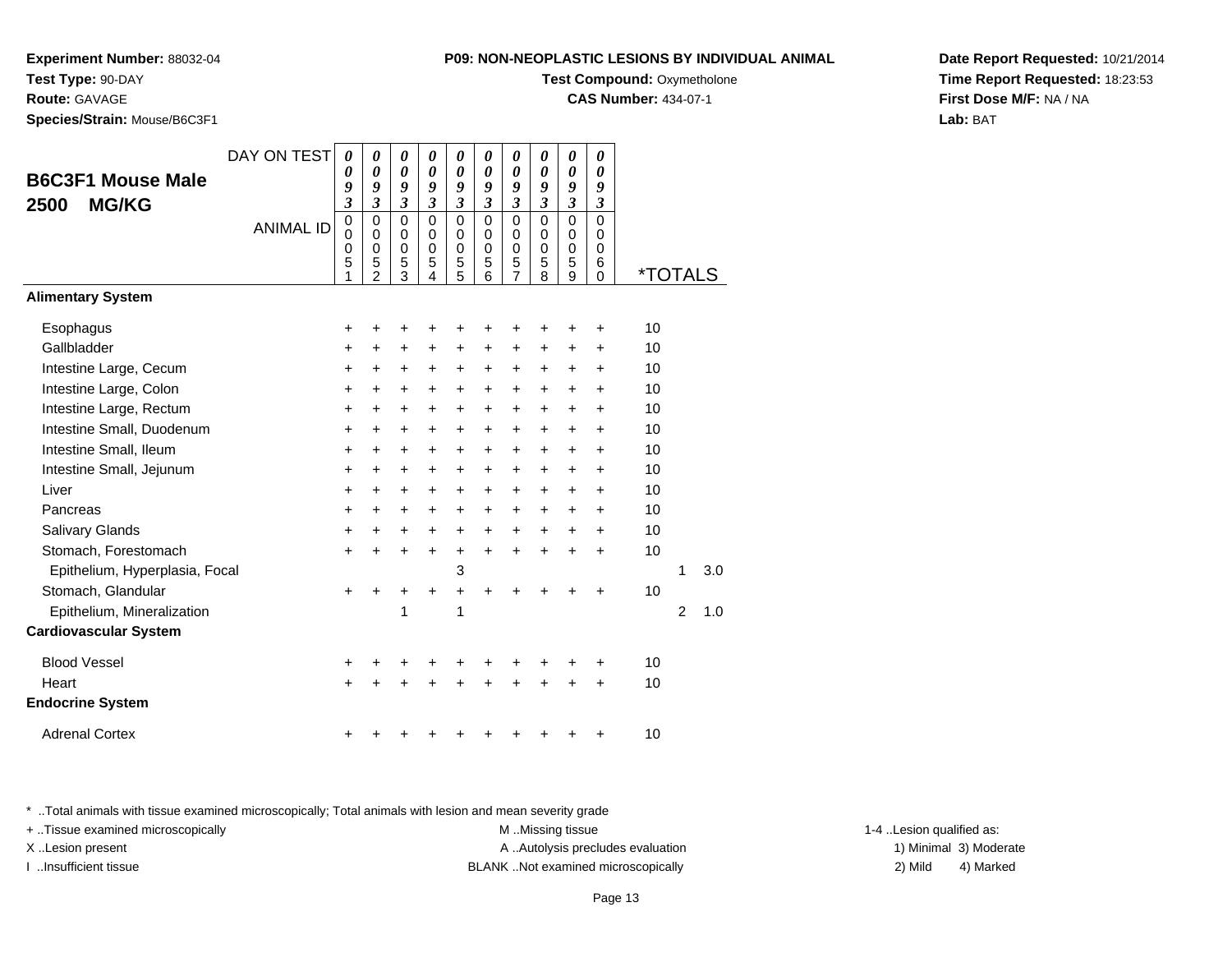**Experiment Number:** 88032-04**Test Type:** 90-DAY

**Route:** GAVAGE

**Species/Strain:** Mouse/B6C3F1

| $\overline{1}$ v. Non-Neul erotiv eeulunu di individure m |
|-----------------------------------------------------------|
| <b>Test Compound: Oxymetholone</b>                        |
| <b>CAS Number: 434-07-1</b>                               |

**Date Report Requested:** 10/21/2014**Time Report Requested:** 18:23:53**First Dose M/F:** NA / NA**Lab:** BAT

| <b>B6C3F1 Mouse Male</b><br><b>MG/KG</b><br>2500 | DAY ON TEST<br><b>ANIMAL ID</b> | 0<br>0<br>9<br>$\overline{\mathbf{3}}$<br>$\mathbf 0$<br>0<br>0<br>5<br>1 | 0<br>$\boldsymbol{\theta}$<br>9<br>3<br>$\mathbf 0$<br>0<br>$\mathbf 0$<br>5<br>$\boldsymbol{2}$ | 0<br>0<br>9<br>$\mathfrak{z}$<br>0<br>0<br>0<br>5<br>3 | 0<br>0<br>9<br>$\mathfrak{z}$<br>$\mathbf 0$<br>0<br>0<br>5<br>4 | $\boldsymbol{\theta}$<br>$\boldsymbol{\theta}$<br>9<br>$\boldsymbol{\beta}$<br>$\mathbf 0$<br>0<br>0<br>5<br>5 | 0<br>$\boldsymbol{\theta}$<br>9<br>$\mathfrak{z}$<br>$\mathbf 0$<br>0<br>$\mathbf 0$<br>5<br>6 | $\boldsymbol{\theta}$<br>$\boldsymbol{\theta}$<br>9<br>$\mathfrak{z}$<br>$\mathbf 0$<br>0<br>0<br>5<br>$\overline{7}$ | 0<br>$\boldsymbol{\theta}$<br>9<br>$\mathfrak{z}$<br>$\mathbf 0$<br>0<br>$\mathbf 0$<br>5<br>8 | $\boldsymbol{\theta}$<br>$\boldsymbol{\theta}$<br>9<br>$\boldsymbol{\mathfrak{z}}$<br>$\mathbf 0$<br>0<br>0<br>5<br>$\boldsymbol{9}$ | 0<br>$\boldsymbol{\theta}$<br>9<br>$\boldsymbol{\beta}$<br>$\mathbf 0$<br>0<br>$\mathbf 0$<br>6<br>$\mathbf 0$ | <i><b>*TOTALS</b></i> |
|--------------------------------------------------|---------------------------------|---------------------------------------------------------------------------|--------------------------------------------------------------------------------------------------|--------------------------------------------------------|------------------------------------------------------------------|----------------------------------------------------------------------------------------------------------------|------------------------------------------------------------------------------------------------|-----------------------------------------------------------------------------------------------------------------------|------------------------------------------------------------------------------------------------|--------------------------------------------------------------------------------------------------------------------------------------|----------------------------------------------------------------------------------------------------------------|-----------------------|
| Adrenal Medulla                                  |                                 | $\ddot{}$                                                                 | $\ddot{}$                                                                                        | $\ddot{}$                                              | $\ddot{}$                                                        | $\ddot{}$                                                                                                      | $\ddot{}$                                                                                      | $\ddot{}$                                                                                                             | $\ddot{}$                                                                                      | $\ddot{}$                                                                                                                            | $\ddot{}$                                                                                                      | 10                    |
| Islets, Pancreatic                               |                                 | +                                                                         | $\ddot{}$                                                                                        | +                                                      | $\ddot{}$                                                        | $\ddot{}$                                                                                                      | $\ddot{}$                                                                                      | $\ddot{}$                                                                                                             | $\ddot{}$                                                                                      | $\ddot{}$                                                                                                                            | $\ddot{}$                                                                                                      | 10                    |
| Parathyroid Gland                                |                                 | M                                                                         | $\ddot{}$                                                                                        | $\ddot{}$                                              | M                                                                | M                                                                                                              | $\ddot{}$                                                                                      | $\ddot{}$                                                                                                             | М                                                                                              | M                                                                                                                                    | $\ddot{}$                                                                                                      | 5                     |
| <b>Pituitary Gland</b>                           |                                 | $\ddot{}$                                                                 | +                                                                                                | +                                                      | $\ddot{}$                                                        | +                                                                                                              | $\ddot{}$                                                                                      | $\ddot{}$                                                                                                             | $\ddot{}$                                                                                      | $\ddot{}$                                                                                                                            | $\ddot{}$                                                                                                      | 10                    |
| <b>Thyroid Gland</b>                             |                                 | $\ddot{}$                                                                 | $\ddot{}$                                                                                        | +                                                      | $\ddot{}$                                                        | +                                                                                                              | $\ddot{}$                                                                                      | $\ddot{}$                                                                                                             | $\ddot{}$                                                                                      | $\ddot{}$                                                                                                                            | $\ddot{}$                                                                                                      | 10                    |
| <b>General Body System</b>                       |                                 |                                                                           |                                                                                                  |                                                        |                                                                  |                                                                                                                |                                                                                                |                                                                                                                       |                                                                                                |                                                                                                                                      |                                                                                                                |                       |
| <b>NONE</b>                                      |                                 |                                                                           |                                                                                                  |                                                        |                                                                  |                                                                                                                |                                                                                                |                                                                                                                       |                                                                                                |                                                                                                                                      |                                                                                                                |                       |
| <b>Genital System</b>                            |                                 |                                                                           |                                                                                                  |                                                        |                                                                  |                                                                                                                |                                                                                                |                                                                                                                       |                                                                                                |                                                                                                                                      |                                                                                                                |                       |
| Epididymis                                       |                                 | +                                                                         | +                                                                                                | +                                                      | +                                                                | +                                                                                                              | +                                                                                              | +                                                                                                                     | +                                                                                              | +                                                                                                                                    | +                                                                                                              | 10                    |
| <b>Preputial Gland</b>                           |                                 | +                                                                         | +                                                                                                | +                                                      | +                                                                | $\ddot{}$                                                                                                      | +                                                                                              | +                                                                                                                     | +                                                                                              | +                                                                                                                                    | $\ddot{}$                                                                                                      | 10                    |
| Prostate                                         |                                 | +                                                                         | +                                                                                                | +                                                      | +                                                                | +                                                                                                              | +                                                                                              | +                                                                                                                     | +                                                                                              | +                                                                                                                                    | +                                                                                                              | 10                    |
| <b>Seminal Vesicle</b>                           |                                 | +                                                                         | $\ddot{}$                                                                                        | $\ddot{}$                                              | $\ddot{}$                                                        | $\ddot{}$                                                                                                      | $\ddot{}$                                                                                      | $\ddot{}$                                                                                                             | $\ddot{}$                                                                                      | +                                                                                                                                    | $\ddot{}$                                                                                                      | 10                    |
| <b>Testes</b>                                    |                                 | $\ddot{}$                                                                 | $\ddot{}$                                                                                        | $\ddot{}$                                              | $\ddot{}$                                                        | $\ddot{}$                                                                                                      | $\ddot{}$                                                                                      | $\ddot{}$                                                                                                             | $\ddot{}$                                                                                      | $\ddot{}$                                                                                                                            | $\ddot{}$                                                                                                      | 10                    |
| <b>Hematopoietic System</b>                      |                                 |                                                                           |                                                                                                  |                                                        |                                                                  |                                                                                                                |                                                                                                |                                                                                                                       |                                                                                                |                                                                                                                                      |                                                                                                                |                       |
| <b>Bone Marrow</b>                               |                                 | +                                                                         | +                                                                                                | +                                                      | +                                                                | +                                                                                                              | +                                                                                              | +                                                                                                                     | ٠                                                                                              | +                                                                                                                                    | +                                                                                                              | 10                    |
| Lymph Node, Mandibular                           |                                 | +                                                                         | +                                                                                                | +                                                      | +                                                                | +                                                                                                              | +                                                                                              | +                                                                                                                     | +                                                                                              | +                                                                                                                                    | +                                                                                                              | 10                    |
| Lymph Node, Mesenteric                           |                                 | +                                                                         | +                                                                                                | +                                                      | +                                                                | +                                                                                                              | +                                                                                              | +                                                                                                                     | +                                                                                              | +                                                                                                                                    | +                                                                                                              | 10                    |
| Spleen                                           |                                 | +                                                                         | +                                                                                                | +                                                      | +                                                                | +                                                                                                              | +                                                                                              | +                                                                                                                     | +                                                                                              | +                                                                                                                                    | $\ddot{}$                                                                                                      | 10                    |
| Thymus                                           |                                 | M                                                                         | +                                                                                                | $\ddot{}$                                              | $\ddot{}$                                                        | $\ddot{}$                                                                                                      | $\ddot{}$                                                                                      | $\ddot{}$                                                                                                             | +                                                                                              | $\ddot{}$                                                                                                                            | $\ddot{}$                                                                                                      | 9                     |
| <b>Integumentary System</b>                      |                                 |                                                                           |                                                                                                  |                                                        |                                                                  |                                                                                                                |                                                                                                |                                                                                                                       |                                                                                                |                                                                                                                                      |                                                                                                                |                       |
| <b>Mammary Gland</b>                             |                                 | M                                                                         | M                                                                                                | M                                                      | M                                                                | M                                                                                                              | M                                                                                              | М                                                                                                                     | M                                                                                              | M                                                                                                                                    | M                                                                                                              | $\mathbf 0$           |

\* ..Total animals with tissue examined microscopically; Total animals with lesion and mean severity grade

+ ..Tissue examined microscopically examined microscopically examined as:  $M$  ..Missing tissue 1-4 ..Lesion qualified as: X..Lesion present **A ..Autolysis precludes evaluation** A ..Autolysis precludes evaluation 1) Minimal 3) Moderate

I ..Insufficient tissue BLANK ..Not examined microscopically 2) Mild 4) Marked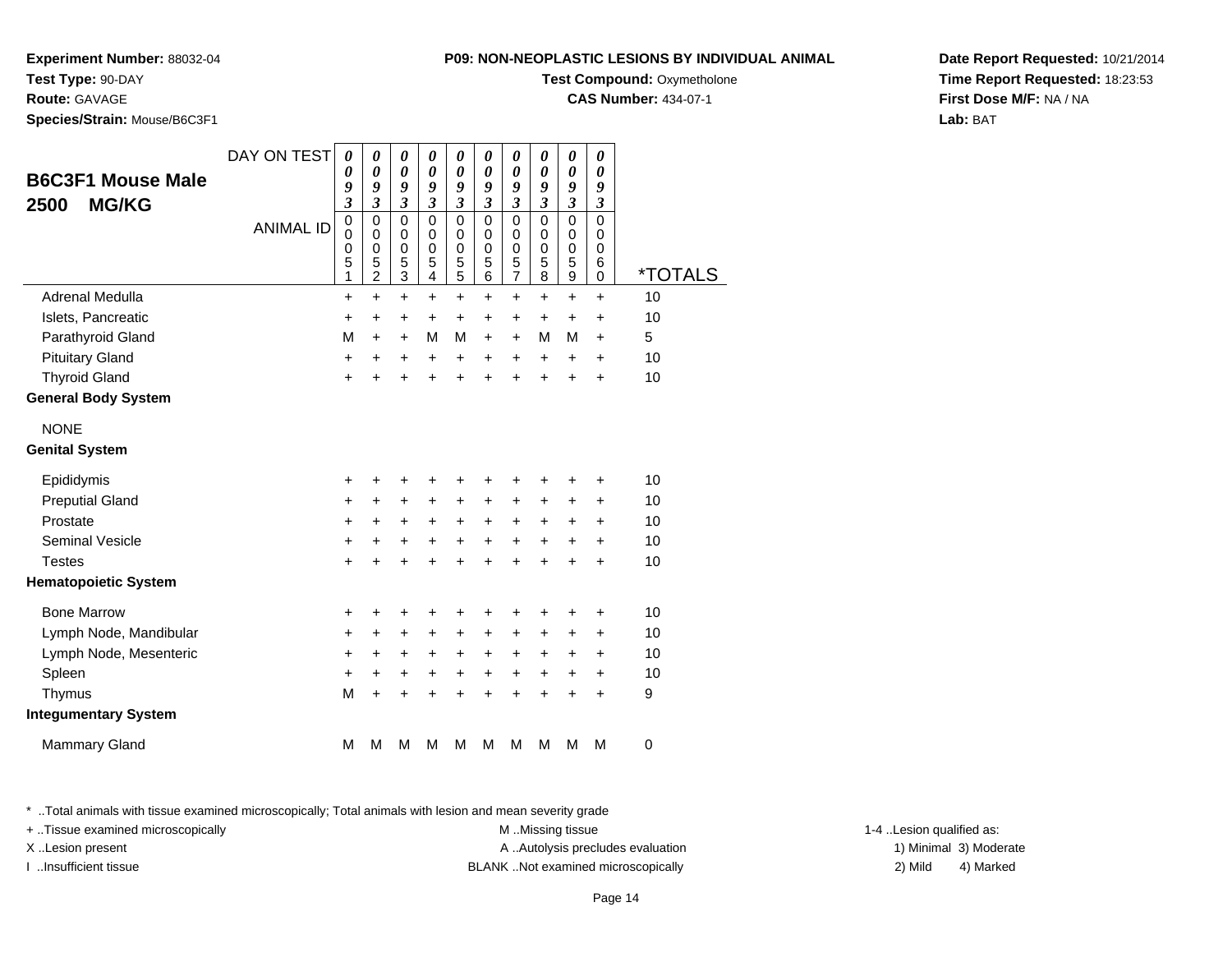**Experiment Number:** 88032-04

**Test Type:** 90-DAY

**Route:** GAVAGE

**Species/Strain:** Mouse/B6C3F1

**Test Compound:** Oxymetholone

**CAS Number:** 434-07-1

**Date Report Requested:** 10/21/2014**Time Report Requested:** 18:23:53**First Dose M/F:** NA / NA**Lab:** BAT

| <b>B6C3F1 Mouse Male</b><br><b>MG/KG</b><br>2500 | DAY ON TEST<br><b>ANIMAL ID</b> | 0<br>0<br>9<br>$\overline{\mathbf{3}}$<br>$\boldsymbol{0}$<br>0<br>0<br>5<br>1 | 0<br>0<br>9<br>$\overline{\mathbf{3}}$<br>$\boldsymbol{0}$<br>$\mathbf 0$<br>$\mathbf 0$<br>5<br>$\overline{c}$ | 0<br>$\boldsymbol{\theta}$<br>9<br>$\mathfrak{z}$<br>$\pmb{0}$<br>$\pmb{0}$<br>$\boldsymbol{0}$<br>5<br>3 | 0<br>0<br>9<br>$\overline{\mathbf{3}}$<br>$\mathbf 0$<br>$\mathbf 0$<br>$\mathbf 0$<br>5<br>$\overline{4}$ | 0<br>$\boldsymbol{\theta}$<br>9<br>$\mathfrak{z}$<br>$\pmb{0}$<br>0<br>$\pmb{0}$<br>5<br>5 | 0<br>0<br>9<br>$\mathfrak{z}$<br>$\mathbf 0$<br>0<br>$\mathbf 0$<br>5<br>6 | 0<br>$\boldsymbol{\theta}$<br>9<br>$\mathfrak{z}$<br>$\mathbf 0$<br>0<br>$\pmb{0}$<br>5<br>$\overline{7}$ | 0<br>0<br>9<br>$\mathfrak{z}$<br>0<br>0<br>$\pmb{0}$<br>5<br>8 | 0<br>$\boldsymbol{\theta}$<br>9<br>$\boldsymbol{\mathfrak{z}}$<br>0<br>0<br>$\pmb{0}$<br>5<br>$\mathsf g$ | $\boldsymbol{\theta}$<br>$\theta$<br>9<br>3<br>0<br>0<br>0<br>6<br>$\mathbf 0$ | <i><b>*TOTALS</b></i> |
|--------------------------------------------------|---------------------------------|--------------------------------------------------------------------------------|-----------------------------------------------------------------------------------------------------------------|-----------------------------------------------------------------------------------------------------------|------------------------------------------------------------------------------------------------------------|--------------------------------------------------------------------------------------------|----------------------------------------------------------------------------|-----------------------------------------------------------------------------------------------------------|----------------------------------------------------------------|-----------------------------------------------------------------------------------------------------------|--------------------------------------------------------------------------------|-----------------------|
| Mammary Gland                                    |                                 | M                                                                              | M                                                                                                               | M                                                                                                         | M                                                                                                          | M                                                                                          | M                                                                          | M                                                                                                         | M                                                              | M                                                                                                         | M                                                                              | 0                     |
| <b>Skin</b>                                      |                                 | $\ddot{}$                                                                      | ÷                                                                                                               | ÷                                                                                                         | ÷                                                                                                          | $\ddot{}$                                                                                  | $\ddot{}$                                                                  | $\ddot{}$                                                                                                 | $\ddot{}$                                                      | $\ddot{}$                                                                                                 | $\ddot{}$                                                                      | 10                    |
| <b>Musculoskeletal System</b>                    |                                 |                                                                                |                                                                                                                 |                                                                                                           |                                                                                                            |                                                                                            |                                                                            |                                                                                                           |                                                                |                                                                                                           |                                                                                |                       |
| Bone                                             |                                 | $\ddot{}$                                                                      | +                                                                                                               | +                                                                                                         | ┿                                                                                                          | ٠                                                                                          | +                                                                          | ÷                                                                                                         | ٠                                                              | $\ddot{}$                                                                                                 | $\ddot{}$                                                                      | 10                    |
| <b>Nervous System</b>                            |                                 |                                                                                |                                                                                                                 |                                                                                                           |                                                                                                            |                                                                                            |                                                                            |                                                                                                           |                                                                |                                                                                                           |                                                                                |                       |
| <b>Brain</b>                                     |                                 | $\ddot{}$                                                                      |                                                                                                                 |                                                                                                           |                                                                                                            |                                                                                            | +                                                                          | +                                                                                                         | +                                                              | $\ddot{}$                                                                                                 | $\ddot{}$                                                                      | 10                    |
| <b>Respiratory System</b>                        |                                 |                                                                                |                                                                                                                 |                                                                                                           |                                                                                                            |                                                                                            |                                                                            |                                                                                                           |                                                                |                                                                                                           |                                                                                |                       |
| Lung                                             |                                 | $\ddot{}$                                                                      | +                                                                                                               | ÷                                                                                                         | +                                                                                                          | ÷                                                                                          | +                                                                          | $\ddot{}$                                                                                                 | +                                                              | $\ddot{}$                                                                                                 | $\ddot{}$                                                                      | 10                    |
| Nose                                             |                                 | $\ddot{}$                                                                      | $\ddot{}$                                                                                                       | $\ddot{}$                                                                                                 | $\ddot{}$                                                                                                  | $\ddot{}$                                                                                  | $\ddot{}$                                                                  | $\ddot{}$                                                                                                 | $\ddot{}$                                                      | $\ddot{}$                                                                                                 | $\ddot{}$                                                                      | 10                    |
| Trachea                                          |                                 | $\ddot{}$                                                                      | $\ddot{}$                                                                                                       | $\ddot{}$                                                                                                 | $\ddot{}$                                                                                                  | $\ddot{}$                                                                                  | $\ddot{}$                                                                  | $\ddot{}$                                                                                                 | $+$                                                            | $\ddot{}$                                                                                                 | +                                                                              | 10                    |
| <b>Special Senses System</b>                     |                                 |                                                                                |                                                                                                                 |                                                                                                           |                                                                                                            |                                                                                            |                                                                            |                                                                                                           |                                                                |                                                                                                           |                                                                                |                       |
| <b>NONE</b>                                      |                                 |                                                                                |                                                                                                                 |                                                                                                           |                                                                                                            |                                                                                            |                                                                            |                                                                                                           |                                                                |                                                                                                           |                                                                                |                       |
| <b>Urinary System</b>                            |                                 |                                                                                |                                                                                                                 |                                                                                                           |                                                                                                            |                                                                                            |                                                                            |                                                                                                           |                                                                |                                                                                                           |                                                                                |                       |
| Kidney                                           |                                 | $\ddot{}$                                                                      |                                                                                                                 | ÷                                                                                                         | +                                                                                                          | ÷                                                                                          | ÷                                                                          | ÷                                                                                                         | ٠                                                              | ÷                                                                                                         | ÷                                                                              | 10                    |
| <b>Urinary Bladder</b>                           |                                 | +                                                                              | +                                                                                                               | +                                                                                                         | +                                                                                                          | +                                                                                          | +                                                                          | $\ddot{}$                                                                                                 | +                                                              | $\ddot{}$                                                                                                 | +                                                                              | 10                    |

# \*\*\*END OF MALE DATA\*\*\*

\* ..Total animals with tissue examined microscopically; Total animals with lesion and mean severity grade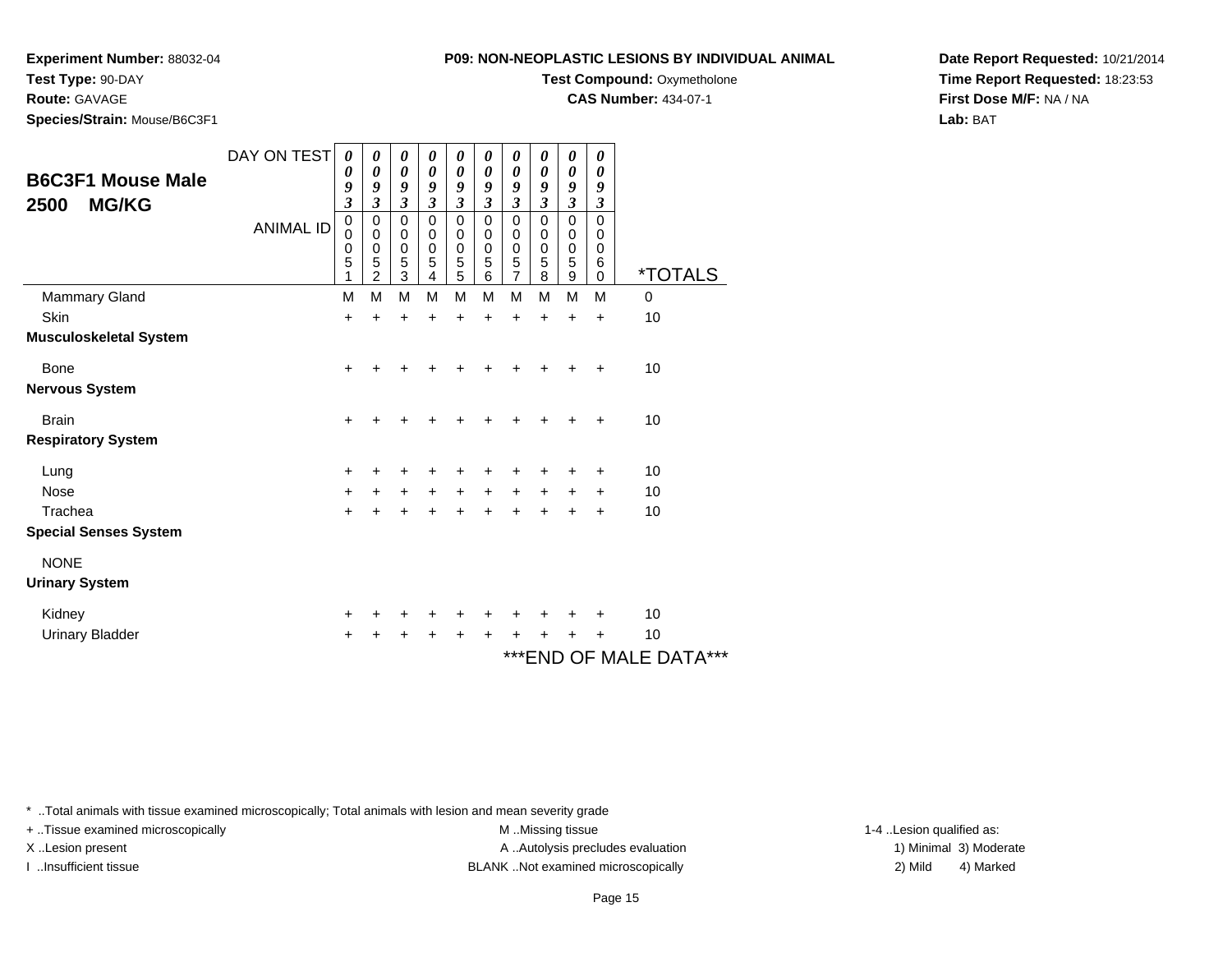**Experiment Number:** 88032-04

**Test Type:** 90-DAY

**Route:** GAVAGE

**Species/Strain:** Mouse/B6C3F1

| 09: NON-NEOPLASTIC LESIONS BY INDIVIDUAL ANIMA |  |  |  |  |  |
|------------------------------------------------|--|--|--|--|--|
|                                                |  |  |  |  |  |

**Test Compound: Oxymetholone** 

**CAS Number:** 434-07-1

**Date Report Requested:** 10/21/2014**Time Report Requested:** 18:23:53**First Dose M/F:** NA / NA**Lab:** BAT

|                              | DAY ON TEST      | 0                               | 0                                                             | 0                                         | 0                                         | 0                                         | $\boldsymbol{\theta}$                               | 0                                         | 0                                         | 0                                             | 0                                                          |                       |   |     |
|------------------------------|------------------|---------------------------------|---------------------------------------------------------------|-------------------------------------------|-------------------------------------------|-------------------------------------------|-----------------------------------------------------|-------------------------------------------|-------------------------------------------|-----------------------------------------------|------------------------------------------------------------|-----------------------|---|-----|
| <b>B6C3F1 Mouse Female</b>   |                  | 0<br>9                          | 0<br>9                                                        | $\boldsymbol{\theta}$<br>9                | 0<br>9                                    | 0<br>9                                    | 0<br>9                                              | 0<br>9                                    | 0<br>9                                    | $\boldsymbol{\theta}$<br>9                    | 0<br>9                                                     |                       |   |     |
| 0 MG/KG                      |                  | $\mathfrak{z}$                  | $\overline{\mathbf{3}}$                                       | 3                                         | $\mathfrak{z}$                            | $\mathfrak{z}$                            | $\mathfrak{z}$                                      | $\mathfrak{z}$                            | $\mathfrak{z}$                            | $\mathfrak{z}$                                | $\boldsymbol{\beta}$                                       |                       |   |     |
|                              | <b>ANIMAL ID</b> | $\mathbf 0$<br>0<br>0<br>6<br>1 | $\mathbf 0$<br>$\Omega$<br>$\mathbf 0$<br>6<br>$\overline{2}$ | $\mathbf 0$<br>0<br>$\mathbf 0$<br>6<br>3 | $\mathbf 0$<br>0<br>$\mathbf 0$<br>6<br>4 | $\mathbf 0$<br>0<br>$\mathbf 0$<br>6<br>5 | $\mathbf 0$<br>$\mathbf 0$<br>$\mathbf 0$<br>6<br>6 | $\mathbf 0$<br>0<br>$\mathbf 0$<br>6<br>7 | $\mathbf 0$<br>0<br>$\mathbf 0$<br>6<br>8 | $\Omega$<br>$\Omega$<br>$\mathbf 0$<br>6<br>9 | $\Omega$<br>0<br>$\mathbf 0$<br>$\overline{7}$<br>$\Omega$ | <i><b>*TOTALS</b></i> |   |     |
| <b>Alimentary System</b>     |                  |                                 |                                                               |                                           |                                           |                                           |                                                     |                                           |                                           |                                               |                                                            |                       |   |     |
| Esophagus                    |                  | $\ddot{}$                       | +                                                             | +                                         | ٠                                         | ٠                                         | +                                                   | +                                         | +                                         | +                                             | $\ddot{}$                                                  | 10                    |   |     |
| Gallbladder                  |                  | $\ddot{}$                       | $\ddot{}$                                                     | $\ddot{}$                                 | $\ddot{}$                                 | $\ddot{}$                                 | $\ddot{}$                                           | $\ddot{}$                                 | $\ddot{}$                                 | $\ddot{}$                                     | +                                                          | 10                    |   |     |
| Intestine Large, Cecum       |                  | $\ddot{}$                       | $\ddot{}$                                                     | $\ddot{}$                                 | $\ddot{}$                                 | $\ddot{}$                                 | $\ddot{}$                                           | +                                         | $\ddot{}$                                 | +                                             | $\ddot{}$                                                  | 10                    |   |     |
| Intestine Large, Colon       |                  | $\ddot{}$                       | $\ddot{}$                                                     | $\ddot{}$                                 | $+$                                       | $\ddot{}$                                 | $\ddot{}$                                           | $\ddot{}$                                 | $\ddot{}$                                 | $\ddot{}$                                     | $\ddot{}$                                                  | 10                    |   |     |
| Intestine Large, Rectum      |                  | $\ddot{}$                       | $\ddot{}$                                                     | $\ddot{}$                                 | $\ddot{}$                                 | $\ddot{}$                                 | $\ddot{}$                                           | +                                         | +                                         | $\ddot{}$                                     | $\ddot{}$                                                  | 10                    |   |     |
| Intestine Small, Duodenum    |                  | $\ddot{}$                       | $\ddot{}$                                                     | $\ddot{}$                                 | $\ddot{}$                                 | $\ddot{}$                                 | $\ddot{}$                                           | $\ddot{}$                                 | +                                         | $\ddot{}$                                     | $\ddot{}$                                                  | 10                    |   |     |
| Intestine Small, Ileum       |                  | $\ddot{}$                       | $\ddot{}$                                                     | $\ddot{}$                                 | $\ddot{}$                                 | $\ddot{}$                                 | $\ddot{}$                                           | $\ddot{}$                                 | $\ddot{}$                                 | $\ddot{}$                                     | $\ddot{}$                                                  | 10                    |   |     |
| Intestine Small, Jejunum     |                  | +                               | $\ddot{}$                                                     | $\ddot{}$                                 | $\ddot{}$                                 | $\ddot{}$                                 | $\ddot{}$                                           | +                                         | $\ddot{}$                                 | $\ddot{}$                                     | +                                                          | 10                    |   |     |
| Liver                        |                  | $\ddot{}$                       | $\ddot{}$                                                     | +                                         | $\ddot{}$                                 | +                                         | $\ddot{}$                                           | $\ddot{}$                                 | $\ddot{}$                                 | $\ddot{}$                                     | $\ddot{}$                                                  | 10                    |   |     |
| Pancreas                     |                  | $\ddot{}$                       | $\ddot{}$                                                     | +                                         | $\ddot{}$                                 | $\ddot{}$                                 | $\ddot{}$                                           | +                                         | +                                         | +                                             | +                                                          | 10                    |   |     |
| Salivary Glands              |                  | $\ddot{}$                       | $\ddot{}$                                                     | $\ddot{}$                                 | $+$                                       | $\ddot{}$                                 | $\ddot{}$                                           | +                                         | $\ddot{}$                                 | $\ddot{}$                                     | $\ddot{}$                                                  | 10                    |   |     |
| Stomach, Forestomach         |                  | $\ddot{}$                       | $\ddot{}$                                                     | +                                         | $+$                                       | $+$                                       | $\ddot{}$                                           | $\ddot{}$                                 | $\ddot{}$                                 | $\ddot{}$                                     | $\ddot{}$                                                  | 10                    |   |     |
| Stomach, Glandular           |                  | $\ddot{}$                       | ÷                                                             | $\ddot{}$                                 | $\ddot{}$                                 | $\ddot{}$                                 | $\ddot{}$                                           | $\ddot{}$                                 | $\ddot{}$                                 | $\ddot{}$                                     | $\ddot{}$                                                  | 10                    |   |     |
| Epithelium, Mineralization   |                  |                                 |                                                               |                                           |                                           |                                           |                                                     | 1                                         |                                           |                                               |                                                            |                       | 1 | 1.0 |
| <b>Cardiovascular System</b> |                  |                                 |                                                               |                                           |                                           |                                           |                                                     |                                           |                                           |                                               |                                                            |                       |   |     |
| <b>Blood Vessel</b>          |                  | $\pm$                           |                                                               |                                           |                                           |                                           | +                                                   | +                                         | +                                         | +                                             | +                                                          | 10                    |   |     |
| Heart                        |                  | $+$                             | +                                                             | +                                         | $\ddot{}$                                 | $\ddot{}$                                 | $\ddot{}$                                           | +                                         | $\ddot{}$                                 | $\ddot{}$                                     | $\ddot{}$                                                  | 10                    |   |     |
| <b>Endocrine System</b>      |                  |                                 |                                                               |                                           |                                           |                                           |                                                     |                                           |                                           |                                               |                                                            |                       |   |     |
| <b>Adrenal Cortex</b>        |                  | +                               |                                                               |                                           |                                           |                                           |                                                     |                                           | ┿                                         |                                               | +                                                          | 10                    |   |     |
| <b>Adrenal Medulla</b>       |                  | +                               |                                                               |                                           |                                           | +                                         | +                                                   | +                                         | +                                         | +                                             | +                                                          | 10                    |   |     |

\* ..Total animals with tissue examined microscopically; Total animals with lesion and mean severity grade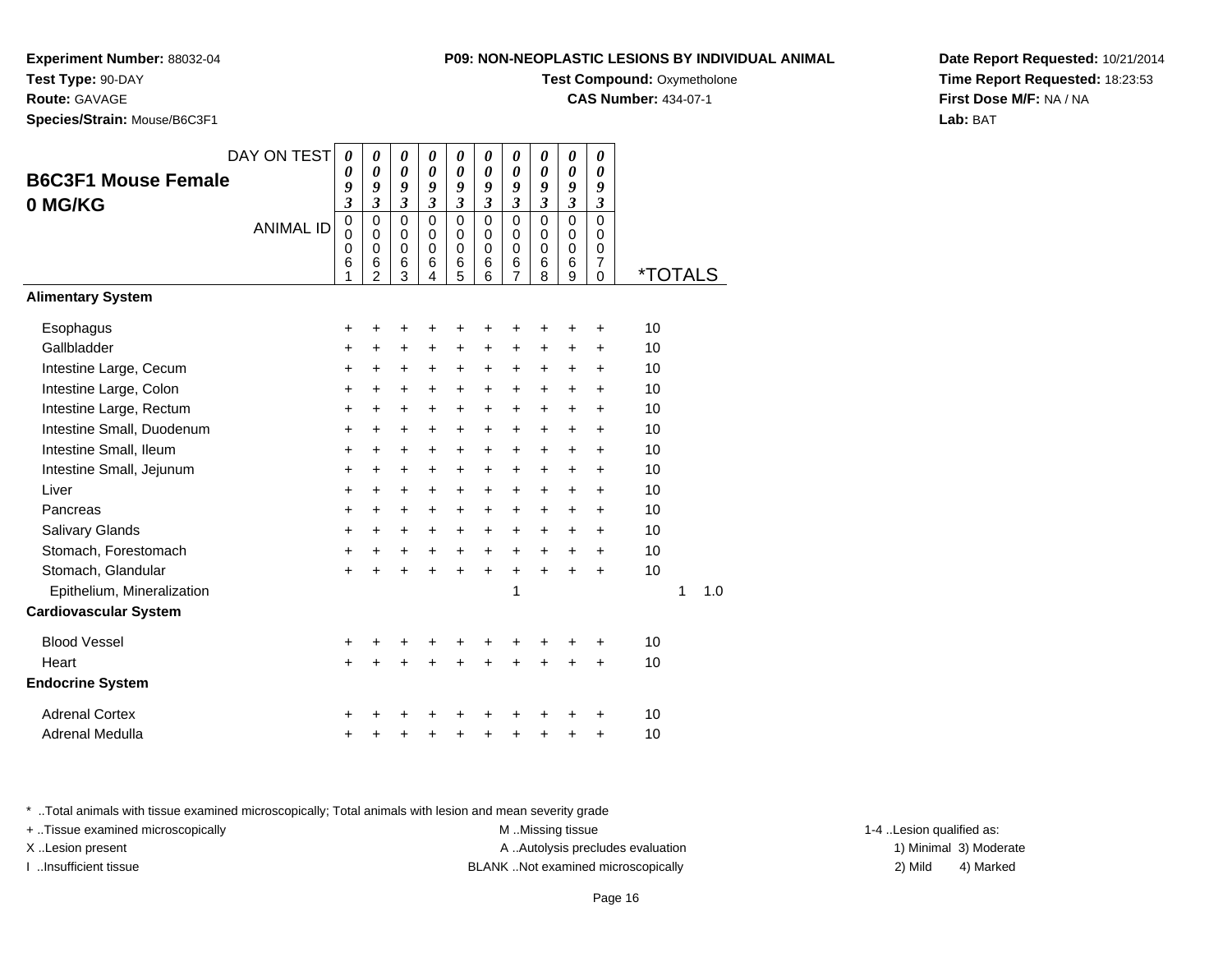**Experiment Number:** 88032-04

**Test Type:** 90-DAY

**Route:** GAVAGE

**Species/Strain:** Mouse/B6C3F1

| <b>B6C3F1 Mouse Female</b><br>0 MG/KG | DAY ON TEST<br><b>ANIMAL ID</b> | 0<br>0<br>9<br>$\overline{\mathbf{3}}$<br>$\pmb{0}$<br>$\mathbf 0$<br>0<br>6<br>1 | 0<br>$\boldsymbol{\theta}$<br>9<br>$\overline{\mathbf{3}}$<br>$\mathbf 0$<br>$\pmb{0}$<br>$\mathbf 0$<br>6<br>$\overline{c}$ | 0<br>0<br>9<br>$\mathfrak{z}$<br>$\mathbf 0$<br>0<br>$\mathbf 0$<br>6<br>3 | 0<br>$\boldsymbol{\theta}$<br>9<br>$\overline{\mathbf{3}}$<br>$\mathbf 0$<br>0<br>$\mathbf 0$<br>6<br>$\overline{\mathbf{4}}$ | 0<br>0<br>9<br>$\mathfrak{z}$<br>$\mathbf 0$<br>0<br>$\mathbf 0$<br>6<br>5 | 0<br>0<br>9<br>$\mathfrak{z}$<br>$\mathbf 0$<br>0<br>$\mathbf 0$<br>6<br>6 | 0<br>0<br>9<br>$\overline{\mathbf{3}}$<br>$\mathbf 0$<br>0<br>$\mathbf 0$<br>6<br>$\overline{7}$ | 0<br>0<br>9<br>$\mathfrak{z}$<br>$\mathbf 0$<br>0<br>$\mathbf 0$<br>6<br>8 | 0<br>$\pmb{\theta}$<br>9<br>$\overline{\mathbf{3}}$<br>$\mathsf 0$<br>0<br>$\pmb{0}$<br>6<br>$\boldsymbol{9}$ | 0<br>$\boldsymbol{\theta}$<br>9<br>$\mathfrak{z}$<br>$\Omega$<br>0<br>$\mathsf 0$<br>$\boldsymbol{7}$<br>$\mathbf 0$ | <i><b>*TOTALS</b></i> |              |     |
|---------------------------------------|---------------------------------|-----------------------------------------------------------------------------------|------------------------------------------------------------------------------------------------------------------------------|----------------------------------------------------------------------------|-------------------------------------------------------------------------------------------------------------------------------|----------------------------------------------------------------------------|----------------------------------------------------------------------------|--------------------------------------------------------------------------------------------------|----------------------------------------------------------------------------|---------------------------------------------------------------------------------------------------------------|----------------------------------------------------------------------------------------------------------------------|-----------------------|--------------|-----|
| Islets, Pancreatic                    |                                 | +                                                                                 | $\ddot{}$                                                                                                                    | $\ddot{}$                                                                  | $\ddot{}$                                                                                                                     | $\ddot{}$                                                                  | $\ddot{}$                                                                  | +                                                                                                | $\ddot{}$                                                                  | +                                                                                                             | $\ddot{}$                                                                                                            | 10                    |              |     |
| Parathyroid Gland                     |                                 | $\pm$                                                                             | $\pm$                                                                                                                        | $\pm$                                                                      | $\pm$                                                                                                                         | $\ddot{}$                                                                  | M                                                                          | $\ddot{}$                                                                                        | +                                                                          | $\pm$                                                                                                         | $\pm$                                                                                                                | 9                     |              |     |
| Cyst                                  |                                 |                                                                                   |                                                                                                                              | $\overline{c}$                                                             |                                                                                                                               |                                                                            |                                                                            |                                                                                                  |                                                                            |                                                                                                               |                                                                                                                      |                       | $\mathbf{1}$ | 2.0 |
| <b>Pituitary Gland</b>                |                                 | +                                                                                 | ٠                                                                                                                            | $\pm$                                                                      | ٠                                                                                                                             | ٠                                                                          | +                                                                          | +                                                                                                |                                                                            | +                                                                                                             | $\pm$                                                                                                                | 10                    |              |     |
| <b>Thyroid Gland</b>                  |                                 | +                                                                                 | $\ddot{}$                                                                                                                    | $\ddot{}$                                                                  | +                                                                                                                             | $\ddot{}$                                                                  |                                                                            | +                                                                                                |                                                                            | $\ddot{}$                                                                                                     | $\ddot{}$                                                                                                            | 10                    |              |     |
| General Body System                   |                                 |                                                                                   |                                                                                                                              |                                                                            |                                                                                                                               |                                                                            |                                                                            |                                                                                                  |                                                                            |                                                                                                               |                                                                                                                      |                       |              |     |
| <b>NONE</b>                           |                                 |                                                                                   |                                                                                                                              |                                                                            |                                                                                                                               |                                                                            |                                                                            |                                                                                                  |                                                                            |                                                                                                               |                                                                                                                      |                       |              |     |
| <b>Genital System</b>                 |                                 |                                                                                   |                                                                                                                              |                                                                            |                                                                                                                               |                                                                            |                                                                            |                                                                                                  |                                                                            |                                                                                                               |                                                                                                                      |                       |              |     |
| <b>Clitoral Gland</b>                 |                                 | +                                                                                 |                                                                                                                              | +                                                                          | +                                                                                                                             | +                                                                          | +                                                                          | M                                                                                                |                                                                            | +                                                                                                             | +                                                                                                                    | 9                     |              |     |
| Ovary                                 |                                 | +                                                                                 | +                                                                                                                            | +                                                                          | +                                                                                                                             | $\ddot{}$                                                                  | $\ddot{}$                                                                  | +                                                                                                | +                                                                          | +                                                                                                             | +                                                                                                                    | 10                    |              |     |
| <b>Uterus</b>                         |                                 | $\ddot{}$                                                                         |                                                                                                                              |                                                                            |                                                                                                                               | +                                                                          |                                                                            | $\ddot{}$                                                                                        |                                                                            | +                                                                                                             | $\ddot{}$                                                                                                            | 10                    |              |     |
| <b>Hematopoietic System</b>           |                                 |                                                                                   |                                                                                                                              |                                                                            |                                                                                                                               |                                                                            |                                                                            |                                                                                                  |                                                                            |                                                                                                               |                                                                                                                      |                       |              |     |
| <b>Bone Marrow</b>                    |                                 | +                                                                                 | +                                                                                                                            | +                                                                          | +                                                                                                                             | +                                                                          | +                                                                          | +                                                                                                | +                                                                          | +                                                                                                             | +                                                                                                                    | 10                    |              |     |
| Lymph Node, Mandibular                |                                 | +                                                                                 | +                                                                                                                            | +                                                                          | +                                                                                                                             | +                                                                          | $\ddot{}$                                                                  | $\ddot{}$                                                                                        | M                                                                          | $\ddot{}$                                                                                                     | +                                                                                                                    | 9                     |              |     |
| Lymph Node, Mesenteric                |                                 | +                                                                                 | +                                                                                                                            | +                                                                          | +                                                                                                                             | $\ddot{}$                                                                  | +                                                                          | +                                                                                                | +                                                                          | +                                                                                                             | +                                                                                                                    | 10                    |              |     |
| Spleen                                |                                 | $\ddot{}$                                                                         | +                                                                                                                            | +                                                                          | $\ddot{}$                                                                                                                     | $\ddot{}$                                                                  | $\ddot{}$                                                                  | $\ddot{}$                                                                                        | $+$                                                                        | $\ddot{}$                                                                                                     | $\ddot{}$                                                                                                            | 10                    |              |     |
| Thymus                                |                                 | $\ddot{}$                                                                         | $\ddot{}$                                                                                                                    | $\ddot{}$                                                                  | $\ddot{}$                                                                                                                     | $\ddot{}$                                                                  | $\ddot{}$                                                                  | $\ddot{}$                                                                                        | $\ddot{}$                                                                  | $\ddot{}$                                                                                                     | $\ddot{}$                                                                                                            | 10                    |              |     |
| <b>Integumentary System</b>           |                                 |                                                                                   |                                                                                                                              |                                                                            |                                                                                                                               |                                                                            |                                                                            |                                                                                                  |                                                                            |                                                                                                               |                                                                                                                      |                       |              |     |
| <b>Mammary Gland</b>                  |                                 | +                                                                                 |                                                                                                                              |                                                                            |                                                                                                                               |                                                                            |                                                                            |                                                                                                  |                                                                            |                                                                                                               | +                                                                                                                    | 10                    |              |     |
| Skin                                  |                                 | +                                                                                 |                                                                                                                              | +                                                                          |                                                                                                                               | +                                                                          | +                                                                          | +                                                                                                | +                                                                          | +                                                                                                             | +                                                                                                                    | 10                    |              |     |
|                                       |                                 |                                                                                   |                                                                                                                              |                                                                            |                                                                                                                               |                                                                            |                                                                            |                                                                                                  |                                                                            |                                                                                                               |                                                                                                                      |                       |              |     |

\* ..Total animals with tissue examined microscopically; Total animals with lesion and mean severity grade

+ ..Tissue examined microscopically examined microscopically examined as:  $M$  ..Missing tissue 1-4 ..Lesion qualified as: X..Lesion present **A ..Autolysis precludes evaluation** A ..Autolysis precludes evaluation 1) Minimal 3) Moderate I ..Insufficient tissue BLANK ..Not examined microscopically 2) Mild 4) Marked

**Date Report Requested:** 10/21/2014**Time Report Requested:** 18:23:53**First Dose M/F:** NA / NA**Lab:** BAT

### **P09: NON-NEOPLASTIC LESIONS BY INDIVIDUAL ANIMAL**

**Test Compound: Oxymetholone** 

**CAS Number:** 434-07-1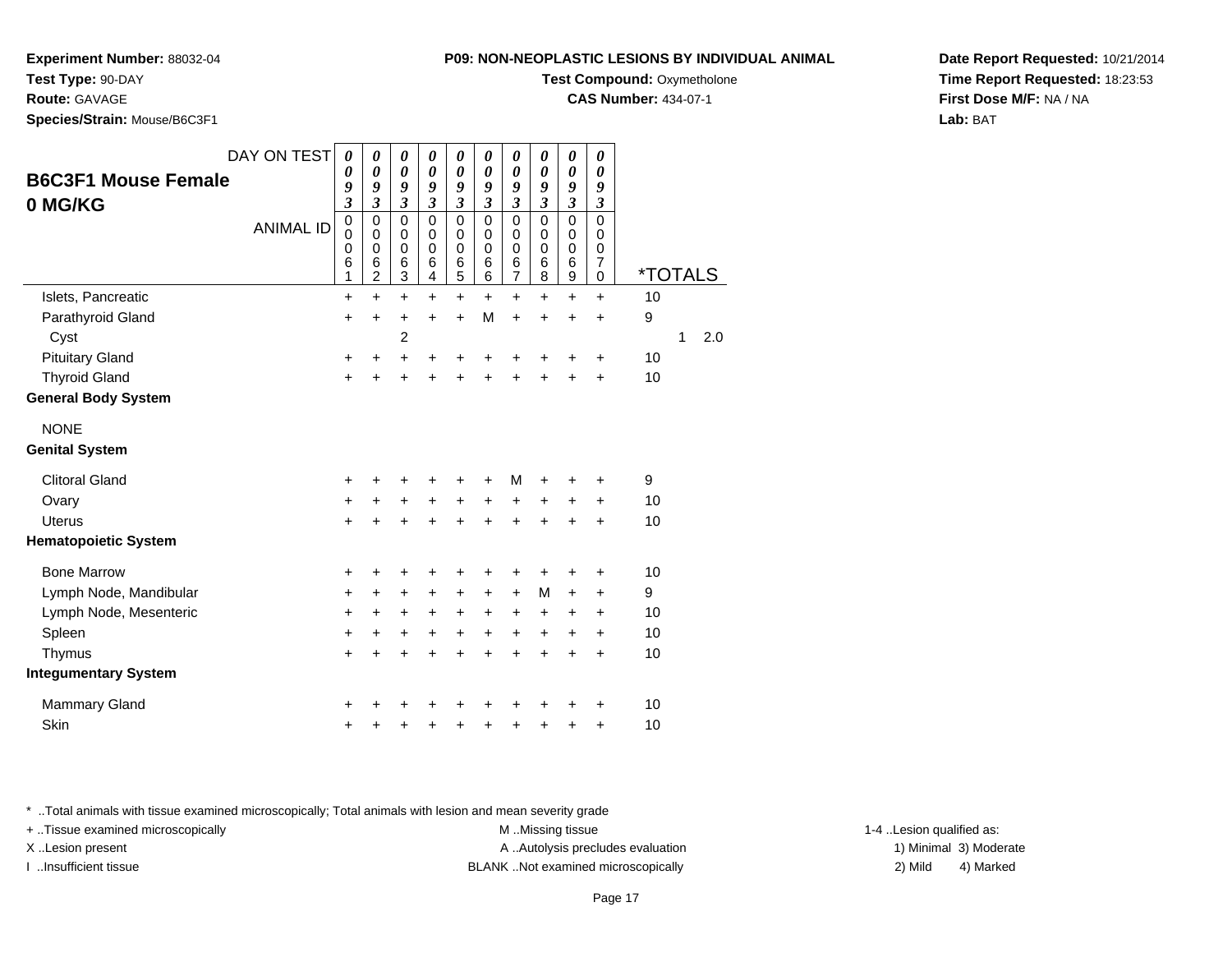**Experiment Number:** 88032-04

**Test Type:** 90-DAY

**Route:** GAVAGE

**Species/Strain:** Mouse/B6C3F1

| 9: NON-NEOPLASTIC LESIONS BY INDIVIDUAL ANIMAL |  |
|------------------------------------------------|--|
|                                                |  |

**Test Compound: Oxymetholone** 

**CAS Number:** 434-07-1

**Date Report Requested:** 10/21/2014**Time Report Requested:** 18:23:53**First Dose M/F:** NA / NA**Lab:** BAT

| DAY ON TEST<br>0<br>0<br>0<br>0<br>0<br>0<br>0<br>$\boldsymbol{\theta}$<br>$\boldsymbol{\theta}$<br>$\boldsymbol{\theta}$<br>$\boldsymbol{\theta}$<br>$\boldsymbol{\theta}$<br>0<br>0<br>0<br>$\boldsymbol{\theta}$<br>0<br>0<br>0<br>0<br><b>B6C3F1 Mouse Female</b><br>9<br>9<br>9<br>9<br>9<br>9<br>9<br>9<br>9<br>9<br>$\mathfrak{z}$<br>$\mathfrak{z}$<br>$\overline{\mathbf{3}}$<br>$\mathfrak{z}$<br>3<br>$\mathfrak{z}$<br>3<br>3<br>$\mathfrak{z}$<br>3<br>0 MG/KG<br>$\pmb{0}$<br>$\pmb{0}$<br>$\mathbf 0$<br>$\mathbf 0$<br>$\pmb{0}$<br>$\mathbf 0$<br>$\mathbf 0$<br>$\mathbf 0$<br>0<br>0<br><b>ANIMAL ID</b><br>$\pmb{0}$<br>$\mathbf 0$<br>$\mathbf 0$<br>$\mathbf 0$<br>$\mathbf 0$<br>$\mathbf 0$<br>$\mathbf 0$<br>0<br>$\mathbf 0$<br>0<br>$\mathbf 0$<br>$\mathbf 0$<br>$\pmb{0}$<br>$\mathbf 0$<br>$\mathbf 0$<br>$\pmb{0}$<br>0<br>$\mathbf 0$<br>$\mathbf 0$<br>0<br>$\,6$<br>6<br>$\overline{7}$<br>$6\phantom{1}6$<br>$\,6$<br>$\,6$<br>6<br>6<br>6<br>6<br>8<br>$\mathfrak{p}$<br>3<br>5<br>6<br>7<br>9<br>$\mathbf 0$<br>4 | <i><b>*TOTALS</b></i> |  |
|--------------------------------------------------------------------------------------------------------------------------------------------------------------------------------------------------------------------------------------------------------------------------------------------------------------------------------------------------------------------------------------------------------------------------------------------------------------------------------------------------------------------------------------------------------------------------------------------------------------------------------------------------------------------------------------------------------------------------------------------------------------------------------------------------------------------------------------------------------------------------------------------------------------------------------------------------------------------------------------------------------------------------------------------------------|-----------------------|--|
| <b>Musculoskeletal System</b>                                                                                                                                                                                                                                                                                                                                                                                                                                                                                                                                                                                                                                                                                                                                                                                                                                                                                                                                                                                                                          |                       |  |
| <b>Bone</b><br>$\ddot{}$<br>+                                                                                                                                                                                                                                                                                                                                                                                                                                                                                                                                                                                                                                                                                                                                                                                                                                                                                                                                                                                                                          | 10                    |  |
| Nervous System                                                                                                                                                                                                                                                                                                                                                                                                                                                                                                                                                                                                                                                                                                                                                                                                                                                                                                                                                                                                                                         |                       |  |
| <b>Brain</b><br>$\ddot{}$<br>+                                                                                                                                                                                                                                                                                                                                                                                                                                                                                                                                                                                                                                                                                                                                                                                                                                                                                                                                                                                                                         | 10                    |  |
| <b>Respiratory System</b>                                                                                                                                                                                                                                                                                                                                                                                                                                                                                                                                                                                                                                                                                                                                                                                                                                                                                                                                                                                                                              |                       |  |
| Lung<br>+<br>+                                                                                                                                                                                                                                                                                                                                                                                                                                                                                                                                                                                                                                                                                                                                                                                                                                                                                                                                                                                                                                         | 10                    |  |
| <b>Nose</b><br>$\ddot{}$<br>$\ddot{}$<br>$\ddot{}$<br>$\ddot{}$<br>+<br>+                                                                                                                                                                                                                                                                                                                                                                                                                                                                                                                                                                                                                                                                                                                                                                                                                                                                                                                                                                              | 10                    |  |
| Infiltration Cellular, Mast Cell, Focal<br>1                                                                                                                                                                                                                                                                                                                                                                                                                                                                                                                                                                                                                                                                                                                                                                                                                                                                                                                                                                                                           | 1.0<br>1              |  |
| Trachea<br>+<br>+<br>+<br>٠<br>+<br>÷<br>+                                                                                                                                                                                                                                                                                                                                                                                                                                                                                                                                                                                                                                                                                                                                                                                                                                                                                                                                                                                                             | 10                    |  |
| <b>Special Senses System</b>                                                                                                                                                                                                                                                                                                                                                                                                                                                                                                                                                                                                                                                                                                                                                                                                                                                                                                                                                                                                                           |                       |  |
| <b>NONE</b>                                                                                                                                                                                                                                                                                                                                                                                                                                                                                                                                                                                                                                                                                                                                                                                                                                                                                                                                                                                                                                            |                       |  |
| <b>Urinary System</b>                                                                                                                                                                                                                                                                                                                                                                                                                                                                                                                                                                                                                                                                                                                                                                                                                                                                                                                                                                                                                                  |                       |  |
| Kidney<br>$\ddot{}$<br><b>Urinary Bladder</b><br>+<br>+<br>+<br>+<br>+<br>٠<br>٠                                                                                                                                                                                                                                                                                                                                                                                                                                                                                                                                                                                                                                                                                                                                                                                                                                                                                                                                                                       | 10<br>10              |  |

\* ..Total animals with tissue examined microscopically; Total animals with lesion and mean severity grade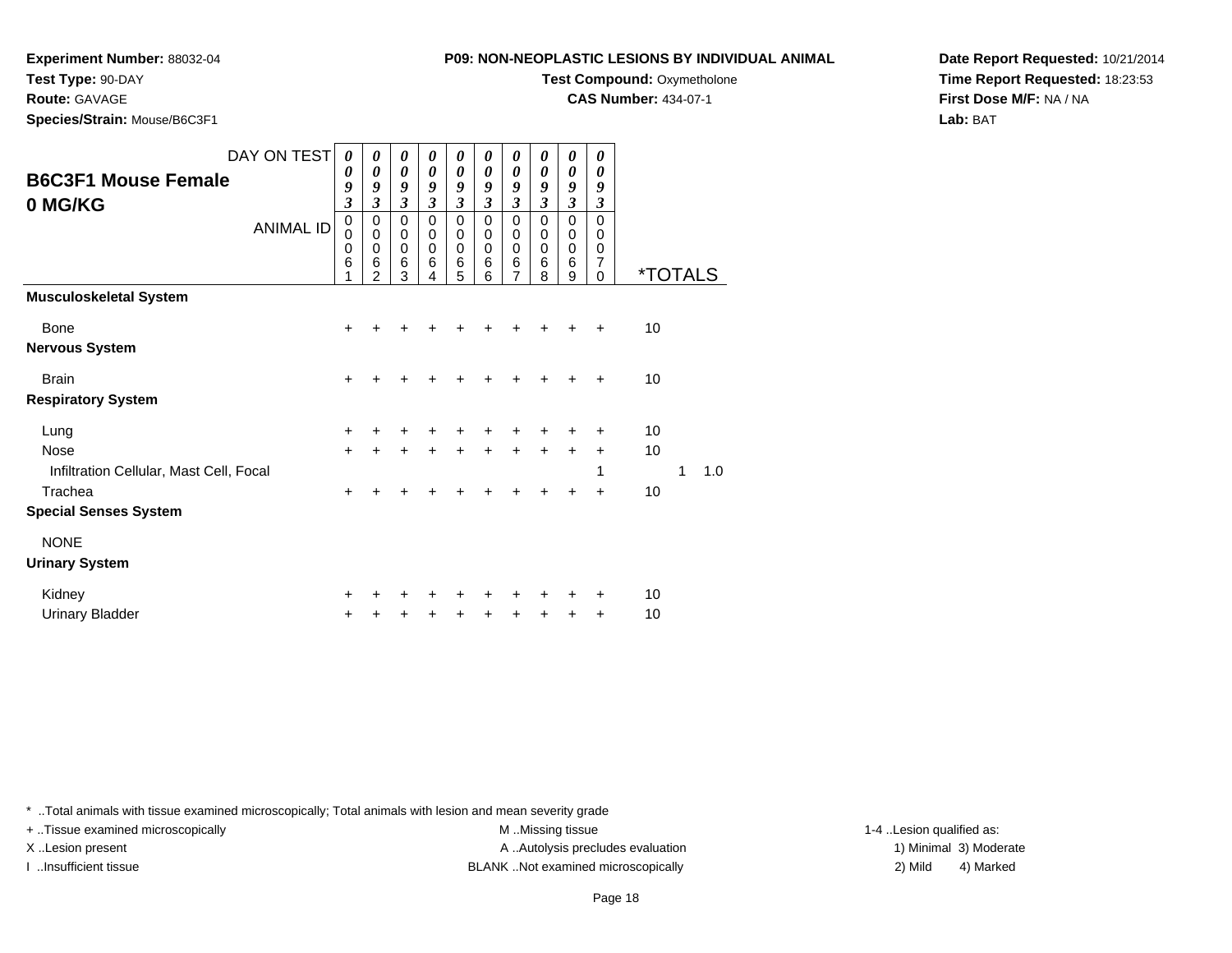**CAS Number:** 434-07-1

**Experiment Number:** 88032-04

**Test Type:** 90-DAY

**Route:** GAVAGE

**Species/Strain:** Mouse/B6C3F1

**Date Report Requested:** 10/21/2014**Time Report Requested:** 18:23:53**First Dose M/F:** NA / NA**Lab:** BAT

| <b>B6C3F1 Mouse Female</b><br><b>MG/KG</b><br>160                                         | DAY ON TEST      | $\boldsymbol{\theta}$<br>0<br>9<br>$\overline{\mathbf{3}}$ | 0<br>$\boldsymbol{\theta}$<br>9<br>$\mathfrak{z}$                             | $\pmb{\theta}$<br>$\pmb{\theta}$<br>9<br>$\boldsymbol{\beta}$ | 0<br>$\boldsymbol{\theta}$<br>9<br>$\boldsymbol{\beta}$ | 0<br>$\boldsymbol{\theta}$<br>9<br>$\boldsymbol{\mathfrak{z}}$ | $\pmb{\theta}$<br>$\pmb{\theta}$<br>9<br>$\mathfrak{z}$ | 0<br>$\pmb{\theta}$<br>9<br>$\mathfrak{z}$                      | 0<br>0<br>9<br>$\boldsymbol{\beta}$                          | $\pmb{\theta}$<br>$\boldsymbol{\theta}$<br>9<br>$\boldsymbol{\beta}$ | 0<br>0<br>9<br>$\boldsymbol{\beta}$    |    |                       |     |
|-------------------------------------------------------------------------------------------|------------------|------------------------------------------------------------|-------------------------------------------------------------------------------|---------------------------------------------------------------|---------------------------------------------------------|----------------------------------------------------------------|---------------------------------------------------------|-----------------------------------------------------------------|--------------------------------------------------------------|----------------------------------------------------------------------|----------------------------------------|----|-----------------------|-----|
|                                                                                           | <b>ANIMAL ID</b> | $\mathbf 0$<br>0<br>0<br>$\overline{7}$<br>1               | $\mathbf 0$<br>0<br>$\mathbf 0$<br>$\overline{\mathcal{I}}$<br>$\overline{2}$ | $\pmb{0}$<br>0<br>$\pmb{0}$<br>$\boldsymbol{7}$<br>3          | $\mathbf 0$<br>0<br>$\pmb{0}$<br>$\overline{7}$<br>4    | $\pmb{0}$<br>0<br>$\pmb{0}$<br>$\boldsymbol{7}$<br>5           | $\mathbf 0$<br>0<br>$\pmb{0}$<br>$\overline{7}$<br>6    | $\mathbf 0$<br>0<br>$\,0\,$<br>$\overline{7}$<br>$\overline{7}$ | $\mathbf 0$<br>$\mathbf 0$<br>$\,0\,$<br>$\overline{7}$<br>8 | $\pmb{0}$<br>0<br>$\pmb{0}$<br>$\overline{7}$<br>9                   | $\mathbf 0$<br>0<br>0<br>8<br>$\Omega$ |    | <i><b>*TOTALS</b></i> |     |
| <b>Alimentary System</b>                                                                  |                  |                                                            |                                                                               |                                                               |                                                         |                                                                |                                                         |                                                                 |                                                              |                                                                      |                                        |    |                       |     |
| Salivary Glands<br>Submandibul GI, Cytoplasmic Alteration<br><b>Cardiovascular System</b> |                  | +<br>$\mathbf{1}$                                          | +<br>$\overline{1}$                                                           | +<br>$\overline{1}$                                           | +<br>$\overline{1}$                                     | +<br>$\mathbf{1}$                                              | $\ddot{}$<br>$\overline{1}$                             | +<br>$\overline{1}$                                             | $\ddot{}$<br>$\overline{1}$                                  | $\ddot{}$<br>$\mathbf{1}$                                            | $\ddot{}$<br>$\mathbf{1}$              | 10 | 10                    | 1.0 |
| <b>NONE</b><br><b>Endocrine System</b>                                                    |                  |                                                            |                                                                               |                                                               |                                                         |                                                                |                                                         |                                                                 |                                                              |                                                                      |                                        |    |                       |     |
| <b>NONE</b><br><b>General Body System</b>                                                 |                  |                                                            |                                                                               |                                                               |                                                         |                                                                |                                                         |                                                                 |                                                              |                                                                      |                                        |    |                       |     |
| <b>NONE</b><br><b>Genital System</b>                                                      |                  |                                                            |                                                                               |                                                               |                                                         |                                                                |                                                         |                                                                 |                                                              |                                                                      |                                        |    |                       |     |
| <b>Clitoral Gland</b>                                                                     |                  | +                                                          | +                                                                             | +                                                             | +                                                       | +                                                              | +                                                       | +                                                               | +                                                            | +                                                                    | +                                      | 10 |                       |     |
| Hyperplasia                                                                               |                  | 3                                                          | 3                                                                             | 3 <sup>1</sup>                                                | $\mathfrak{S}$                                          | 3                                                              | $\mathbf{3}$                                            | $\mathbf{3}$                                                    | $\mathbf{3}$                                                 | 3                                                                    | 3                                      |    | 10 <sup>1</sup>       | 3.0 |
| Ovary<br><b>Hematopoietic System</b>                                                      |                  | $\ddot{}$                                                  | $\ddot{}$                                                                     | $\ddot{}$                                                     | $\ddot{}$                                               | +                                                              | $\ddot{}$                                               | $\ddot{}$                                                       | $\ddot{}$                                                    | $\ddot{}$                                                            | $\ddot{}$                              | 10 |                       |     |
| <b>NONE</b><br><b>Integumentary System</b>                                                |                  |                                                            |                                                                               |                                                               |                                                         |                                                                |                                                         |                                                                 |                                                              |                                                                      |                                        |    |                       |     |
| <b>NONE</b><br><b>Musculoskeletal System</b>                                              |                  |                                                            |                                                                               |                                                               |                                                         |                                                                |                                                         |                                                                 |                                                              |                                                                      |                                        |    |                       |     |

\* ..Total animals with tissue examined microscopically; Total animals with lesion and mean severity grade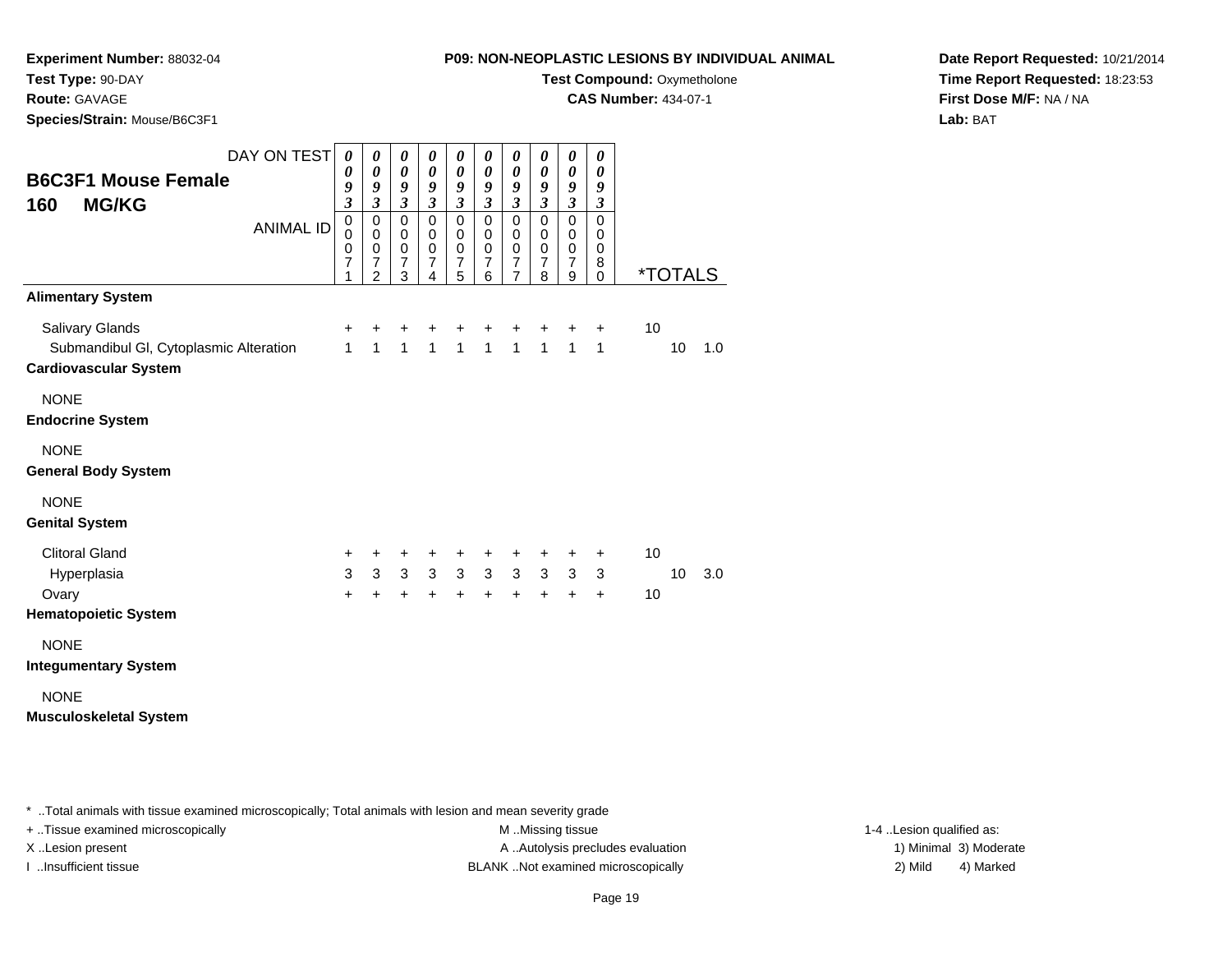**CAS Number:** 434-07-1

**Experiment Number:** 88032-04

**Test Type:** 90-DAY

**Route:** GAVAGE

**Species/Strain:** Mouse/B6C3F1

**Date Report Requested:** 10/21/2014**Time Report Requested:** 18:23:53**First Dose M/F:** NA / NA

**Lab:** BAT

DAY ON TEST**B6C3F1 Mouse Female160 MG/KG**ANIMAL ID*0 0 9 3* 0 0 0 7 1*0 0 9 3*0<br>0<br>0<br>7<br>2 *0 0 9 3*0<br>0<br>7<br>7 3*0 0 9 3* 0 0 0 7 4*0 0 9 3* 0 0 0 7 5*0 0 9 3* 0 0 0 7 6*0 0 9 3* 0 0 0 7 7*0 0 9 3* 0 0 0 7 8*0 0 9 3*0<br>0<br>7<br>7 9*0 0 9 3* 0 0 0 8 $\check{\mathrm{o}}$ 0 \*TOTALSNONE **Nervous System**NONE**Respiratory System**

NONE

# **Special Senses System**

# NONE

#### **Urinary System**

| Kidney                   |                     |  |  |  | + + + + + + + + + + 10 |        |
|--------------------------|---------------------|--|--|--|------------------------|--------|
| Bow Cap Pari, Metaplasia | 1 1 1 1 1 1 1 1 1 1 |  |  |  |                        | 10 1.0 |

\* ..Total animals with tissue examined microscopically; Total animals with lesion and mean severity grade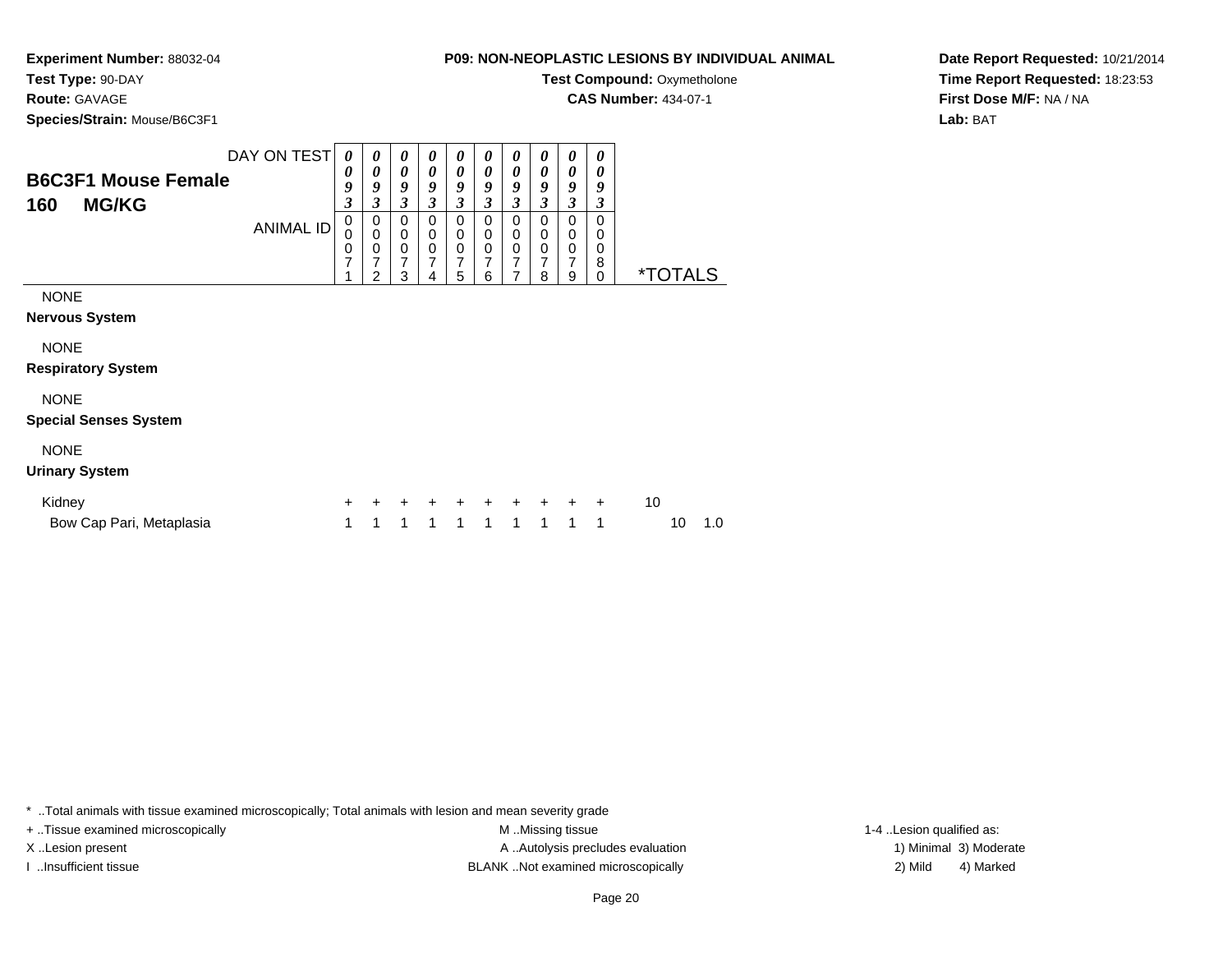**CAS Number:** 434-07-1

**Experiment Number:** 88032-04

**Test Type:** 90-DAY

**Route:** GAVAGE

**Species/Strain:** Mouse/B6C3F1

**Date Report Requested:** 10/21/2014**Time Report Requested:** 18:23:53**First Dose M/F:** NA / NA**Lab:** BAT

| DAY ON TEST<br><b>B6C3F1 Mouse Female</b><br><b>MG/KG</b><br>320<br><b>ANIMAL ID</b> | $\boldsymbol{\theta}$<br>0<br>9<br>$\overline{\mathbf{3}}$<br>$\mathbf 0$<br>$\mathbf 0$<br>0 | 0<br>0<br>9<br>$\overline{\mathbf{3}}$<br>0<br>0<br>0 | 0<br>$\boldsymbol{\theta}$<br>9<br>$\mathfrak{z}$<br>$\mathbf 0$<br>0<br>$\pmb{0}$ | 0<br>0<br>9<br>$\mathfrak{z}$<br>$\mathbf 0$<br>$\mathbf 0$<br>$\mathbf 0$ | 0<br>$\boldsymbol{\theta}$<br>9<br>$\mathfrak{z}$<br>$\mathbf 0$<br>$\pmb{0}$<br>$\mathbf 0$ | 0<br>$\boldsymbol{\theta}$<br>9<br>$\mathfrak{z}$<br>$\mathbf 0$<br>$\pmb{0}$<br>$\mathbf 0$ | 0<br>$\boldsymbol{\theta}$<br>9<br>$\mathfrak{z}$<br>$\mathbf 0$<br>$\mathbf 0$<br>0 | 0<br>$\boldsymbol{\theta}$<br>9<br>$\mathfrak{z}$<br>$\mathbf 0$<br>$\pmb{0}$<br>$\pmb{0}$ | 0<br>$\pmb{\theta}$<br>9<br>$\mathfrak{z}$<br>$\mathsf 0$<br>$\pmb{0}$<br>$\mathbf 0$ | 0<br>$\boldsymbol{\theta}$<br>9<br>$\mathfrak{z}$<br>$\mathbf 0$<br>$\mathbf 0$<br>0 |    |                       |            |
|--------------------------------------------------------------------------------------|-----------------------------------------------------------------------------------------------|-------------------------------------------------------|------------------------------------------------------------------------------------|----------------------------------------------------------------------------|----------------------------------------------------------------------------------------------|----------------------------------------------------------------------------------------------|--------------------------------------------------------------------------------------|--------------------------------------------------------------------------------------------|---------------------------------------------------------------------------------------|--------------------------------------------------------------------------------------|----|-----------------------|------------|
|                                                                                      | 8<br>1                                                                                        | 8<br>$\overline{2}$                                   | 8<br>3                                                                             | 8<br>4                                                                     | 8<br>5                                                                                       | 8<br>6                                                                                       | 8<br>$\overline{7}$                                                                  | 8<br>8                                                                                     | 8<br>$\overline{9}$                                                                   | 9<br>$\mathbf 0$                                                                     |    | <i><b>*TOTALS</b></i> |            |
| <b>Alimentary System</b>                                                             |                                                                                               |                                                       |                                                                                    |                                                                            |                                                                                              |                                                                                              |                                                                                      |                                                                                            |                                                                                       |                                                                                      |    |                       |            |
| Salivary Glands                                                                      | +                                                                                             | +                                                     | +                                                                                  | +                                                                          | +                                                                                            | +                                                                                            | $\ddot{}$                                                                            | +                                                                                          | +                                                                                     | +                                                                                    | 10 |                       |            |
| Submandibul GI, Cytoplasmic Alteration<br><b>Cardiovascular System</b>               | 2                                                                                             | $\mathbf{1}$                                          | $\mathbf{1}$                                                                       | $\overline{2}$                                                             | $\overline{2}$                                                                               | $\overline{2}$                                                                               | 2                                                                                    | $\overline{2}$                                                                             | 2                                                                                     | 2                                                                                    |    | 10                    | 1.8        |
| <b>NONE</b><br><b>Endocrine System</b>                                               |                                                                                               |                                                       |                                                                                    |                                                                            |                                                                                              |                                                                                              |                                                                                      |                                                                                            |                                                                                       |                                                                                      |    |                       |            |
| <b>NONE</b><br><b>General Body System</b>                                            |                                                                                               |                                                       |                                                                                    |                                                                            |                                                                                              |                                                                                              |                                                                                      |                                                                                            |                                                                                       |                                                                                      |    |                       |            |
| <b>NONE</b><br><b>Genital System</b>                                                 |                                                                                               |                                                       |                                                                                    |                                                                            |                                                                                              |                                                                                              |                                                                                      |                                                                                            |                                                                                       |                                                                                      |    |                       |            |
| <b>Clitoral Gland</b>                                                                | +                                                                                             | +                                                     | +                                                                                  | +                                                                          | +                                                                                            | +                                                                                            | +                                                                                    | +                                                                                          | +                                                                                     | $\ddot{}$                                                                            | 10 |                       |            |
| Hyperplasia                                                                          | 3                                                                                             | 3                                                     | 3                                                                                  | 3                                                                          | 3                                                                                            | 3                                                                                            | $\mathbf{3}$                                                                         | 3                                                                                          | 3                                                                                     | 3                                                                                    |    | 10                    | 3.0        |
| Ovary                                                                                | $\ddot{}$                                                                                     | $+$                                                   | $\ddot{}$                                                                          | $\ddot{}$                                                                  | $\ddot{}$                                                                                    | $\ddot{}$                                                                                    | $\ddot{}$                                                                            | $\ddot{}$                                                                                  | $\ddot{}$                                                                             | $\ddot{}$                                                                            | 10 |                       |            |
| Corpus Luteum, Atrophy<br>Interstit Cell, Atrophy                                    | 1<br>1                                                                                        | 1                                                     | 1<br>1                                                                             | $\mathbf{1}$                                                               | 1                                                                                            | 1<br>1                                                                                       | $\mathbf{1}$<br>1                                                                    | $\mathbf{1}$<br>1                                                                          | $\mathbf{1}$<br>1                                                                     | $\mathbf{1}$<br>1                                                                    |    | $\overline{7}$<br>10  | 1.0<br>1.0 |
| <b>Hematopoietic System</b>                                                          |                                                                                               |                                                       |                                                                                    |                                                                            |                                                                                              |                                                                                              |                                                                                      |                                                                                            |                                                                                       |                                                                                      |    |                       |            |
| <b>NONE</b><br><b>Integumentary System</b><br><b>NONE</b>                            |                                                                                               |                                                       |                                                                                    |                                                                            |                                                                                              |                                                                                              |                                                                                      |                                                                                            |                                                                                       |                                                                                      |    |                       |            |

\* ..Total animals with tissue examined microscopically; Total animals with lesion and mean severity grade

+ ..Tissue examined microscopically examined microscopically examined as:  $M$  ..Missing tissue 1-4 ..Lesion qualified as: X..Lesion present **A ..Autolysis precludes evaluation** A ..Autolysis precludes evaluation 1) Minimal 3) Moderate

I ..Insufficient tissue BLANK ..Not examined microscopically 2) Mild 4) Marked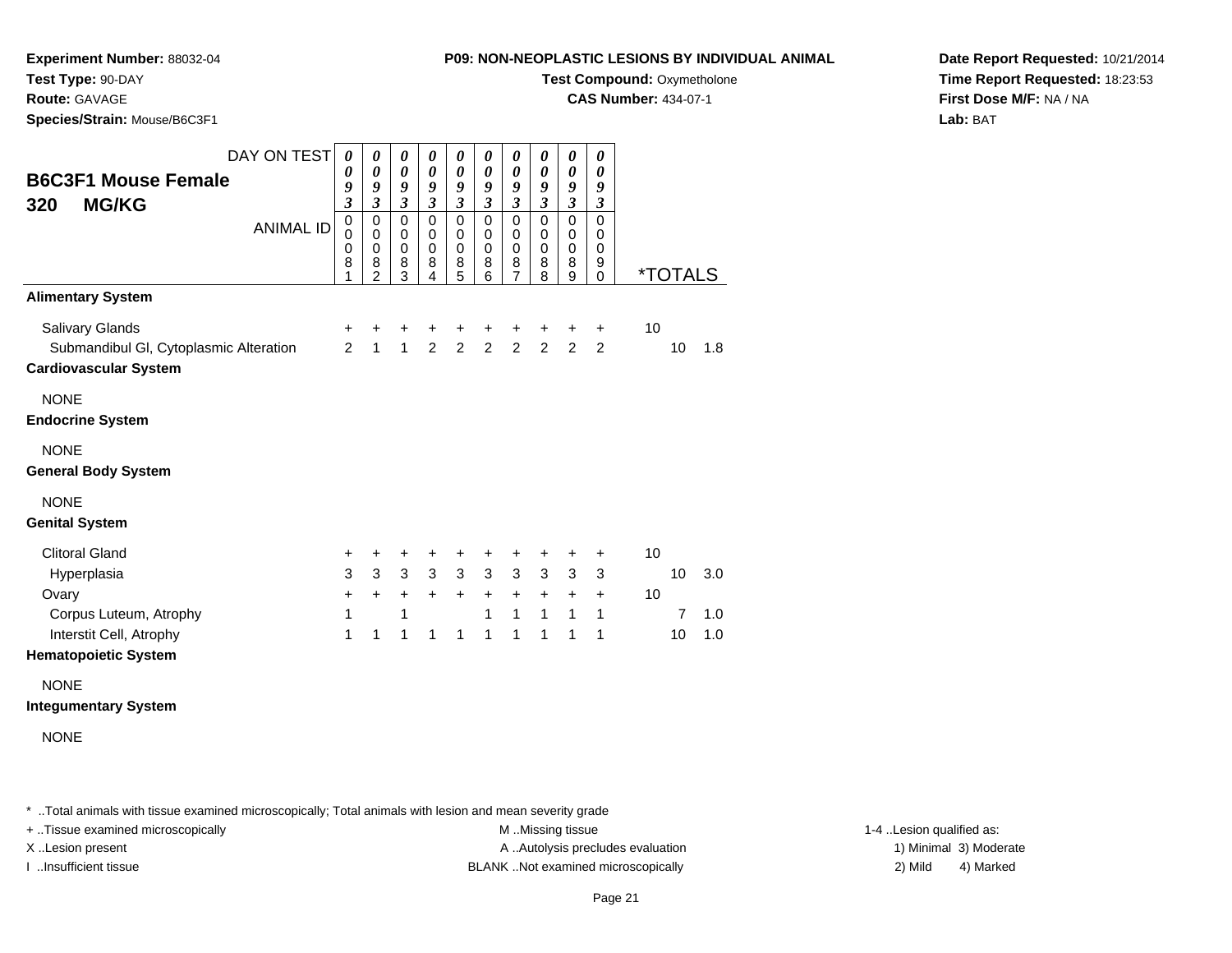**CAS Number:** 434-07-1

**Experiment Number:** 88032-04**Test Type:** 90-DAY

**Route:** GAVAGE

**Species/Strain:** Mouse/B6C3F1

# **Date Report Requested:** 10/21/2014**Time Report Requested:** 18:23:54**First Dose M/F:** NA / NA**Lab:** BAT

| <b>B6C3F1 Mouse Female</b><br><b>MG/KG</b><br>320                     | DAY ON TEST<br><b>ANIMAL ID</b> | 0<br>0<br>9<br>3<br>0<br>0<br>0<br>8 | 0<br>0<br>9<br>$\boldsymbol{\beta}$<br>0<br>$\mathbf 0$<br>0<br>8<br>2 | 0<br>0<br>9<br>$\boldsymbol{\beta}$<br>$\mathbf 0$<br>$\pmb{0}$<br>$\pmb{0}$<br>8<br>3 | 0<br>0<br>9<br>$\boldsymbol{\mathfrak{z}}$<br>0<br>$\pmb{0}$<br>$\pmb{0}$<br>8<br>4 | 0<br>0<br>9<br>3<br>0<br>$\mathbf 0$<br>0<br>8<br>5 | 0<br>$\boldsymbol{\theta}$<br>9<br>$\boldsymbol{\beta}$<br>0<br>0<br>$\pmb{0}$<br>8<br>6 | 0<br>0<br>9<br>$\boldsymbol{\mathfrak{z}}$<br>$\mathbf 0$<br>0<br>$\mathbf 0$<br>8<br>$\overline{7}$ | 0<br>0<br>9<br>$\boldsymbol{\beta}$<br>$\mathbf 0$<br>0<br>0<br>8<br>8 | 0<br>0<br>9<br>3<br>$\mathbf 0$<br>0<br>0<br>8<br>9 | 0<br>0<br>9<br>3<br>0<br>0<br>0<br>9<br>0 | <i><b>*TOTALS</b></i> |
|-----------------------------------------------------------------------|---------------------------------|--------------------------------------|------------------------------------------------------------------------|----------------------------------------------------------------------------------------|-------------------------------------------------------------------------------------|-----------------------------------------------------|------------------------------------------------------------------------------------------|------------------------------------------------------------------------------------------------------|------------------------------------------------------------------------|-----------------------------------------------------|-------------------------------------------|-----------------------|
| <b>Musculoskeletal System</b><br><b>NONE</b><br><b>Nervous System</b> |                                 |                                      |                                                                        |                                                                                        |                                                                                     |                                                     |                                                                                          |                                                                                                      |                                                                        |                                                     |                                           |                       |
| <b>NONE</b><br><b>Respiratory System</b><br><b>NONE</b>               |                                 |                                      |                                                                        |                                                                                        |                                                                                     |                                                     |                                                                                          |                                                                                                      |                                                                        |                                                     |                                           |                       |
| <b>Special Senses System</b>                                          |                                 |                                      |                                                                        |                                                                                        |                                                                                     |                                                     |                                                                                          |                                                                                                      |                                                                        |                                                     |                                           |                       |
| <b>NONE</b><br><b>Urinary System</b>                                  |                                 |                                      |                                                                        |                                                                                        |                                                                                     |                                                     |                                                                                          |                                                                                                      |                                                                        |                                                     |                                           |                       |
| Kidney<br>Bow Cap Pari, Metaplasia                                    |                                 | +<br>1                               | +<br>1                                                                 | $\ddot{}$<br>1                                                                         | $\ddot{}$<br>1                                                                      | $\ddot{}$<br>1                                      | $\ddot{}$<br>1                                                                           | 1                                                                                                    | $\ddot{}$<br>1                                                         | $\ddot{}$<br>1                                      | $\ddot{}$<br>1                            | 10<br>10<br>1.0       |

\* ..Total animals with tissue examined microscopically; Total animals with lesion and mean severity grade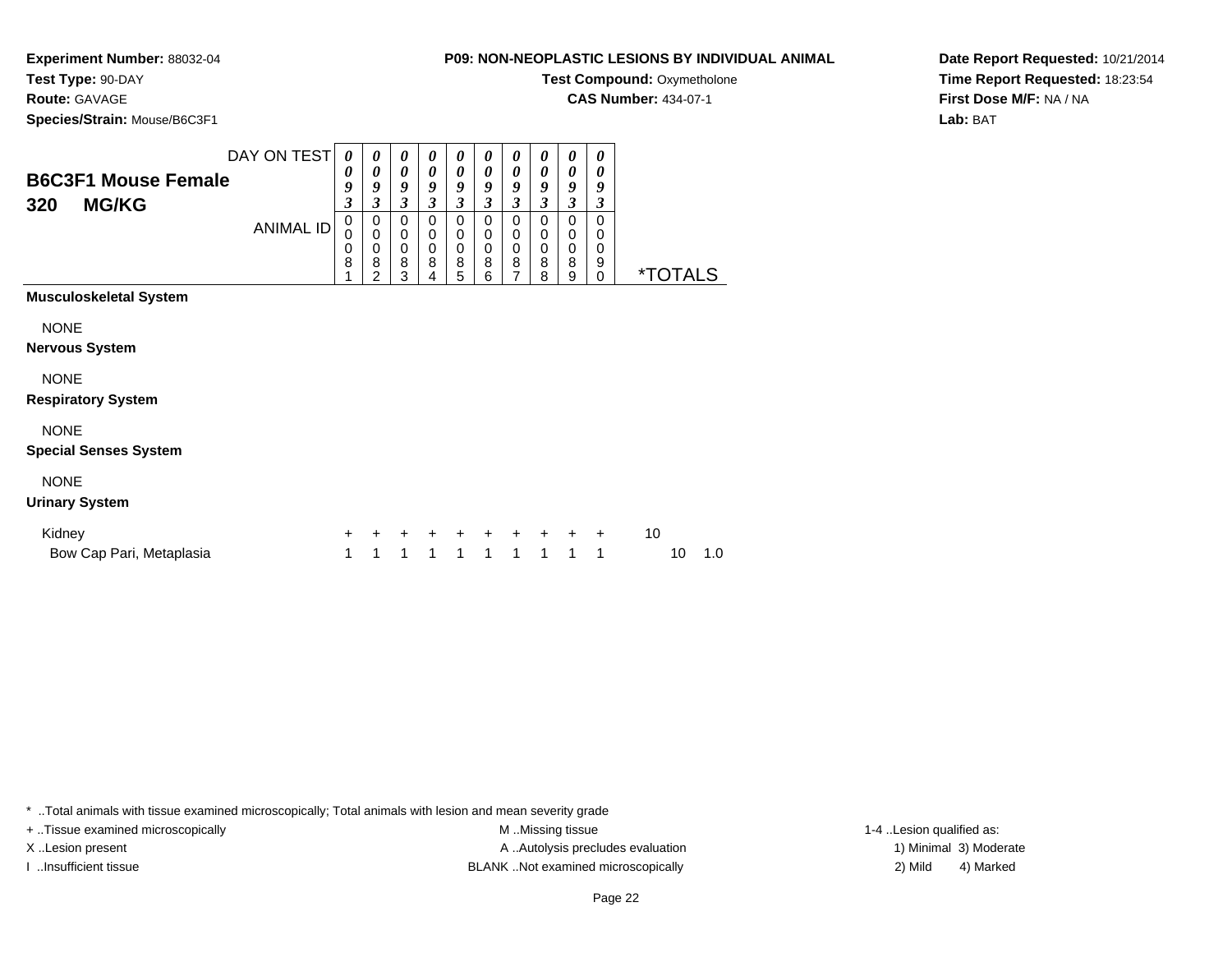**CAS Number:** 434-07-1

**Experiment Number:** 88032-04

**Test Type:** 90-DAY

**Route:** GAVAGE

**Species/Strain:** Mouse/B6C3F1

**Date Report Requested:** 10/21/2014**Time Report Requested:** 18:23:54**First Dose M/F:** NA / NA**Lab:** BAT

| <b>B6C3F1 Mouse Female</b><br><b>MG/KG</b><br>630                                         | DAY ON TEST      | 0<br>0<br>9<br>$\overline{\mathbf{3}}$           | $\boldsymbol{\theta}$<br>$\boldsymbol{\theta}$<br>9<br>$\mathfrak{z}$              | 0<br>$\pmb{\theta}$<br>$\boldsymbol{g}$<br>$\mathfrak{z}$             | 0<br>$\boldsymbol{\theta}$<br>9<br>$\mathfrak{z}$                   | 0<br>$\boldsymbol{\theta}$<br>9<br>$\mathfrak{z}$          | 0<br>$\boldsymbol{\theta}$<br>9<br>$\mathfrak{z}$  | 0<br>$\pmb{\theta}$<br>9<br>$\mathfrak{z}$                        | 0<br>$\boldsymbol{\theta}$<br>9<br>$\mathfrak{z}$ | 0<br>$\boldsymbol{\theta}$<br>9<br>$\mathfrak{z}$ | 0<br>$\boldsymbol{\theta}$<br>9<br>$\mathfrak{z}$                        |    |                |                   |
|-------------------------------------------------------------------------------------------|------------------|--------------------------------------------------|------------------------------------------------------------------------------------|-----------------------------------------------------------------------|---------------------------------------------------------------------|------------------------------------------------------------|----------------------------------------------------|-------------------------------------------------------------------|---------------------------------------------------|---------------------------------------------------|--------------------------------------------------------------------------|----|----------------|-------------------|
|                                                                                           | <b>ANIMAL ID</b> | $\mathbf 0$<br>$\Omega$<br>$\mathbf 0$<br>9<br>1 | $\overline{0}$<br>$\mathbf 0$<br>$\mathbf 0$<br>$\boldsymbol{9}$<br>$\overline{2}$ | $\overline{0}$<br>$\mathbf 0$<br>$\mathbf 0$<br>$\boldsymbol{9}$<br>3 | $\overline{0}$<br>$\mathbf 0$<br>$\mathbf 0$<br>9<br>$\overline{4}$ | $\overline{0}$<br>$\mathbf 0$<br>$\mathbf 0$<br>$9\,$<br>5 | $\overline{0}$<br>$\pmb{0}$<br>$\pmb{0}$<br>9<br>6 | $\overline{0}$<br>$\pmb{0}$<br>$\mathbf 0$<br>9<br>$\overline{7}$ | $\mathbf 0$<br>$\pmb{0}$<br>$\pmb{0}$<br>9<br>8   | $\overline{0}$<br>$\,0\,$<br>$\pmb{0}$<br>9<br>9  | $\overline{0}$<br>$\mathbf 0$<br>$\mathbf{1}$<br>$\mathbf 0$<br>$\Omega$ |    | *TOTALS        |                   |
| <b>Alimentary System</b>                                                                  |                  |                                                  |                                                                                    |                                                                       |                                                                     |                                                            |                                                    |                                                                   |                                                   |                                                   |                                                                          |    |                |                   |
| Salivary Glands<br>Submandibul GI, Cytoplasmic Alteration<br><b>Cardiovascular System</b> |                  | +<br>$\overline{2}$                              | $\ddot{}$<br>$\overline{2}$                                                        | $\mathbf +$<br>$\overline{2}$                                         | +<br>$\overline{2}$                                                 | $\mathbf +$<br>$\overline{2}$                              | $\ddot{}$<br>$\overline{2}$                        | $\ddot{}$<br>$\overline{2}$                                       | $\ddot{}$<br>$\overline{2}$                       | $\ddot{}$<br>$\overline{2}$                       | $\mathbf +$<br>$\overline{2}$                                            | 10 | 10             | 2.0               |
| <b>NONE</b><br><b>Endocrine System</b>                                                    |                  |                                                  |                                                                                    |                                                                       |                                                                     |                                                            |                                                    |                                                                   |                                                   |                                                   |                                                                          |    |                |                   |
| <b>NONE</b><br><b>General Body System</b>                                                 |                  |                                                  |                                                                                    |                                                                       |                                                                     |                                                            |                                                    |                                                                   |                                                   |                                                   |                                                                          |    |                |                   |
| <b>NONE</b><br><b>Genital System</b>                                                      |                  |                                                  |                                                                                    |                                                                       |                                                                     |                                                            |                                                    |                                                                   |                                                   |                                                   |                                                                          |    |                |                   |
| <b>Clitoral Gland</b>                                                                     |                  | +                                                | +                                                                                  | +                                                                     | +                                                                   | +                                                          | +                                                  | +                                                                 | +                                                 | +                                                 | +                                                                        | 10 |                |                   |
| Hyperplasia<br>Ovary<br>Corpus Luteum, Atrophy<br>Interstit Cell, Atrophy                 |                  | 3<br>+<br>1<br>1                                 | 3<br>$\ddot{}$<br>$\mathbf{1}$<br>1                                                | 3<br>$\ddot{}$<br>$\mathbf{1}$<br>1                                   | $\mathbf{3}$<br>$\ddot{}$<br>$\mathbf{1}$<br>1                      | $\mathbf{3}$<br>$\ddot{}$<br>$\mathbf{1}$<br>1             | $\mathbf{3}$<br>$\ddot{}$<br>$\mathbf{1}$<br>1     | 3<br>$\ddot{}$<br>$\mathbf{1}$<br>1                               | $\mathfrak{S}$<br>$\ddot{}$<br>$\mathbf{1}$<br>1  | $\mathbf{3}$<br>$\ddot{}$<br>$\mathbf{1}$<br>1    | 3<br>$\ddot{}$<br>$\overline{2}$<br>1                                    | 10 | 10<br>10<br>10 | 3.0<br>1.1<br>1.0 |
| <b>Hematopoietic System</b>                                                               |                  |                                                  |                                                                                    |                                                                       |                                                                     |                                                            |                                                    |                                                                   |                                                   |                                                   |                                                                          |    |                |                   |
| <b>NONE</b><br><b>Integumentary System</b><br><b>NONE</b>                                 |                  |                                                  |                                                                                    |                                                                       |                                                                     |                                                            |                                                    |                                                                   |                                                   |                                                   |                                                                          |    |                |                   |

\* ..Total animals with tissue examined microscopically; Total animals with lesion and mean severity grade

+ ..Tissue examined microscopically examined microscopically examined as:  $M$  ..Missing tissue 1-4 ..Lesion qualified as: X..Lesion present **A ..Autolysis precludes evaluation** A ..Autolysis precludes evaluation 1) Minimal 3) Moderate

I ..Insufficient tissue BLANK ..Not examined microscopically 2) Mild 4) Marked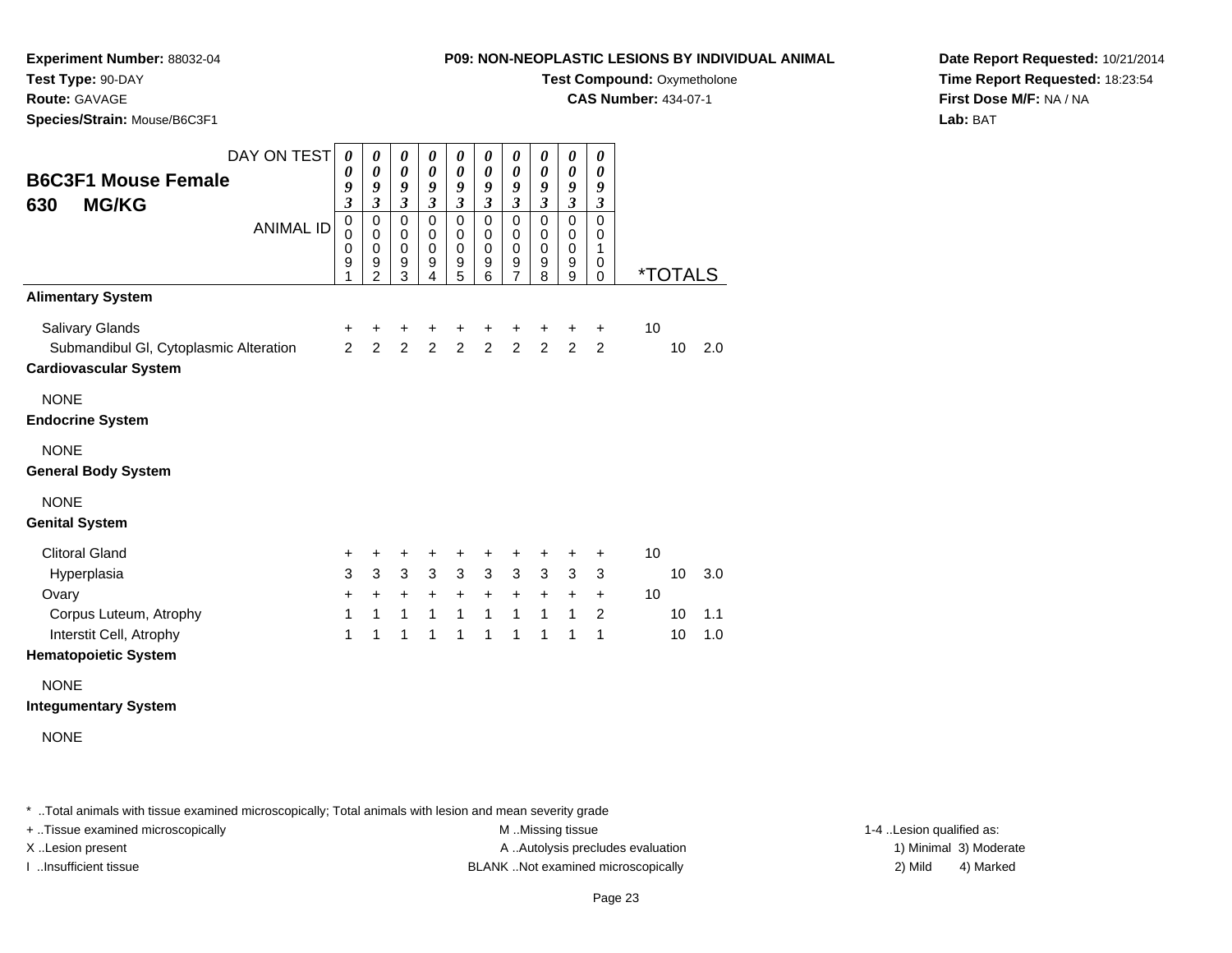**CAS Number:** 434-07-1

**Experiment Number:** 88032-04**Test Type:** 90-DAY

**Route:** GAVAGE

**Species/Strain:** Mouse/B6C3F1

**Date Report Requested:** 10/21/2014**Time Report Requested:** 18:23:54**First Dose M/F:** NA / NA**Lab:** BAT

| <b>B6C3F1 Mouse Female</b><br><b>MG/KG</b><br>630              | DAY ON TEST<br><b>ANIMAL ID</b> | 0<br>0<br>9<br>3<br>0<br>0<br>0<br>9 | 0<br>0<br>9<br>3<br>0<br>$\mathbf 0$<br>0<br>9<br>$\overline{2}$ | 0<br>0<br>9<br>3<br>0<br>$\mathbf 0$<br>$\mathbf 0$<br>9<br>3 | 0<br>0<br>9<br>$\boldsymbol{\beta}$<br>0<br>0<br>$\pmb{0}$<br>$\boldsymbol{9}$<br>$\overline{4}$ | 0<br>0<br>9<br>3<br>0<br>0<br>0<br>9<br>5 | $\boldsymbol{\theta}$<br>$\boldsymbol{\theta}$<br>9<br>3<br>0<br>0<br>0<br>9<br>6 | 0<br>0<br>9<br>3<br>0<br>0<br>0<br>9<br>7 | 0<br>$\boldsymbol{\theta}$<br>9<br>$\boldsymbol{\beta}$<br>0<br>0<br>0<br>9<br>8 | 0<br>0<br>9<br>$\boldsymbol{\beta}$<br>0<br>0<br>0<br>9<br>9 | 0<br>$\boldsymbol{\theta}$<br>9<br>3<br>$\mathbf 0$<br>0<br>1<br>$\pmb{0}$<br>$\mathbf 0$ | <i><b>*TOTALS</b></i> |
|----------------------------------------------------------------|---------------------------------|--------------------------------------|------------------------------------------------------------------|---------------------------------------------------------------|--------------------------------------------------------------------------------------------------|-------------------------------------------|-----------------------------------------------------------------------------------|-------------------------------------------|----------------------------------------------------------------------------------|--------------------------------------------------------------|-------------------------------------------------------------------------------------------|-----------------------|
| <b>Musculoskeletal System</b><br><b>NONE</b><br>Nervous System |                                 |                                      |                                                                  |                                                               |                                                                                                  |                                           |                                                                                   |                                           |                                                                                  |                                                              |                                                                                           |                       |
| <b>NONE</b><br><b>Respiratory System</b><br><b>NONE</b>        |                                 |                                      |                                                                  |                                                               |                                                                                                  |                                           |                                                                                   |                                           |                                                                                  |                                                              |                                                                                           |                       |
| <b>Special Senses System</b><br><b>NONE</b>                    |                                 |                                      |                                                                  |                                                               |                                                                                                  |                                           |                                                                                   |                                           |                                                                                  |                                                              |                                                                                           |                       |
| <b>Urinary System</b>                                          |                                 |                                      |                                                                  |                                                               |                                                                                                  |                                           |                                                                                   |                                           |                                                                                  |                                                              |                                                                                           |                       |
| Kidney<br>Bow Cap Pari, Metaplasia                             |                                 | +<br>1                               | ÷<br>1                                                           | $\ddot{}$<br>1                                                | $\pm$<br>1                                                                                       | $+$<br>1                                  | $\ddot{}$<br>1                                                                    | $+$<br>1                                  | $\ddot{}$<br>1                                                                   | 1                                                            | $\ddot{}$<br>1                                                                            | 10<br>10<br>1.0       |

\* ..Total animals with tissue examined microscopically; Total animals with lesion and mean severity grade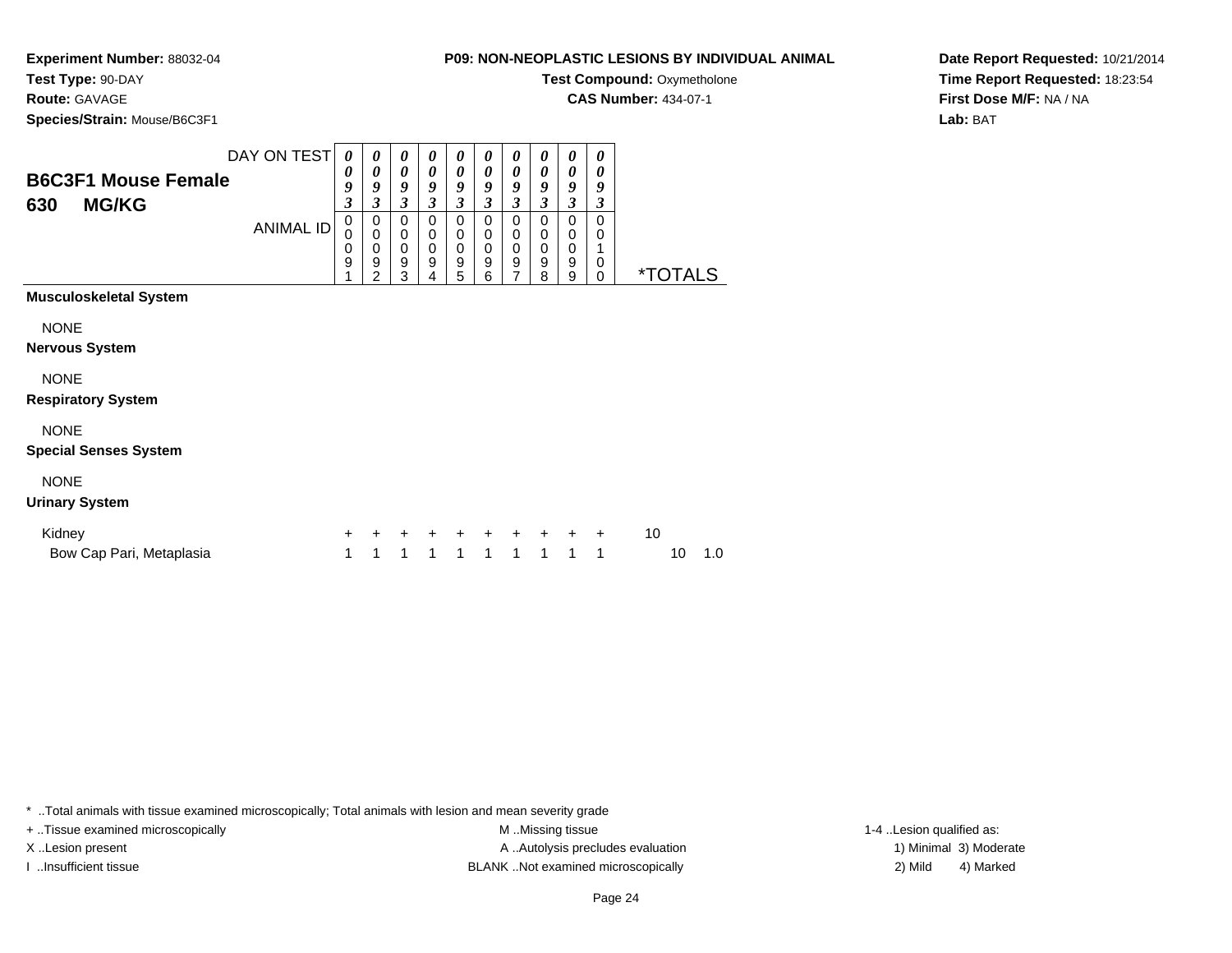**CAS Number:** 434-07-1

**Experiment Number:** 88032-04**Test Type:** 90-DAY

**Route:** GAVAGE

**Species/Strain:** Mouse/B6C3F1

**Date Report Requested:** 10/21/2014**Time Report Requested:** 18:23:54**First Dose M/F:** NA / NA**Lab:** BAT

| <b>B6C3F1 Mouse Female</b><br><b>MG/KG</b><br>1250<br><b>Alimentary System</b> | DAY ON TEST<br><b>ANIMAL ID</b> | $\boldsymbol{\theta}$<br>0<br>9<br>3<br>$\mathbf 0$<br>0<br>1<br>0<br>1 | $\boldsymbol{\theta}$<br>$\boldsymbol{\theta}$<br>9<br>$\mathfrak{z}$<br>$\pmb{0}$<br>$\mathbf 0$<br>1<br>0<br>$\overline{2}$ | $\boldsymbol{\theta}$<br>$\pmb{\theta}$<br>9<br>$\mathfrak{z}$<br>$\mathbf 0$<br>0<br>1<br>0<br>3 | $\boldsymbol{\theta}$<br>$\boldsymbol{\theta}$<br>9<br>$\mathfrak{z}$<br>$\mathbf 0$<br>0<br>1<br>0<br>4 | $\boldsymbol{\theta}$<br>$\boldsymbol{\theta}$<br>9<br>$\mathfrak{z}$<br>$\mathbf 0$<br>0<br>1<br>$\pmb{0}$<br>5 | $\boldsymbol{\theta}$<br>$\boldsymbol{\theta}$<br>9<br>$\mathfrak{z}$<br>$\Omega$<br>0<br>1<br>$\mathbf 0$<br>6 | $\boldsymbol{\theta}$<br>$\boldsymbol{\theta}$<br>9<br>$\mathfrak{z}$<br>$\mathbf 0$<br>0<br>1<br>$\mathbf 0$<br>$\overline{7}$ | 0<br>0<br>9<br>$\mathfrak{z}$<br>$\mathbf 0$<br>0<br>1<br>0<br>8 | $\boldsymbol{\theta}$<br>$\boldsymbol{\theta}$<br>9<br>$\mathfrak{z}$<br>0<br>0<br>1<br>0<br>9 | $\boldsymbol{\theta}$<br>$\boldsymbol{\theta}$<br>9<br>$\mathfrak{z}$<br>$\Omega$<br>0<br>1<br>1<br>$\Omega$ |    | <i><b>*TOTALS</b></i> |     |
|--------------------------------------------------------------------------------|---------------------------------|-------------------------------------------------------------------------|-------------------------------------------------------------------------------------------------------------------------------|---------------------------------------------------------------------------------------------------|----------------------------------------------------------------------------------------------------------|------------------------------------------------------------------------------------------------------------------|-----------------------------------------------------------------------------------------------------------------|---------------------------------------------------------------------------------------------------------------------------------|------------------------------------------------------------------|------------------------------------------------------------------------------------------------|--------------------------------------------------------------------------------------------------------------|----|-----------------------|-----|
| <b>Salivary Glands</b>                                                         |                                 | $\ddot{}$                                                               | +                                                                                                                             | +                                                                                                 |                                                                                                          |                                                                                                                  |                                                                                                                 |                                                                                                                                 |                                                                  |                                                                                                | +                                                                                                            | 10 |                       |     |
| Parotid GI, Atrophy                                                            |                                 |                                                                         | 1                                                                                                                             |                                                                                                   | +<br>1                                                                                                   | +<br>1                                                                                                           |                                                                                                                 |                                                                                                                                 |                                                                  | +                                                                                              | 1                                                                                                            |    | 4                     | 1.0 |
| Submandibul GI, Cytoplasmic Alteration                                         |                                 | 2                                                                       | $\overline{2}$                                                                                                                | $\overline{2}$                                                                                    | 2                                                                                                        | $\overline{2}$                                                                                                   | $\overline{2}$                                                                                                  | 2                                                                                                                               | $\overline{2}$                                                   | 2                                                                                              | $\overline{2}$                                                                                               |    | 10                    | 2.0 |
| <b>Cardiovascular System</b>                                                   |                                 |                                                                         |                                                                                                                               |                                                                                                   |                                                                                                          |                                                                                                                  |                                                                                                                 |                                                                                                                                 |                                                                  |                                                                                                |                                                                                                              |    |                       |     |
| <b>NONE</b><br><b>Endocrine System</b>                                         |                                 |                                                                         |                                                                                                                               |                                                                                                   |                                                                                                          |                                                                                                                  |                                                                                                                 |                                                                                                                                 |                                                                  |                                                                                                |                                                                                                              |    |                       |     |
| <b>NONE</b><br><b>General Body System</b>                                      |                                 |                                                                         |                                                                                                                               |                                                                                                   |                                                                                                          |                                                                                                                  |                                                                                                                 |                                                                                                                                 |                                                                  |                                                                                                |                                                                                                              |    |                       |     |
| <b>NONE</b><br><b>Genital System</b>                                           |                                 |                                                                         |                                                                                                                               |                                                                                                   |                                                                                                          |                                                                                                                  |                                                                                                                 |                                                                                                                                 |                                                                  |                                                                                                |                                                                                                              |    |                       |     |
| <b>Clitoral Gland</b>                                                          |                                 | +                                                                       | +                                                                                                                             | +                                                                                                 | +                                                                                                        | +                                                                                                                | +                                                                                                               | +                                                                                                                               | +                                                                | +                                                                                              | +                                                                                                            | 10 |                       |     |
| Hyperplasia                                                                    |                                 | 3                                                                       | 3                                                                                                                             | $\sqrt{3}$                                                                                        | $\mathfrak{Z}$                                                                                           | $\mathbf{3}$                                                                                                     | 3                                                                                                               | 3                                                                                                                               | $\mathbf{3}$                                                     | 3                                                                                              | 3                                                                                                            |    | 10                    | 3.0 |
| Ovary                                                                          |                                 | +                                                                       | $\ddot{}$                                                                                                                     | $\ddot{}$                                                                                         | $\ddot{}$                                                                                                | $\ddot{}$                                                                                                        | $\ddot{}$                                                                                                       | $\ddot{}$                                                                                                                       | $\ddot{}$                                                        | $\ddot{}$                                                                                      | $\ddot{}$                                                                                                    | 10 |                       |     |
| Corpus Luteum, Atrophy                                                         |                                 | $\overline{2}$                                                          | $\mathbf{1}$                                                                                                                  | 3                                                                                                 | $\mathbf{1}$                                                                                             | $\mathbf{1}$                                                                                                     | $\mathbf{1}$                                                                                                    | 3                                                                                                                               | $\mathbf{3}$                                                     | $\mathbf{1}$                                                                                   | $\mathbf{1}$                                                                                                 |    | 10                    | 1.7 |
| Interstit Cell, Atrophy                                                        |                                 | 2                                                                       | $\overline{2}$                                                                                                                | 2                                                                                                 | 1                                                                                                        | 1                                                                                                                | $\overline{2}$                                                                                                  | 1                                                                                                                               | 1                                                                | 1                                                                                              | 1                                                                                                            |    | 10                    | 1.4 |
| <b>Hematopoietic System</b>                                                    |                                 |                                                                         |                                                                                                                               |                                                                                                   |                                                                                                          |                                                                                                                  |                                                                                                                 |                                                                                                                                 |                                                                  |                                                                                                |                                                                                                              |    |                       |     |

NONE**Integumentary System**

\* ..Total animals with tissue examined microscopically; Total animals with lesion and mean severity grade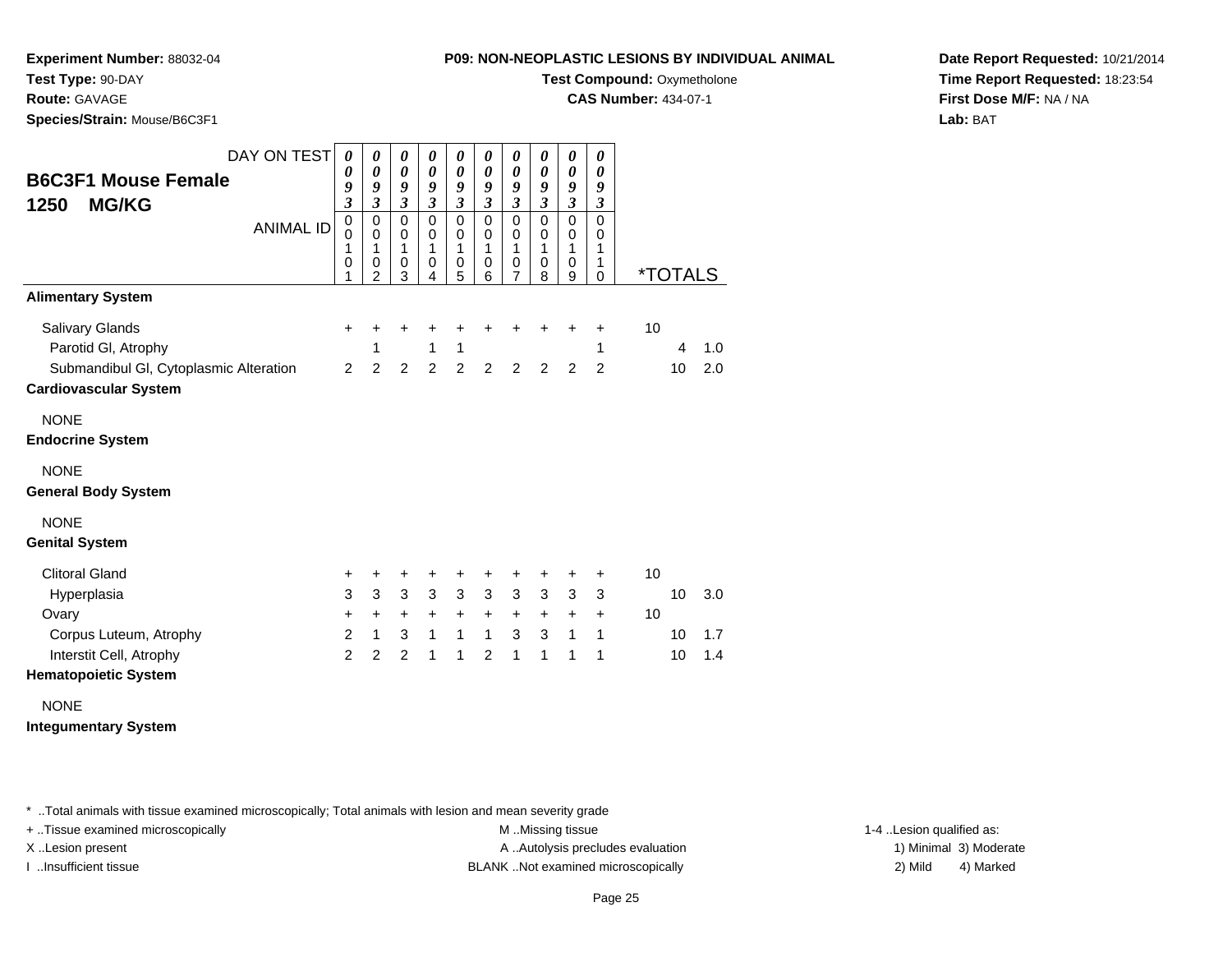**CAS Number:** 434-07-1

**Experiment Number:** 88032-04**Test Type:** 90-DAY

**Route:** GAVAGE

**Species/Strain:** Mouse/B6C3F1

**Date Report Requested:** 10/21/2014**Time Report Requested:** 18:23:54**First Dose M/F:** NA / NA

**Lab:** BAT

| DAY ON TEST                                        | 0           | 0                | 0                | 0                | 0                | $\theta$         | 0                | 0                | 0                | 0           |                       |
|----------------------------------------------------|-------------|------------------|------------------|------------------|------------------|------------------|------------------|------------------|------------------|-------------|-----------------------|
| <b>B6C3F1 Mouse Female</b><br>1250<br><b>MG/KG</b> | 0<br>9<br>3 | 0<br>9<br>3      | 0<br>9<br>3      | 0<br>9<br>3      | 0<br>9<br>3      | 0<br>9<br>3      | 0<br>9<br>3      | 0<br>9<br>3      | 0<br>9<br>3      | 0<br>9<br>3 |                       |
| <b>ANIMAL ID</b>                                   | 0<br>0<br>0 | 0<br>0<br>0<br>ົ | 0<br>0<br>0<br>3 | 0<br>0<br>0<br>4 | 0<br>0<br>0<br>5 | 0<br>0<br>0<br>6 | 0<br>0<br>0<br>7 | 0<br>0<br>0<br>8 | 0<br>0<br>0<br>9 | 0<br>0<br>0 | <i><b>*TOTALS</b></i> |
| <b>NONE</b><br>Musculoskeletal System              |             |                  |                  |                  |                  |                  |                  |                  |                  |             |                       |

NONE

**Nervous System**

## NONE

**Respiratory System**

## NONE

**Special Senses System**

# NONE

**Urinary System**

| Kidney                   |  |                     |  |  | + + + + + + + + + + 10 |        |  |
|--------------------------|--|---------------------|--|--|------------------------|--------|--|
| Bow Cap Pari, Metaplasia |  | 2 2 2 2 2 2 2 2 2 2 |  |  |                        | 10 2.0 |  |

\* ..Total animals with tissue examined microscopically; Total animals with lesion and mean severity grade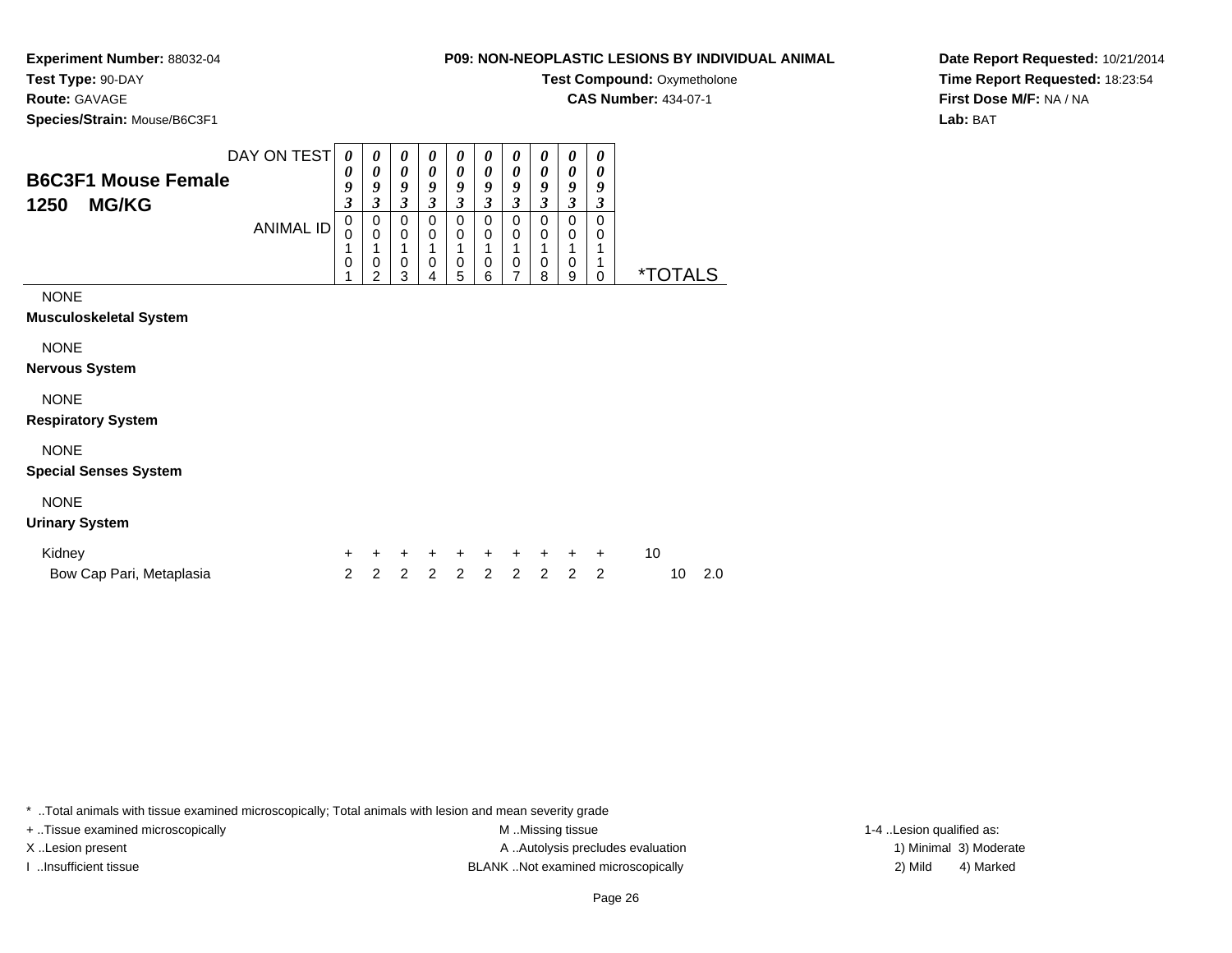**Experiment Number:** 88032-04**Test Type:** 90-DAY

**Route:** GAVAGE

**Species/Strain:** Mouse/B6C3F1

| 9: NON-NEOPLASTIC LESIONS BY INDIVIDUAL ANIM/ |  |
|-----------------------------------------------|--|
| <b>Test Compound: Oxymetholone</b>            |  |

**CAS Number:** 434-07-1

**Date Report Requested:** 10/21/2014**Time Report Requested:** 18:23:54**First Dose M/F:** NA / NA**Lab:** BAT

| DAY ON TEST                            | 0                       | 0                                                   | 0                            | 0                                   | 0                                   | 0                                                 | 0                               | 0                                                 | 0                                      | 0                                                                 |                       |     |
|----------------------------------------|-------------------------|-----------------------------------------------------|------------------------------|-------------------------------------|-------------------------------------|---------------------------------------------------|---------------------------------|---------------------------------------------------|----------------------------------------|-------------------------------------------------------------------|-----------------------|-----|
| <b>B6C3F1 Mouse Female</b>             | 0<br>9                  | 0<br>9                                              | $\boldsymbol{\theta}$<br>9   | $\boldsymbol{\theta}$<br>9          | $\boldsymbol{\theta}$<br>9          | 0<br>9                                            | 0<br>9                          | $\boldsymbol{\theta}$<br>9                        | 0<br>9                                 | $\boldsymbol{\theta}$<br>9                                        |                       |     |
| <b>MG/KG</b><br>2500                   | $\overline{\mathbf{3}}$ | 3                                                   | 3                            | 3                                   | 3                                   | $\overline{\mathbf{3}}$                           | 3                               | $\mathfrak{z}$                                    | 3                                      | $\mathfrak{z}$                                                    |                       |     |
| <b>ANIMAL ID</b>                       | 0<br>0<br>1<br>1<br>1   | $\mathbf 0$<br>$\Omega$<br>1<br>1<br>$\overline{2}$ | $\Omega$<br>0<br>1<br>1<br>3 | $\Omega$<br>$\Omega$<br>1<br>1<br>4 | $\Omega$<br>$\Omega$<br>1<br>1<br>5 | $\mathbf 0$<br>$\Omega$<br>$\mathbf{1}$<br>1<br>6 | $\mathbf 0$<br>0<br>1<br>1<br>7 | $\mathbf 0$<br>$\Omega$<br>$\mathbf{1}$<br>1<br>8 | $\Omega$<br>0<br>$\mathbf 1$<br>1<br>9 | $\mathbf 0$<br>0<br>$\mathbf{1}$<br>$\overline{c}$<br>$\mathbf 0$ | <i><b>*TOTALS</b></i> |     |
| <b>Alimentary System</b>               |                         |                                                     |                              |                                     |                                     |                                                   |                                 |                                                   |                                        |                                                                   |                       |     |
| Esophagus                              | +                       |                                                     | +                            |                                     |                                     |                                                   | +                               | +                                                 | +                                      | +                                                                 | 10                    |     |
| Gallbladder                            | +                       | +                                                   | +                            | +                                   | +                                   | +                                                 | +                               | +                                                 | +                                      | +                                                                 | 10                    |     |
| Intestine Large, Cecum                 | +                       | +                                                   | +                            | $\ddot{}$                           | $\ddot{}$                           | $\ddot{}$                                         | +                               | $\ddot{}$                                         | +                                      | +                                                                 | 10                    |     |
| Intestine Large, Colon                 | $\pm$                   | $\pm$                                               | +                            | +                                   | $\pm$                               | $\ddot{}$                                         | +                               | +                                                 | $\pm$                                  | $\ddot{}$                                                         | 10                    |     |
| Intestine Large, Rectum                | $\ddot{}$               | $\ddot{}$                                           | $\ddot{}$                    | $\ddot{}$                           | $+$                                 | $\ddot{}$                                         | +                               | $\ddot{}$                                         | +                                      | $\ddot{}$                                                         | 10                    |     |
| Intestine Small, Duodenum              | +                       | +                                                   | +                            | +                                   | +                                   | +                                                 | +                               | +                                                 | +                                      | +                                                                 | 10                    |     |
| Intestine Small, Ileum                 | +                       | $\ddot{}$                                           | $\ddot{}$                    | $\ddot{}$                           | $\ddot{}$                           | $\ddot{}$                                         | +                               | $\ddot{}$                                         | +                                      | $\ddot{}$                                                         | 10                    |     |
| Intestine Small, Jejunum               | +                       | +                                                   | +                            | +                                   | $\ddot{}$                           | +                                                 | +                               | +                                                 | +                                      | +                                                                 | 10                    |     |
| Liver                                  | $\ddot{}$               | $\ddot{}$                                           | $\ddot{}$                    | $\ddot{}$                           | $\ddot{}$                           | $\ddot{}$                                         | $\ddot{}$                       | $\ddot{}$                                         | $\ddot{}$                              | $\ddot{}$                                                         | 10                    |     |
| Pancreas                               | +                       | +                                                   | +                            | +                                   | +                                   | +                                                 | +                               | +                                                 | +                                      | +                                                                 | 10                    |     |
| Salivary Glands                        | +                       | $\ddot{}$                                           | $\ddot{}$                    | $\ddot{}$                           | $\ddot{}$                           | $\ddot{}$                                         | +                               | $\ddot{}$                                         | $\ddot{}$                              | $\ddot{}$                                                         | 10                    |     |
| Parotid GI, Atrophy                    | $\overline{2}$          | $\mathbf{1}$                                        | 2                            | 2                                   | 2                                   | 2                                                 | 2                               | $\overline{2}$                                    | 1                                      |                                                                   | 9                     | 1.8 |
| Submandibul GI, Cytoplasmic Alteration | $\overline{2}$          | $\mathcal{P}$                                       | 2                            | 2                                   | $\overline{2}$                      | $\overline{2}$                                    | $\overline{2}$                  | $\overline{2}$                                    | 2                                      | 2                                                                 | 10                    | 2.0 |
| Stomach, Forestomach                   | +                       | +                                                   | +                            | $\ddot{}$                           | +                                   | $\ddot{}$                                         | +                               | +                                                 | +                                      | +                                                                 | 10                    |     |
| Stomach, Glandular                     | $\ddot{}$               |                                                     | $\ddot{}$                    |                                     |                                     | ÷                                                 | ÷                               | ÷                                                 | $\ddot{}$                              | $\ddot{}$                                                         | 10                    |     |
| <b>Cardiovascular System</b>           |                         |                                                     |                              |                                     |                                     |                                                   |                                 |                                                   |                                        |                                                                   |                       |     |
| <b>Blood Vessel</b>                    | +                       |                                                     | +                            |                                     |                                     | +                                                 | +                               | +                                                 | +                                      | +                                                                 | 10                    |     |
| Heart                                  | +                       |                                                     |                              |                                     |                                     |                                                   | +                               | +                                                 | +                                      | +                                                                 | 10                    |     |
| <b>Endocrine System</b>                |                         |                                                     |                              |                                     |                                     |                                                   |                                 |                                                   |                                        |                                                                   |                       |     |
| <b>Adrenal Cortex</b>                  | +                       |                                                     |                              |                                     |                                     |                                                   |                                 | +                                                 | +                                      | +                                                                 | 10                    |     |

\* ..Total animals with tissue examined microscopically; Total animals with lesion and mean severity grade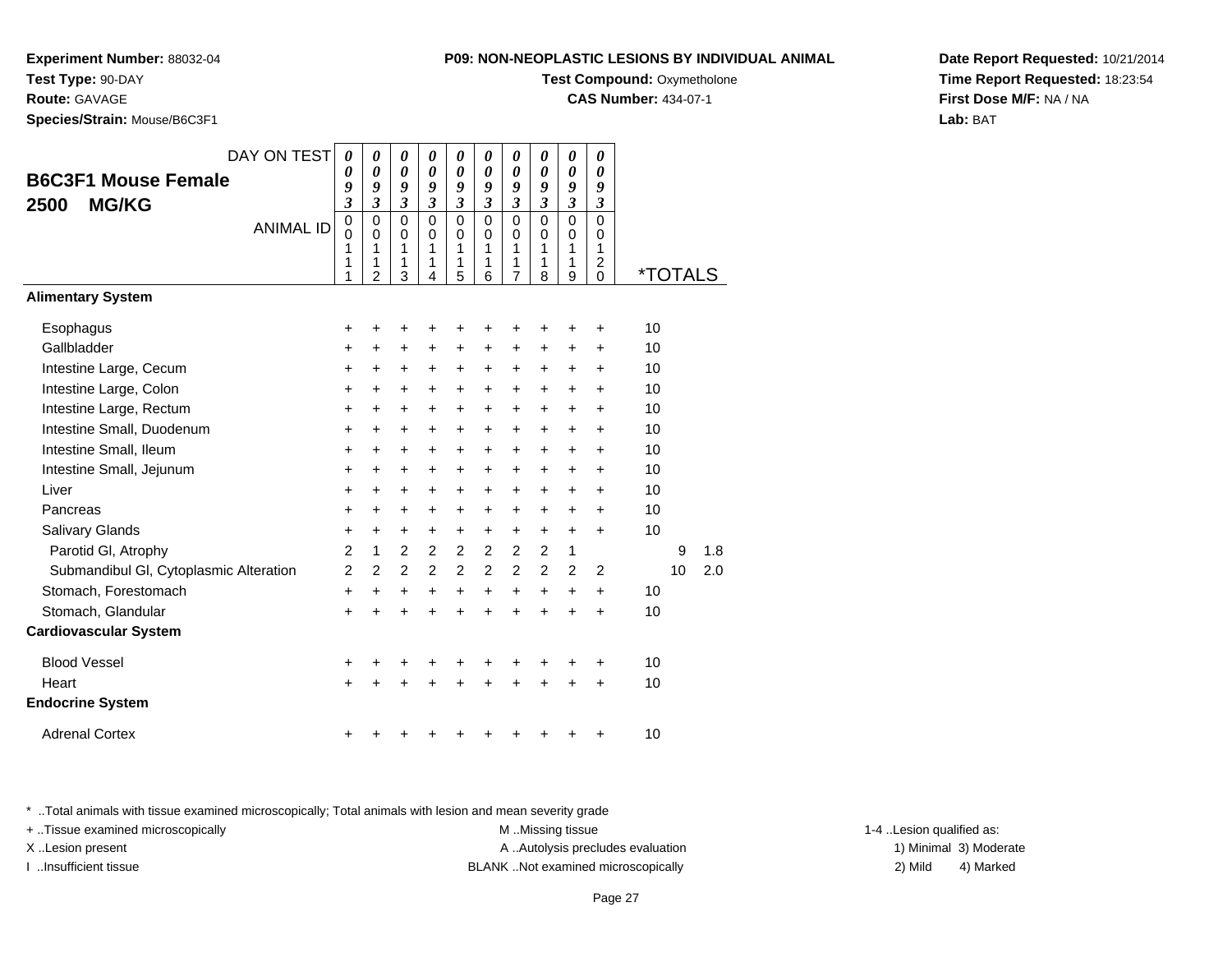**Experiment Number:** 88032-04**Test Type:** 90-DAY

**Route:** GAVAGE

**Species/Strain:** Mouse/B6C3F1

| <b>P09: NON-NEOPLASTIC LESIONS BY INDIVIDUAL ANIMAL</b> |  |
|---------------------------------------------------------|--|
|---------------------------------------------------------|--|

**Test Compound: Oxymetholone** 

**CAS Number:** 434-07-1

**Date Report Requested:** 10/21/2014**Time Report Requested:** 18:23:54**First Dose M/F:** NA / NA**Lab:** BAT

|                                                    | DAY ON TEST      | $\boldsymbol{\theta}$        | $\boldsymbol{\theta}$        | 0                            | 0                            | 0                            | 0                            | 0                                | $\boldsymbol{\theta}$        | 0                     | 0                            |    |                       |     |
|----------------------------------------------------|------------------|------------------------------|------------------------------|------------------------------|------------------------------|------------------------------|------------------------------|----------------------------------|------------------------------|-----------------------|------------------------------|----|-----------------------|-----|
| <b>B6C3F1 Mouse Female</b><br><b>MG/KG</b><br>2500 |                  | 0                            | $\boldsymbol{\theta}$        | $\boldsymbol{\theta}$        | $\boldsymbol{\theta}$        | $\boldsymbol{\theta}$        | $\boldsymbol{\theta}$        | $\boldsymbol{\theta}$            | $\boldsymbol{\theta}$        | $\boldsymbol{\theta}$ | $\boldsymbol{\theta}$        |    |                       |     |
|                                                    |                  | 9<br>$\overline{\mathbf{3}}$ | 9<br>$\overline{\mathbf{3}}$ | 9<br>$\overline{\mathbf{3}}$ | 9<br>$\overline{\mathbf{3}}$ | 9<br>$\overline{\mathbf{3}}$ | 9<br>$\overline{\mathbf{3}}$ | 9<br>$\boldsymbol{\mathfrak{z}}$ | 9<br>$\overline{\mathbf{3}}$ | 9<br>$\mathfrak{z}$   | 9<br>$\mathfrak{z}$          |    |                       |     |
|                                                    |                  | $\mathbf 0$                  | $\mathbf 0$                  | $\mathbf 0$                  | $\Omega$                     | $\Omega$                     | $\Omega$                     | $\mathbf 0$                      | $\Omega$                     | $\mathbf 0$           | $\mathbf 0$                  |    |                       |     |
|                                                    | <b>ANIMAL ID</b> | $\mathbf 0$                  | $\mathbf 0$                  | $\mathbf 0$                  | $\mathbf 0$                  | $\mathbf 0$                  | $\mathbf 0$                  | $\mathbf 0$                      | 0                            | $\mathbf 0$           | $\mathbf 0$                  |    |                       |     |
|                                                    |                  | 1<br>1                       | 1<br>1                       | 1<br>1                       | 1<br>1                       | 1<br>1                       | 1<br>1                       | 1<br>1                           | 1<br>1                       | 1<br>1                | 1<br>$\overline{\mathbf{c}}$ |    |                       |     |
|                                                    |                  | 1                            | 2                            | 3                            | 4                            | 5                            | 6                            | $\overline{7}$                   | 8                            | 9                     | $\Omega$                     |    | <i><b>*TOTALS</b></i> |     |
| Adrenal Medulla                                    |                  | +                            | $\ddot{}$                    | $\ddot{}$                    | +                            | $\ddot{}$                    | $\ddot{}$                    | $\ddot{}$                        | $\ddot{}$                    | $\ddot{}$             | $\ddot{}$                    | 10 |                       |     |
| Islets, Pancreatic                                 |                  | +                            | +                            | +                            | +                            | +                            | +                            | +                                | +                            | +                     | +                            | 10 |                       |     |
| Parathyroid Gland                                  |                  | +                            | $\ddot{}$                    | $\ddot{}$                    | $\ddot{}$                    | $\ddot{}$                    | $\ddot{}$                    | $\ddot{}$                        | $\ddot{}$                    | $\ddot{}$             | $\ddot{}$                    | 10 |                       |     |
| <b>Pituitary Gland</b>                             |                  | +                            | +                            | +                            | +                            | $\ddot{}$                    | $\ddot{}$                    | M                                | $\ddot{}$                    | $\ddot{}$             | +                            | 9  |                       |     |
| <b>Thyroid Gland</b>                               |                  | +                            | +                            | +                            | +                            | +                            | ÷                            | $\ddot{}$                        |                              | ÷                     | $\div$                       | 10 |                       |     |
| <b>General Body System</b>                         |                  |                              |                              |                              |                              |                              |                              |                                  |                              |                       |                              |    |                       |     |
| <b>NONE</b>                                        |                  |                              |                              |                              |                              |                              |                              |                                  |                              |                       |                              |    |                       |     |
| <b>Genital System</b>                              |                  |                              |                              |                              |                              |                              |                              |                                  |                              |                       |                              |    |                       |     |
| <b>Clitoral Gland</b>                              |                  | +                            | +                            | +                            | +                            | +                            | +                            | +                                | +                            | +                     | +                            | 10 |                       |     |
| Hyperplasia                                        |                  | 3                            | 3                            | 3                            | 3                            | 3                            | 3                            | 3                                | 3                            | 3                     | 3                            |    | 10                    | 3.0 |
| Ovary                                              |                  | +                            | $\ddot{}$                    | +                            | +                            | +                            | +                            | +                                | +                            | +                     | $\ddot{}$                    | 10 |                       |     |
| Corpus Luteum, Atrophy                             |                  | 3                            | 3                            | 3                            | 3                            | 3                            | 3                            | 3                                | $\overline{c}$               | 3                     | 3                            |    | 10                    | 2.9 |
| Interstit Cell, Atrophy                            |                  | 3                            | 3                            | 3                            | 3                            | 3                            | $\mathbf{3}$                 | 3                                | 3                            | 3                     | 3                            |    | 10                    | 3.0 |
| <b>Uterus</b>                                      |                  | +                            | $\ddot{}$                    | $\ddot{}$                    | $\ddot{}$                    | $\ddot{}$                    | $\ddot{}$                    | $\ddot{}$                        | $\ddot{}$                    | $\ddot{}$             | $\ddot{}$                    | 10 |                       |     |
| <b>Hematopoietic System</b>                        |                  |                              |                              |                              |                              |                              |                              |                                  |                              |                       |                              |    |                       |     |
| <b>Bone Marrow</b>                                 |                  | +                            | +                            | +                            | +                            | +                            | +                            | +                                | +                            | +                     | $\ddot{}$                    | 10 |                       |     |
| Lymph Node, Mandibular                             |                  | +                            | +                            | $\ddot{}$                    | +                            | +                            | +                            | +                                | $\ddot{}$                    | $\ddot{}$             | M                            | 9  |                       |     |
| Lymph Node, Mesenteric                             |                  | +                            | $\ddot{}$                    | +                            | $\ddot{}$                    | $\ddot{}$                    | $\ddot{}$                    | $\ddot{}$                        | $\ddot{}$                    | +                     | $\ddot{}$                    | 10 |                       |     |
| Spleen                                             |                  | +                            | +                            | +                            | +                            | +                            | +                            | $\boldsymbol{+}$                 | $\ddot{}$                    | $\ddot{}$             | $\ddot{}$                    | 10 |                       |     |
| Thymus                                             |                  | +                            |                              | +                            |                              | +                            |                              |                                  |                              | +                     | +                            | 10 |                       |     |
| <b>Integumentary System</b>                        |                  |                              |                              |                              |                              |                              |                              |                                  |                              |                       |                              |    |                       |     |

\* ..Total animals with tissue examined microscopically; Total animals with lesion and mean severity grade